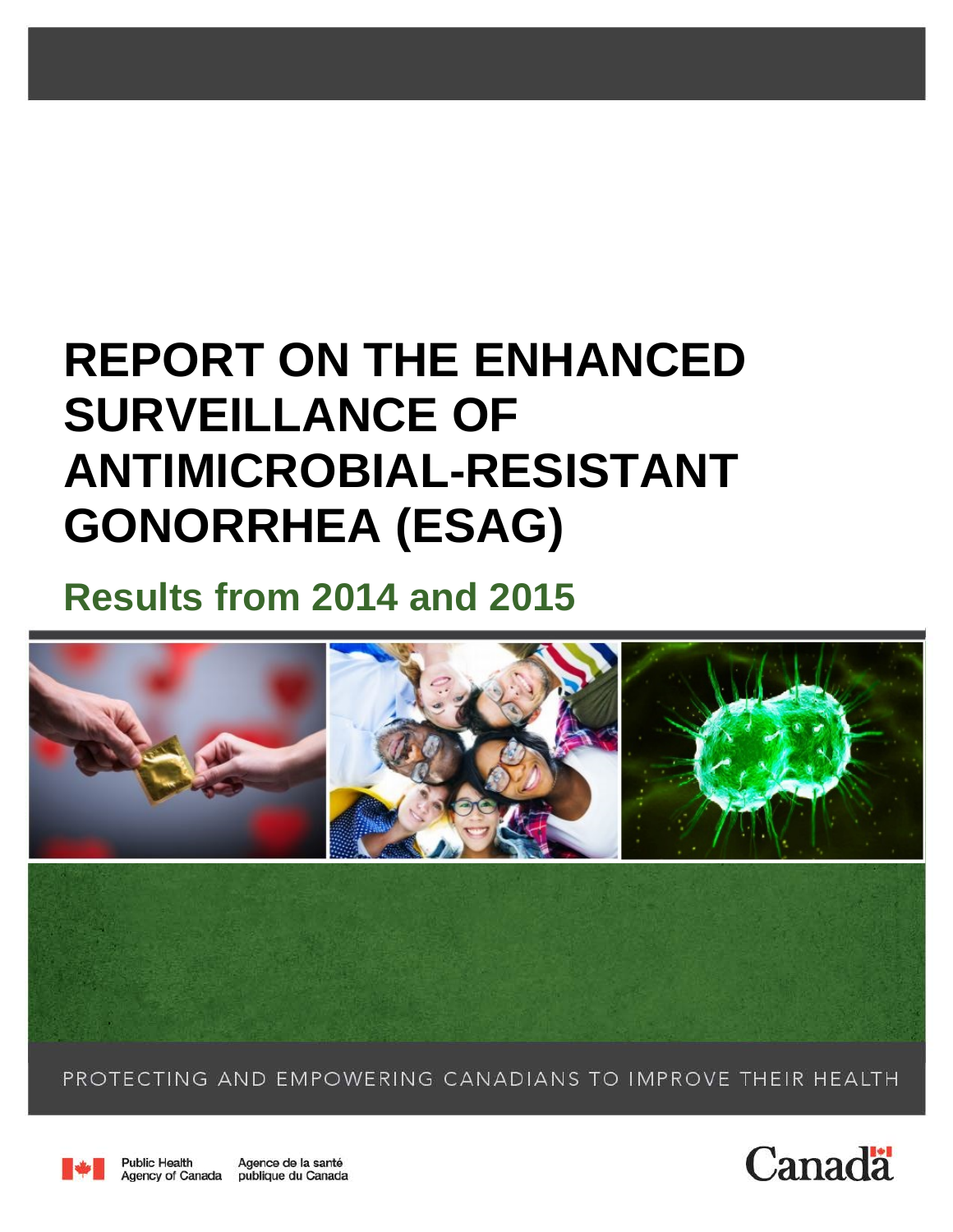#### **TO PROMOTE AND PROTECT THE HEALTH OF CANADIANS THROUGH LEADERSHIP, PARTNERSHIP, INNOVATION AND ACTION IN PUBLIC HEALTH.**

—Public Health Agency of Canada

Également disponible en français sous le titre : *Rapport sur le Système de surveillance accrue de la résistance de la gonorrhée aux antimicrobiens (SARGA) : Résultats de 2014 et 2015*

To obtain additional copies, please contact:

Public Health Agency of Canada Address Locator 0900C2 Ottawa, ON K1A 0K9 Tel.: 613-957-2991 Toll free: 1-866-225-0709 Fax: 613-941-5366 TTY: 1-800-465-7735 E-mail: publications@hc-sc.gc.ca

This publication can be made available in alternative formats upon request.

© Her Majesty the Queen in Right of Canada, as represented by the Minister of Health, 2019

Publication date: April 2019

This publication may be reproduced for personal or internal use only without permission provided the source is fully acknowledged.

**Suggested Citation**: Public Health Agency of Canada. *Report on the Enhanced Surveillance of Antimicrobialresistant Gonorrhea: Results from 2014 and 2015*. Centre for Communicable Diseases and Infection Control, Infectious Disease Prevention and Control Branch, Public Health Agency of Canada; 2018.

Cat.: HP40-206-1-2019E-PDF ISBN: 978-0-660-30288-1 Pub.: 180943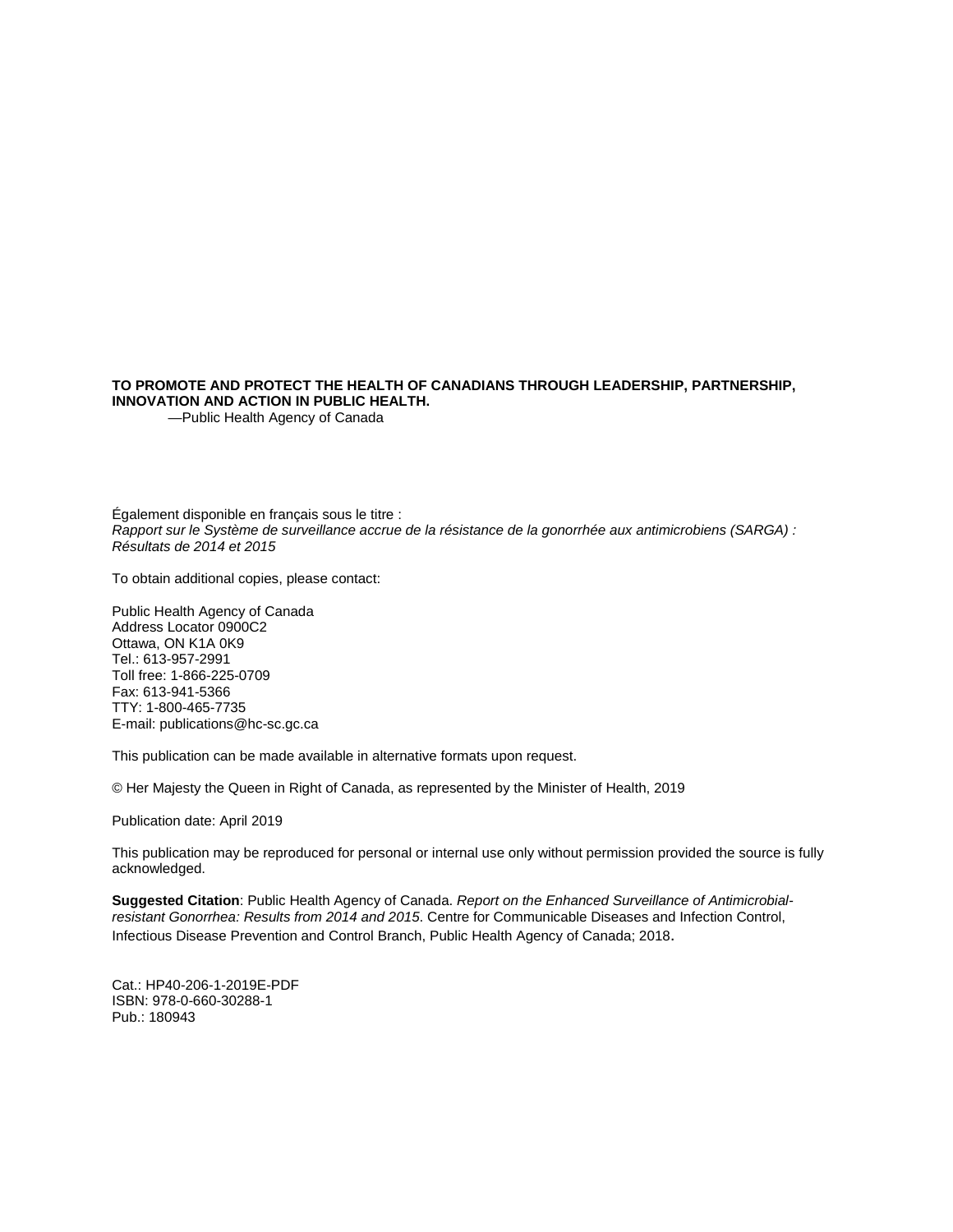# TABLE OF CONTENTS

| 1.1              |                                                                                            |     |
|------------------|--------------------------------------------------------------------------------------------|-----|
| 1.2 <sub>1</sub> |                                                                                            |     |
|                  |                                                                                            |     |
| 2.1<br>2.2       |                                                                                            |     |
| 2.3              |                                                                                            |     |
|                  |                                                                                            |     |
|                  |                                                                                            |     |
|                  |                                                                                            |     |
|                  |                                                                                            |     |
| 3.1<br>3.2       |                                                                                            |     |
| 3.3              |                                                                                            |     |
| 3.4              |                                                                                            |     |
|                  |                                                                                            |     |
|                  |                                                                                            |     |
|                  |                                                                                            |     |
|                  |                                                                                            |     |
|                  |                                                                                            |     |
|                  |                                                                                            |     |
| 3.5<br>3.6       |                                                                                            |     |
|                  |                                                                                            |     |
|                  |                                                                                            | .27 |
| 4.1              |                                                                                            |     |
|                  |                                                                                            |     |
|                  |                                                                                            | .34 |
|                  |                                                                                            | 37  |
|                  |                                                                                            |     |
|                  |                                                                                            |     |
|                  | Neisseria gonorrhoeae Antimicrobial Resistance Characterization Definitions 38             |     |
|                  |                                                                                            |     |
|                  | Distribution of antimicrobial resistance by sex or sexual behaviour, ESAG 2014 and 2015 39 |     |
|                  |                                                                                            |     |
|                  |                                                                                            |     |
|                  | Full list of treatments used by treatment category, ESAG 2014 and 2015 41                  |     |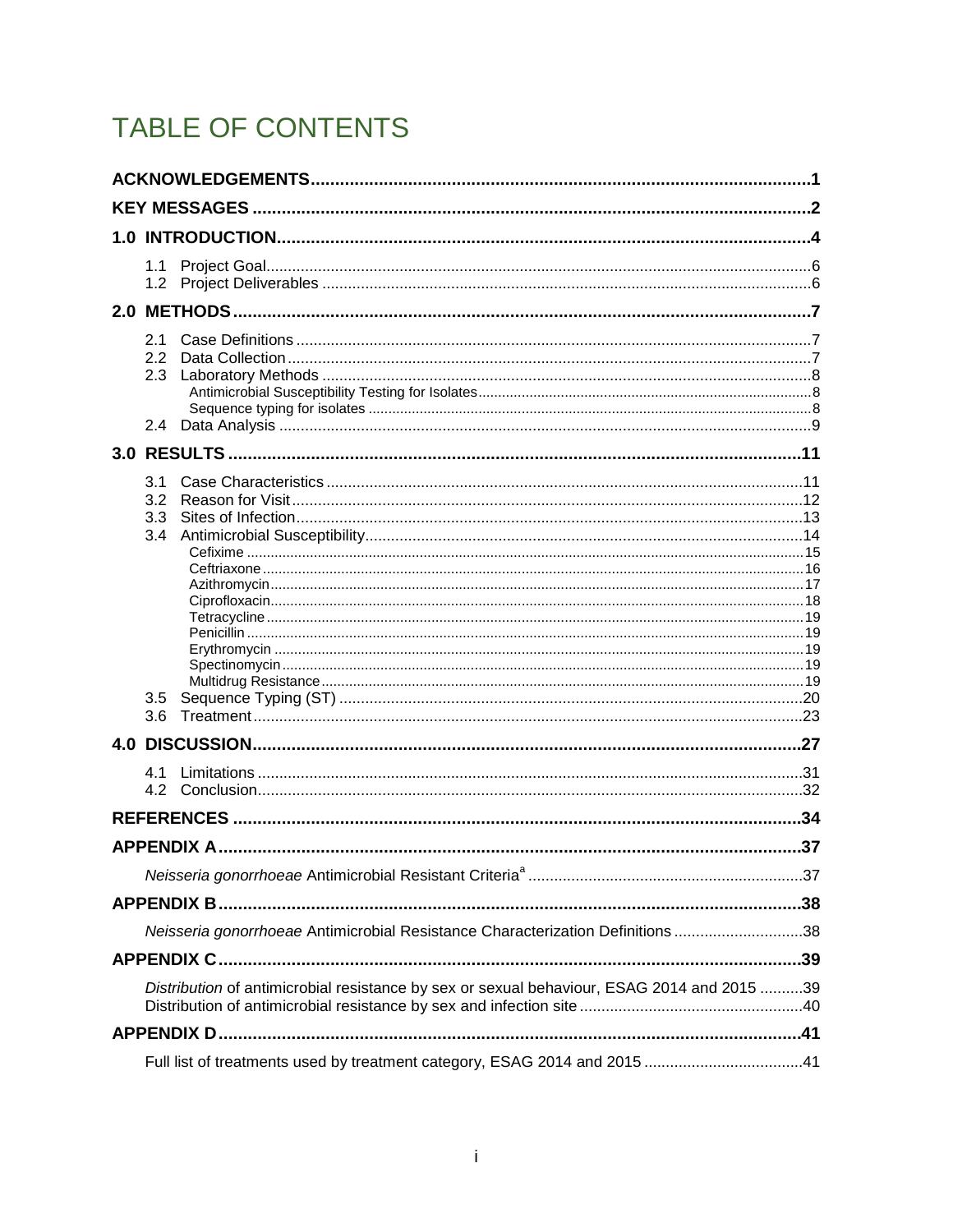# <span id="page-3-0"></span>ACKNOWLEDGEMENTS

The development and continuation of the Enhanced Surveillance of Antimicrobial-Resistant Gonorrhea (ESAG) project and the publication of this report would not have been possible without the collaboration of Alberta Health Services; Alberta Provincial Laboratory for Public Health; Manitoba Health, Seniors and Active Living; Cadham Provincial Laboratory; the Nova Scotia Health Authority (Central Zone); and the Provincial Public Health Laboratory Network of Nova Scotia. The authors also gratefully acknowledge the contributions of sentinel sites in those jurisdictions.

This report was prepared by the Centre for Communicable Diseases and Infection Control and the National Microbiology Laboratory, Infectious Disease Prevention and Control Branch, Public Health Agency of Canada (PHAC).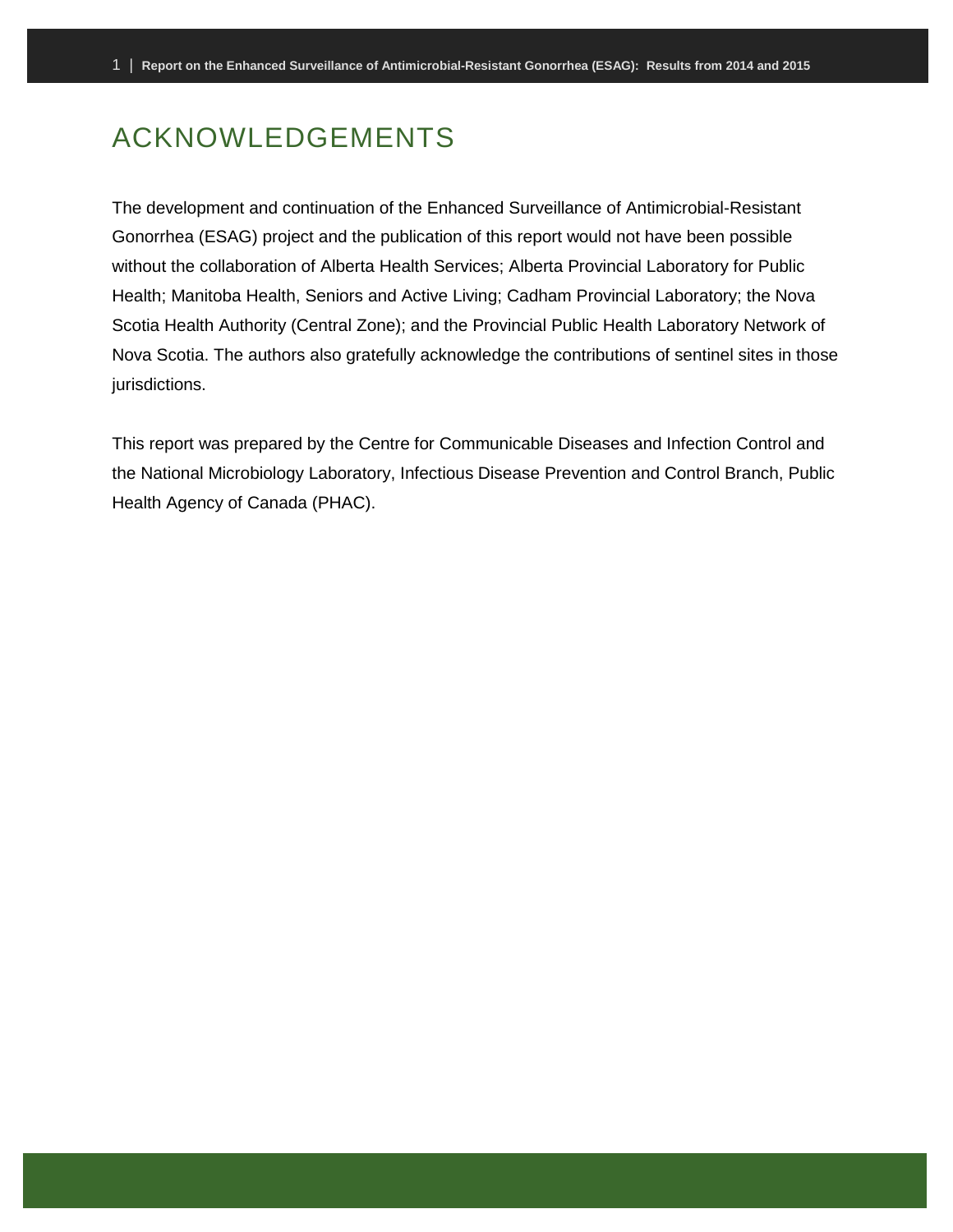### <span id="page-4-0"></span>KEY MESSAGES

- Currently, *Neisseria gonorrhoeae (N. gonorrhoeae),* the bacteria that causes gonorrhoea, is considered a serious public health threat since it has increasingly developed resistance to antimicrobial drugs previously and currently recommended to treat it.
- The Public Health Agency of Canada launched the Enhanced Surveillance of Antimicrobial-Resistant Gonorrhea (ESAG) initiative to better understand the current trends of antimicrobial resistant *N. gonorrhoeae*, and to support the development of treatment guidelines and public health interventions to minimize the spread of antimicrobial resistant gonorrhea in Canada.
- In 2014 and 2015, data were collected from sentinel sites in four cities: Calgary, Edmonton, Winnipeg, and Halifax. Sentinel sites were selected by provincial and local health authorities and were sexual health or sexually transmitted infection (STI) clinics or healthcare providers with the capacity to collect cultures for testing, and to provide enhanced epidemiological and clinical data. These clinics collected cultures for testing, according to their provincial guidelines.
- In 2014, ESAG collected 534 cultures from 458 cases. In 2015, 786 cultures were obtained from 660 cases. An almost equal proportion of ESAG cases in 2014 (17%; 76/458) and 2015 (16%; 126/660) had multiple isolates from different infection sites.
- The majority of cases in both years were male (84.5% in 2014 and 81.7% in 2015) and less than 40 years old (85.6% in 2014 and 83.8% in 2015). The majority of the cases  $(60.3%)$  were [a](#page-4-1)mong men who have sex with men  $(gbMSM<sup>a</sup>)$  in 2014, while slightly less than half of cases (47.7%) were reported as gbMSM in 2015. Almost all female cases in both years reported male sexual partners.

 $\overline{a}$ 

<span id="page-4-1"></span>a gbMSM: gay, bisexual and other Men who have Sex with Men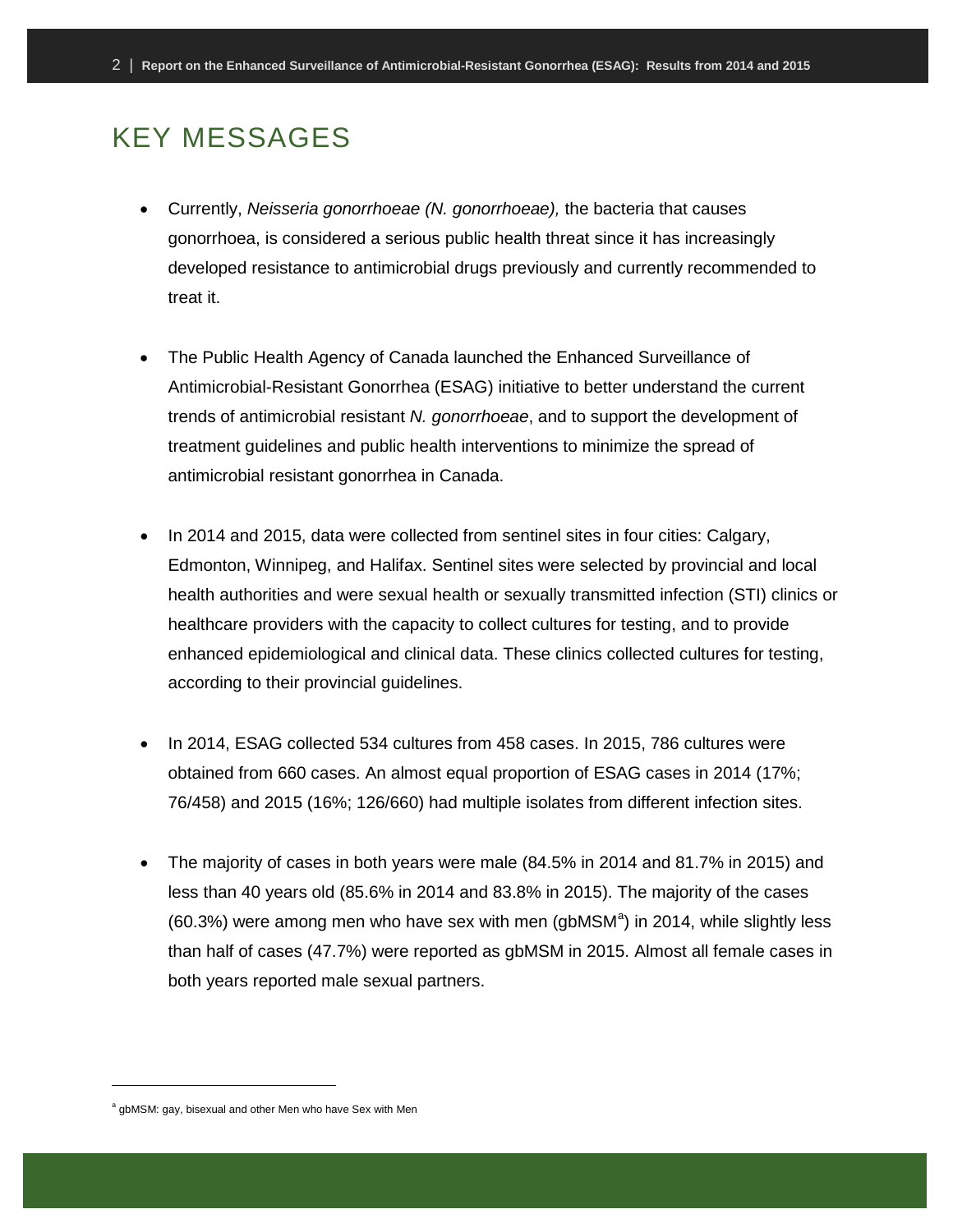- Overall, a slightly higher proportion of isolates with resistance to one or more antimicrobials was reported in 2015 (60.0%) than in 2014 (55.2%).
- Decreased susceptibility to cefixime declined overall from 3.5% in 2014 to 0.8% in 2015. Decreased susceptibility to ceftriaxone remained consistent between 2014 (1.5%) and 2015 (1.8%); however, among isolates from gbMSM, this proportion increased from 1.1% in 2014 to 2.9% in 2015. The overall proportion of resistance to azithromycin decreased from 1.5% in 2014 to 0.5% in 2015.
- Among gbMSM, the national preferred therapy of ceftriaxone and azithromycin was consistently prescribed more frequently to treat pharyngeal infections than to treat anogenital infections in 2014 (95.6% versus 81.6%) and 2015 (90.8% versus 87.2%). Among non-gbMSM adults, the two preferred combination therapies were almost equally prescribed (44% for ceftriaxone and azithromycin; 42.7% for cefixime and azithromycin) for anogenital infections in 2014, whereas in 2015, a shift was noted from the use of ceftriaxone and azithromycin (9.1%) to cefixime and azithromycin (81.9%).
- With regards to molecular typing, ST7638 (20.9%) was the most prevalent sequence type (ST) in 2015, while ST5985 (12.6%) was the most prevalent ST in 2014. ST7638 is the primary ST identified among non-gbMSM and females, and isolates in this group are susceptible or have low-level resistance to tetracycline. ST5985 the primary ST identified among gbMSM and these isolates are high-level, plasmid mediated tetracycline resistant *N. gonorrhoeae* (TRNG).
- Gonococcal isolates with decreased susceptibility to cephalosporins were identified in high-risk and frequently transmitting populations such as gbMSM. As ceftriaxone and cefixime (in combination with azithromycin) are the recommended options for gonorrhea treatment, the emergence of resistance to these antimicrobials could initiate an era of gonorrhea that would be untreatable using any of these antimicrobials as combined therapy. It is critical to intensify AMR surveillance and expand ESAG geographical coverage for identification and monitoring across Canada of further spread of resistance to these antimicrobials.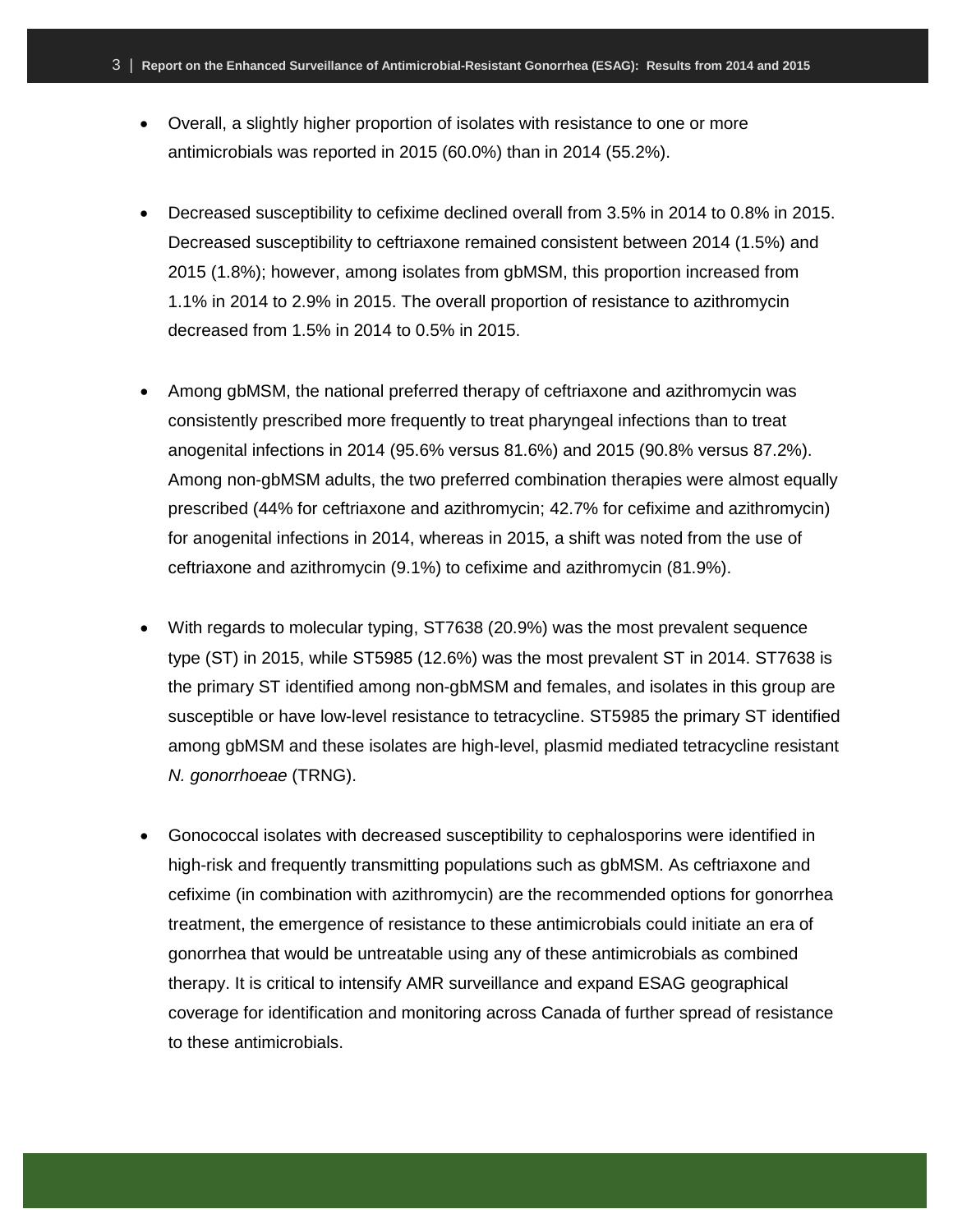## <span id="page-6-0"></span>1.0 INTRODUCTION

Rates of sexually transmitted infections (STI) continue to increase globally, including in Canada. Gonorrhea is the most commonly reported drug resistant STI and the second most common bacterial STI in Canada with over 19,000 cases reported in  $2015<sup>(1)</sup>$ . The causative organism, *Neisseria gonorrhoeae (N. gonorrhoeae)*, has long been known to possess the ability to acquire antimicrobial resistance (AMR) through various evolutionary adaptations<sup>(2)</sup>. In 2012, laboratory observed increases in decreased susceptibility to the class of antibiotic drugs known as cephalosporins prompted new recommendations for treatment of gonorrhea in the *Canadian Guidelines on Sexually Transmitted Infections.* Since then, the recommended first-line treatment for uncomplicated anogenital gonorrhea in gay, bisexual and other men who have sex with men (gbMSM) and pharyngeal gonorrhea in all adults has been combination therapy with 250 mg ceftriaxone injected intramuscularly and 1 g azithromycin ingested orally<sup>(3)</sup>. In 2012, the World Health Organization (WHO) predicted that drug resistance in *N. gonorrhoeae* could result in it emerging as a "superbug"<sup>(4)</sup> and that gonorrhea could become untreatable due to resistance to all classes of antimicrobials<sup>(5)</sup>. Additionally, in 2013, the Director of the US Centers for Disease Control and Prevention (CDC) described gonorrhea as one of the three most critical public health threats in the United States<sup>(6)</sup>. Dual therapy treatment failures have also been reported in Canada<sup>(7)</sup>. The management of antimicrobial resistance has been identified as a priority in the Public Health Agency of Canada (PHAC)'s 2017-2018 Report on Plans and Priorities<sup>(8)</sup>, Corporate Risk Profile, PHAC's Operating Plan, as well as in the Standing Committee of Health (HESA) Study on the Status of Antimicrobial Resistance in Canada and Related Recommendations<sup>(9)</sup>. It has also been highlighted in the Agency's Canadian Antimicrobial Resistance Surveillance System (CARSS)(10) reporting as well as in its *Pan-Canadian Framework for Action: Reducing the Health Impact of Sexually Transmitted and Blood-borne Infections in Canada by 2030*<sup>(11)</sup>.

Antimicrobial resistance testing is an important component of gonococcal (GC) surveillance as it: 1) allows for the identification and characterization of resistant isolates in circulation, and 2) monitors changes in the proportion of isolates that are resistant, which is vital for informing clinical treatment guidelines. Currently, the regional laboratories in all ten provinces employ culture for a proportion of the total gonorrhea tests done in their jurisdictions, but nucleic acid amplification testing (NAAT) is the recommended testing method for diagnosis in some of these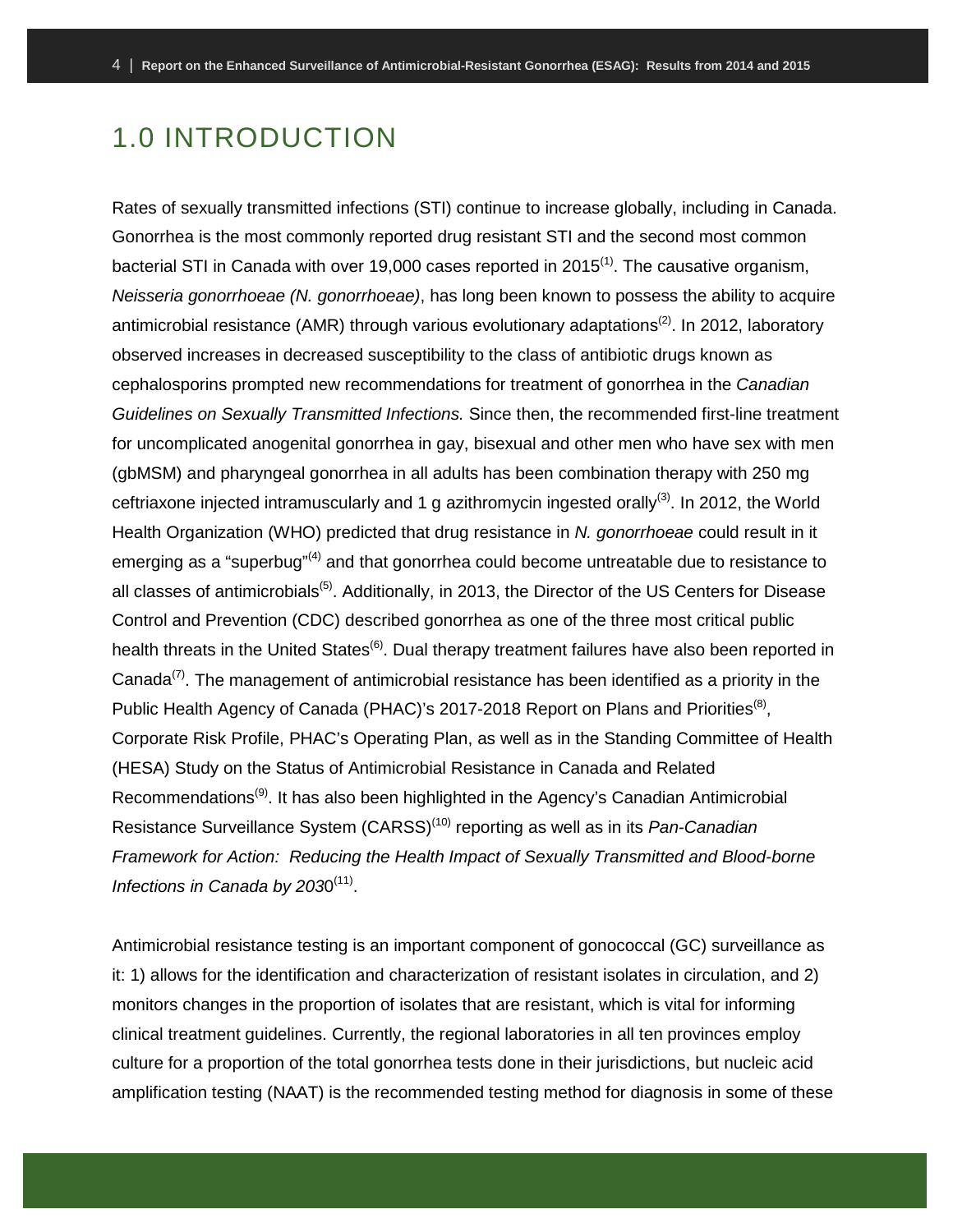jurisdictions. The use of culture for antimicrobial resistance (AMR) testing is a standard laboratory practice for all positive gonorrhea isolates detected by culturing worldwide, including Canada. However, as the majority of GC cases (70%) are not cultured, AMR data are not available for these cases<sup> $(12)$ </sup>. Most jurisdictions with provincial laboratories that perform culture also perform AMR testing on all positive cultures. Resistant isolates, as well as all isolates from jurisdictions that do not conduct AMR testing, are sent from provincial laboratories to the National Microbiology Laboratory (NML) for a standard panel of AMR testing. However, the jurisdictions determine which isolates are submitted to NML and the selection criteria are not consistent, resulting in lack of representativeness. The NML also performs *N. gonorrhoeae* multi-antigen sequence typing (NG-MAST) as a means to describe the circulating strains of gonorrhea across Canada. The only epidemiological data collected on these isolates are sex, age of patient, province and anatomic site of isolation.

Gonorrhea has been a nationally notifiable disease since 1924 in Canada; however, the amount and quality of information collected and reported to PHAC through routine surveillance are limited. Comprehensive national epidemiological data for antimicrobial resistant gonorrhea isolates are currently not available; limiting the ability to assess risk factors associated with AMR and guide treatment recommendations at a national level. There are also significant difficulties in deriving a valid denominator to estimate the prevalence and patterns of AMR in Canada. The establishment of a pan-Canadian, standardized approach to the surveillance of antimicrobialresistant gonococcus, combining both epidemiologic and laboratory data, would provide better representation across the country and greater confidence in the estimation of the proportion of drug-resistant isolates. Coupled with NG-MAST sequence typing and enhancement in data quality, this approach would also provide an opportunity to detect unusual clusters, facilitate more timely outbreak response, and design evidence-informed treatment guidelines.

In 2013, the Centre for Communicable Diseases and Infection Control (CCDIC), in partnership with the NML and three provinces (Alberta, Manitoba and Nova Scotia), launched the pilot phase of the Enhanced Surveillance of Antimicrobial-Resistant Gonorrhea (ESAG). Alberta, which already collected data relevant to *N. gonorrhoeae* antimicrobial resistance (GC-AMR), was the first participating jurisdiction. Winnipeg and the Capital District Health Authority in Nova Scotia (now the Nova Scotia Health Authority Central Zone), began collecting data in 2014. Other jurisdictions have expressed interest in participating in ESAG and recognize that ESAG could be incorporated into their existing surveillance activities.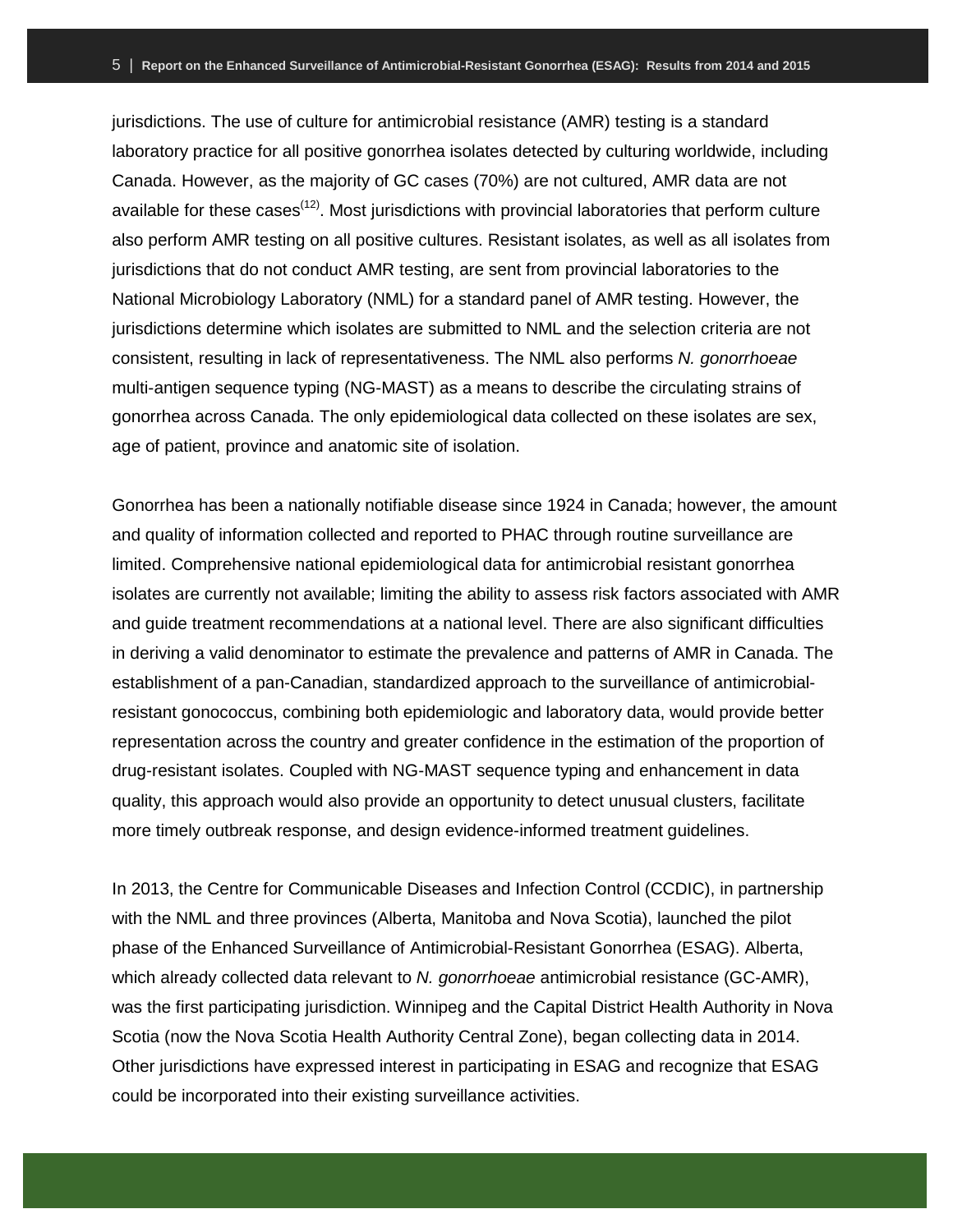### <span id="page-8-0"></span>1.1 Project Goal

The overall goal of this integrated epidemiology-laboratory surveillance system is to improve the understanding of current levels and trends of antimicrobial resistant gonorrhea in Canada and to provide better evidence to inform the development of treatment guidelines and public health interventions to minimize the spread of antimicrobial resistant *N. gonorrhoeae*.

### <span id="page-8-1"></span>1.2 Project Deliverables

 $\overline{a}$ 

The objectives of this surveillance system are to:

- i. Increase the number of gonococcal cultures performed at participating sentinel sites in order to improve monitoring of gonorrhea AMR;
- ii. Monitor antimicrobial susceptibilities of *N. gonorrhoeae* among newly diagnosed cultureconfirmed gonorrhea cases and cases of potential treatment failure $^{\rm b}$  $^{\rm b}$  $^{\rm b}$ ;
- iii. Collect additional epidemiological data (demographics and risk factors) on people who provided samples for a gonococcal culture, including newly diagnosed, cultureconfirmed, gonorrhea cases and cases of treatment failure, to determine the risk factors for gonorrhea AMR in these populations;
- iv. Collect data on the drugs prescribed to treat gonorrhea;
- v. Identify the sequence types of circulating antimicrobial resistant *N. gonorrhoeae* through NG-MAST typing.

<span id="page-8-2"></span> $<sup>b</sup>$  In the absence of a pan-Canadian consensus on the definition of treatment failure, the proposed case definition for</sup> treatment failure is the absence of sexual contact AND one of the following: 1) gram-negative intracellular diplococci at least 72 hours post treatment; 2) positive *N. gonorrhoeae* culture at least 72 hours post treatment; or 3) positive *N. gonorrhoeae* NAAT at least 2-3 weeks post treatment<sup>(4)</sup>.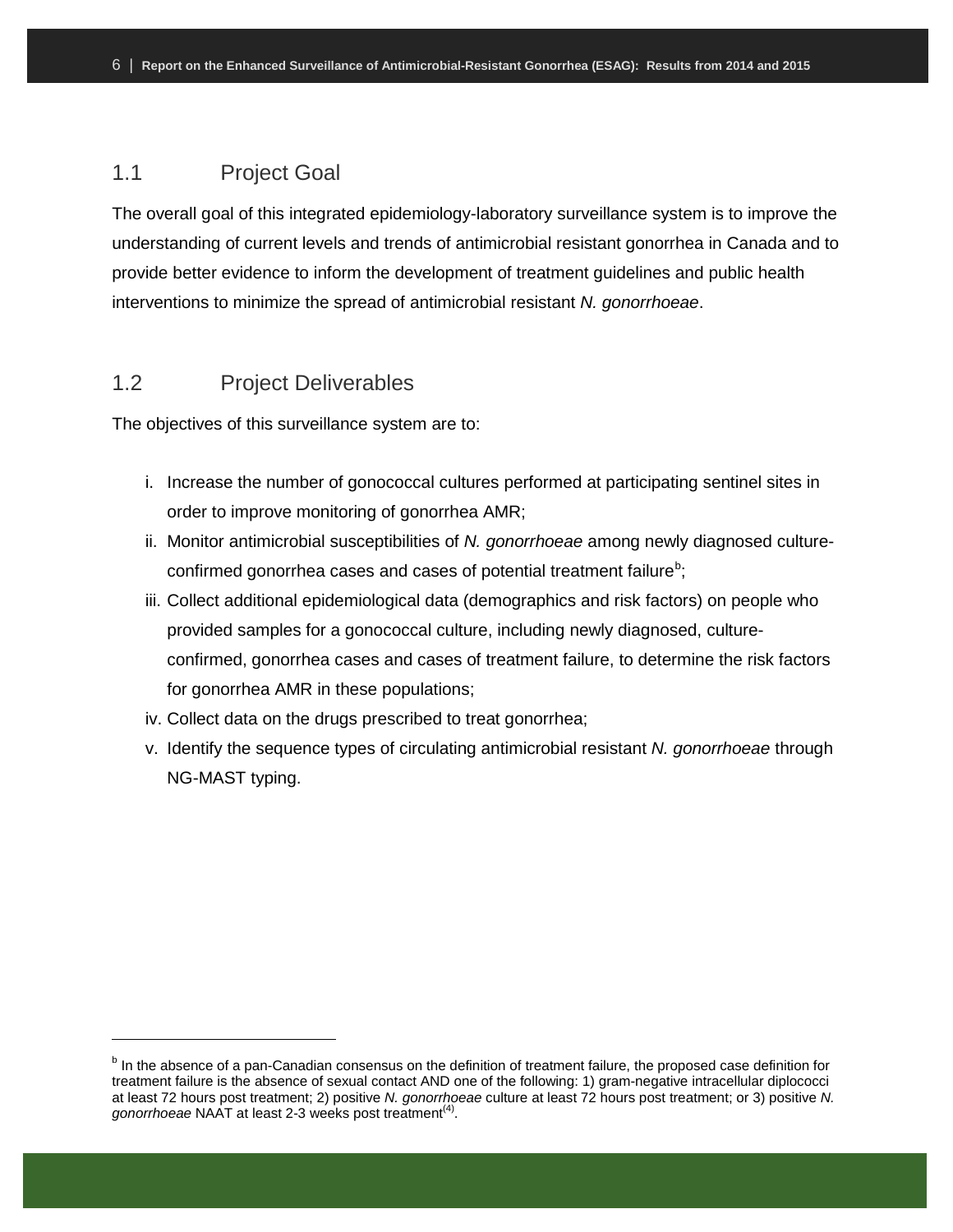# <span id="page-9-0"></span>2.0 METHODS

#### <span id="page-9-1"></span>2.1 Case Definitions

The national case definition for gonorrhea was used and consists of laboratory evidence of detection of *Neisseria gonorrhoeae* by culture or by nucleic acid testing<sup>(13)</sup>.

An "ESAG case" refers to a patient 16 years of age and older from whom a specimen (or specimens) collected within thirty days met the national case definition of gonorrhea. All positive cultures from participating sentinel sites were included in ESAG.

The case definition for treatment failure used in ESAG was the absence of sexual contact during the post-treatment period AND one of the following: 1) gram-negative intracellular diplococci at least 72 hours post treatment<sup>(4)</sup>; 2) positive *N. gonorrhoeae* culture at least 72 hours post treatment; or 3) positive *N. gonorrhoeae* NAAT at least 2-3 weeks post treatment<sup>(3)</sup>.

#### <span id="page-9-2"></span>2.2 Data Collection

Data were collected from sentinel sites in four jurisdictions: Calgary, Edmonton, Winnipeg and Halifax. Sentinel sites were selected by participating provincial/local health authorities and were sexual health or STI clinics or healthcare providers with the capacity to collect cultures for testing and to provide enhanced epidemiological and clinical data. Cultures were collected by sentinel sites according to their provincial guidelines on gonorrhea testing. Where possible, the number of gonococcal cultures performed was increased in order to improve monitoring of antimicrobial-resistant gonorrhea.

Data were extracted from routine/enhanced case report forms of ESAG-eligible gonorrhea cases reported to public health officials by participating sentinel sites. The data elements collected as part of epidemiological information included information on demographics (e.g. age, sex, site of infection, and province), sexual partner(s) characteristics, risk behaviours, reasons for visit, and treatment. These data were later linked to laboratory testing data from the NML, such as antimicrobial susceptibility and sequence typing data, described further below.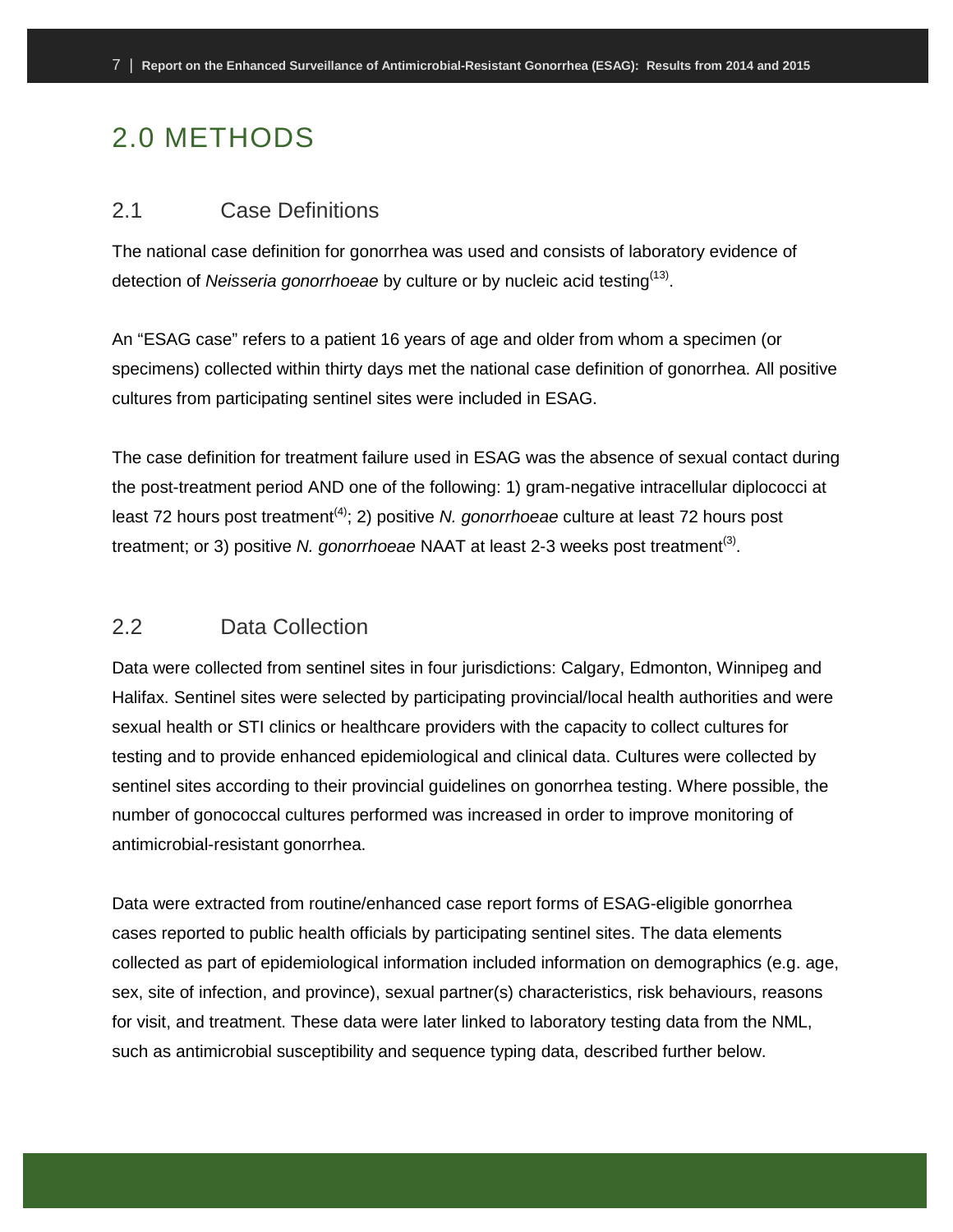Sentinel sites submitted isolates to provincial public health laboratories for antimicrobial susceptibility testing, which were then forwarded on to the NML where sequence typing and susceptibility testing, on an expanded panel of antimicrobials, were performed. For jurisdictions that rely on NML for their susceptibility testing, all isolates from the sentinel sites were sent to the NML for testing. Data for isolates that met the eligibility criteria were submitted to ESAG. Epidemiological data were also submitted for all susceptible isolates; however, only about half of the susceptible isolates were sent to the NML for re-testing.

Both epidemiological and laboratory data were entered or uploaded into a password-protected, web-accessible, jurisdictionally-filtered database hosted on the Canadian Network for Public Health Intelligence (CNPHI) platform. Necessary steps were taken to ensure accurate linkage of epidemiological data, entered by the sentinel sites, to laboratory results, entered by NML, in this database. A designated ID number in lieu of the patient's name was used to link the data.

#### <span id="page-10-0"></span>2.3 Laboratory Methods

#### <span id="page-10-1"></span>**Antimicrobial Susceptibility Testing for Isolates**

Minimum inhibitory concentration (MIC), the minimum concentration of antibiotic that will inhibit the growth of the organism, was determined for ceftriaxone, cefixime, azithromycin, ciprofloxacin, erythromycin, penicillin, tetracycline and spectinomycin on all *N. gonorrhoeae* isolates using agar dilution or, for the Alberta susceptible isolates not sent to the NML, Etest® (BioMerieux, Laval, Quebec). Interpretations were based on the Clinical and Laboratory Standards Institute (CLSI) breakpoints<sup> $(14)$ </sup> except for: cefixime decreased susceptibility MIC≥0.25 mg/L<sup>(4)</sup>; ceftriaxone decreased susceptibility MIC≥0.125 mg/L<sup>(4)</sup>; azithromycin resistance MIC≥2.0 mg/L<sup>(15)</sup>; and erythromycin resistance MIC≥2.0 mg/L<sup>(16)</sup> (refer to Appendices A and B for details).

#### <span id="page-10-2"></span>**Sequence typing for isolates**

Sequence typing was determined for all cultures submitted to the NML using the *N. gonorrhoeae* multi-antigen sequence type (NG-MAST) method<sup>(17)</sup> that incorporates the amplification of the porin gene *(por)* and the transferrin-binding protein gene *(tbpB)*. DNA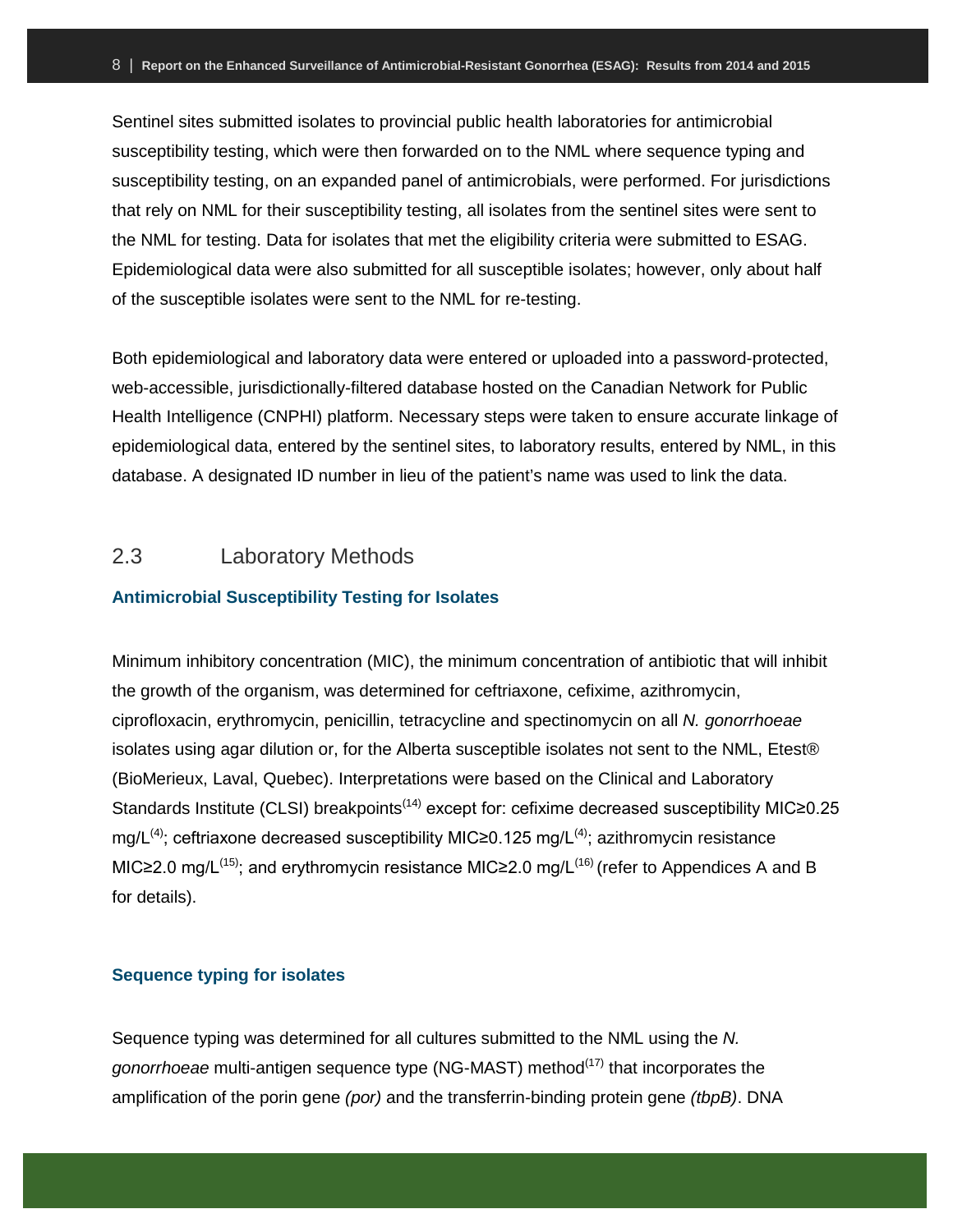sequences of both strands were edited, assembled and compared using DNAStar, Inc. software (Madison, Wisconsin USA, https://www.dnastar.com). The resulting sequences were submitted to the NG-MAST website (http://www.ng-mast.net/) to determine the sequence types (ST). Concatenated NG-MAST *porB* and *tbpB* sequences were aligned using ClustalW(18) and a maximum likelihood phylogenetic tree was generated using MEGA 6.06 (http://www.megasoftware.net) based on the Tamura-Nei model<sup>(19)</sup>. NG-MAST testing was not performed on the susceptible isolates whose cultures were not submitted to the NML.

### <span id="page-11-0"></span>2.4 Data Analysis

Although ESAG was initiated in 2013, this report is limited to 2014 and 2015 data when all four sites were active participants. Frequencies were calculated for cases with positive cultures. Negative cultures (such as those from a follow-up visit or test-of-cure) were excluded.

For most analyses, only one culture per case was included. When more than one culture per case was submitted, the culture retained for analysis was based on a hierarchy of site of infection: the pharyngeal isolate was prioritized, followed by rectal, urethral, and cervical samples in that order. This hierarchy was determined through consensus with ESAG sites and stakeholders. However, all cultures were retained for analysis when describing the sites of infection overall.

To improve data quality, a derived sexual behaviour variable was created to supplement the self-reported 'sex of sexual partner'. In addition to including males who self-reported sexual partners as male or both male and female, the derived "gay, bisexual and other men who have sex with men (gbMSM)" variable includes males who did not provide information on the sex(es) of their sexual partner(s), but had a rectal infection. "Non-gbMSM" was defined as males who either only reported female partners or males who did not report any male sexual partners and did not have a rectal infection. "Male Unknown" refers to males who did not provide sexual partner information, who also did not have a rectal infection. Female and transgender cases were grouped together for antimicrobial susceptibility analysis due to there being only one transgender case, which had a vaginal site of infection. In the treatment section, cases are categorized as gbMSM (using the same derived gbMSM definition) and as Other Adults, which matches the categories used in the *Canadian Guidelines on Sexually Transmitted Infections*<sup>(3)</sup>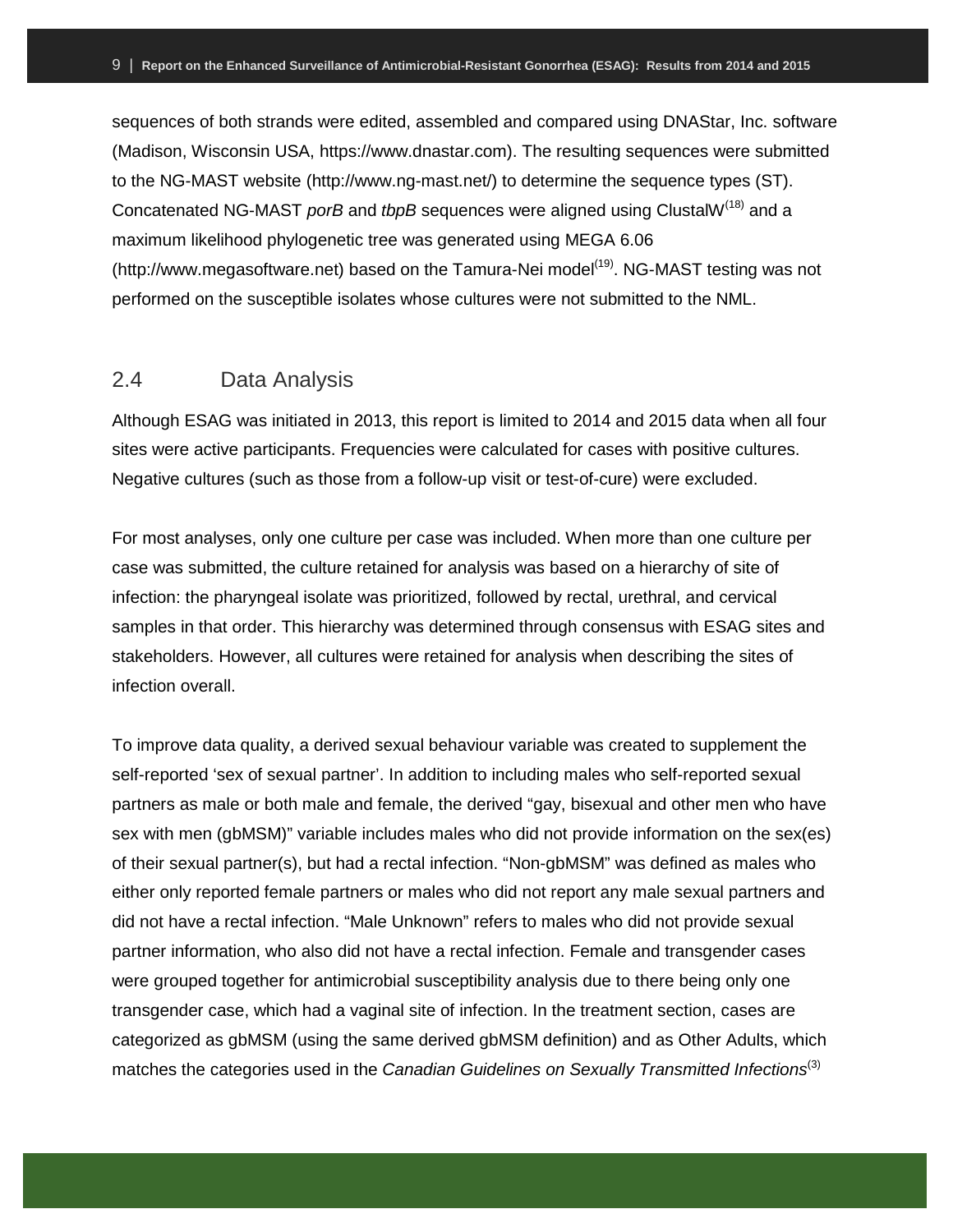(Other Adults includes non-gbMSM males and females, but excludes males with unknown sexual behaviour).

Table 1 shows how the ESAG data were categorized to arrive at total number of cultures (including multiple isolates per case), and the total number of cases.

| <b>Jurisdiction</b> |      | <b>Primary Culture</b> |    | <b>Duplicate Cultures</b> | <b>All Cultures</b> |      |  |  |
|---------------------|------|------------------------|----|---------------------------|---------------------|------|--|--|
|                     | 2014 | 2015<br>2014           |    | 2015                      | 2014                | 2015 |  |  |
| Alberta             | 420  | 638                    | 75 | 124                       | 495                 | 762  |  |  |
| Manitoba            | 25   | 12                     | 0  | $\overline{2}$            | 25                  | 14   |  |  |
| Nova Scotia         | 13   | 10                     | 1  | 0                         | 14                  | 10   |  |  |
| <b>Total</b>        | 458  | 660                    | 76 | 126                       | 534                 | 786  |  |  |

**Table 1. Cultures from participating jurisdictions, ESAG 2014 and 2015**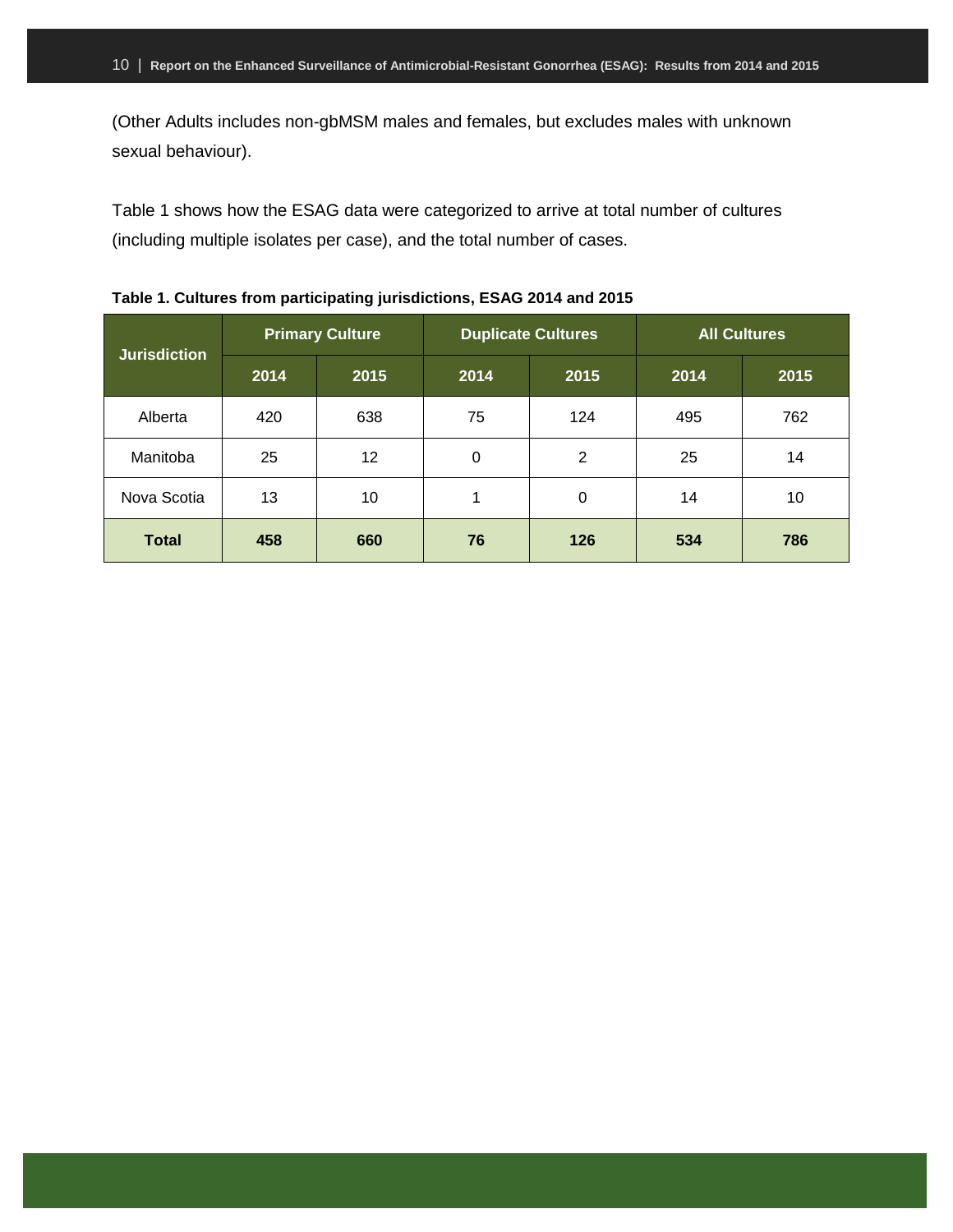# <span id="page-13-0"></span>3.0 RESULTS

#### <span id="page-13-1"></span>3.1 Case Characteristics

There was a large decrease in the proportion of gbMSM males to non-gbMSM males, with a ratio of 2.7:1 in 2014 falling to 1.4:1 in 2015 (Table 2).

|                                          | <b>Alberta</b> |               |              |               | <b>Manitoba</b> |               |      |               | <b>Nova Scotia</b> |               |              |               | <b>Overall</b> |               |              |               |
|------------------------------------------|----------------|---------------|--------------|---------------|-----------------|---------------|------|---------------|--------------------|---------------|--------------|---------------|----------------|---------------|--------------|---------------|
| <b>Sex or Sexual</b><br><b>Behaviour</b> | 2014           |               | 2015         |               | 2014            |               | 2015 |               | 2014               |               | 2015         |               | 2014           |               | 2015         |               |
|                                          | $\mathsf{n}$   | $\frac{9}{6}$ | $\mathsf{n}$ | $\frac{1}{2}$ | n               | $\frac{9}{6}$ | n.   | $\frac{9}{6}$ | $\mathsf{n}$       | $\frac{9}{6}$ | $\mathsf{n}$ | $\frac{1}{2}$ | n              | $\frac{9}{6}$ | $\mathsf{n}$ | $\frac{9}{6}$ |
| qbMSM                                    | 254            | 60.5          | 305          | 47.8          | 12              | 48.0          | 5    | 41.7          | 10                 | 76.9          | 5            | 50.0          | 276            | 60.3          | 315          | 47.7          |
| Non-gbMSM Male                           | 101            | 24.0          | 216          | 33.9          | 3               | 12.0          | 5    | 41.7          | $\Omega$           | 0.0           | $\Omega$     | 0.0           | 104            | 22.7          | 221          | 33.5          |
| Female                                   | 63             | 15.0          | 116          | 18.2          | 6               | 24.0          |      | 8.3           | $\overline{2}$     | 15.4          | 4            | 40.0          | 71             | 15.5          | 121          | 18.3          |
| Male - Unknown                           | $\overline{2}$ | 0.5           |              | 0.2           | 4               | 16.0          |      | 8.3           |                    | 7.7           |              | 10.0          | 7              | 1.5           | 3            | 0.5           |
| <b>Total</b>                             | 420            | 100           | 638          | 100           | 25              | 100           | 12   | 100           | 13                 | 100           | 10           | 100           | 458            | 100           | 660          | 100           |

**Table 2. Breakdown of ESAG isolates by province, year and sex or sexual behaviour**

In 2015, ESAG captured 786 cultures from 660 cases. Sixteen percent (n=126) of these cases had multiple (two or three) positive isolates from different sites of infection. The age distribution was very similar in both years. In both 2014 and 2015, the majority of cases were less than 40 years old (85.6% and 83.8%, respectively) and the mean age was 31.8 years and 30.6 years, respectively.

Aside from the substantial decrease in the proportion of male cases that were gbMSM, risk behaviours for ESAG cases in 2015 remained similar to 2014, with 2.6% reporting sex work in the last 60 days and 0.6% indicating that it was likely that they acquired the infection while traveling out of province (Table 3).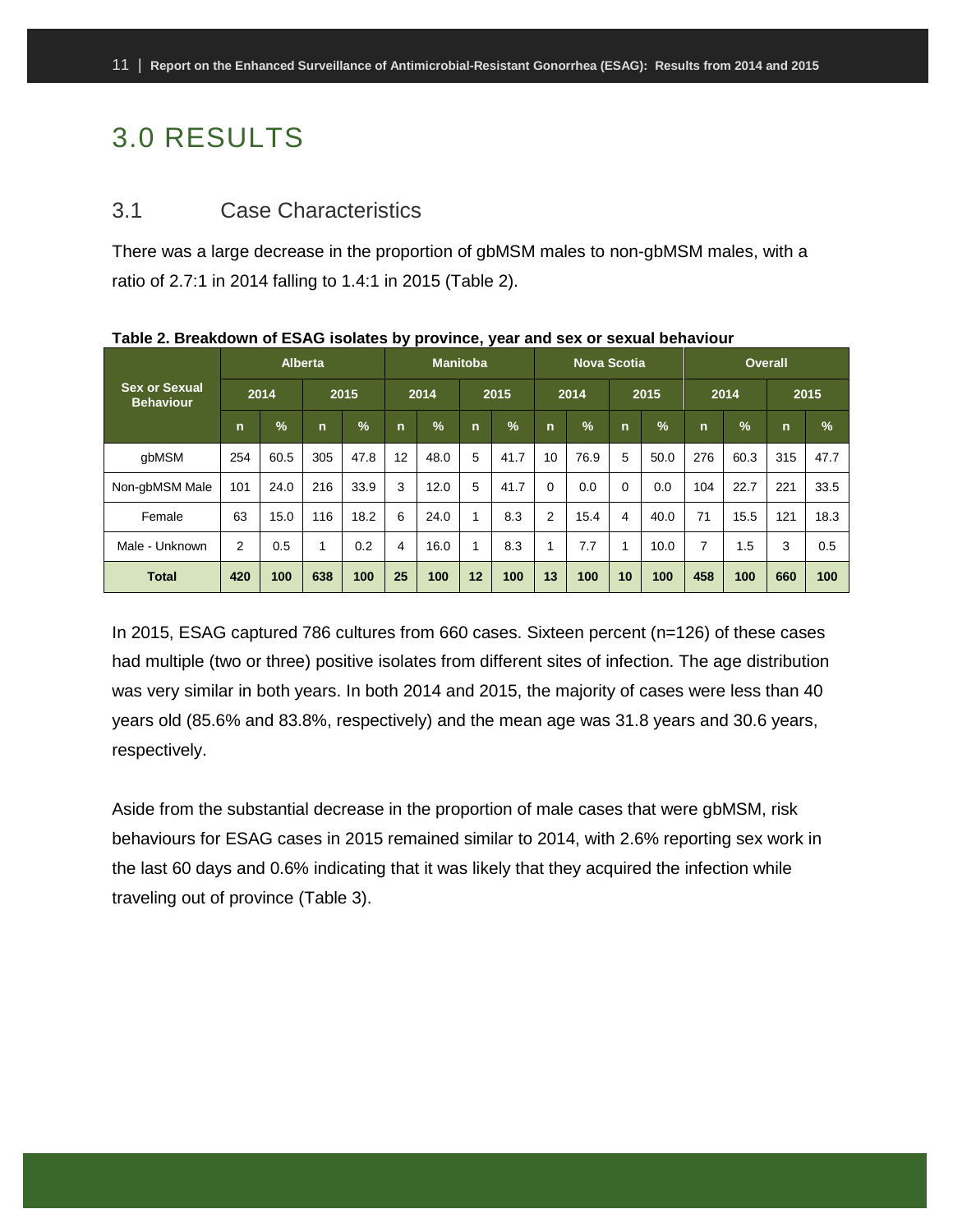**Table 3. Demographics and risk characteristics of cases diagnosed with gonorrhea by culture at participating sites, ESAG 2014 and 2015**

| <b>Case characteristics</b>     |     | 2014 | 2015 |      |  |  |
|---------------------------------|-----|------|------|------|--|--|
| Age                             | n   | %    | n    | %    |  |  |
| 16-19                           | 40  | 8.7  | 47   | 7.1  |  |  |
| 20-29                           | 215 | 46.9 | 329  | 49.8 |  |  |
| 30-39                           | 137 | 29.9 | 177  | 26.8 |  |  |
| 40-49                           | 38  | 8.3  | 64   | 9.7  |  |  |
| 50-59                           | 24  | 5.2  | 30   | 4.5  |  |  |
| $60+$                           | 4   | 0.9  | 13   | 2.0  |  |  |
| Total                           | 458 | 100  | 660  | 100  |  |  |
| <b>Sex Work</b>                 |     |      |      |      |  |  |
| Yes                             | 12  | 2.6  | 17   | 2.6  |  |  |
| No                              | 443 | 96.7 | 642  | 97.3 |  |  |
| Refused to answer               | 1   | 0.2  | 0    | 0.0  |  |  |
| Unknown                         | 2   | 0.4  | 1    | 0.2  |  |  |
| Total                           | 458 | 100  | 660  | 100  |  |  |
| <b>Travel-Related Infection</b> |     |      |      |      |  |  |
| Yes                             | 3   | 0.7  | 4    | 0.6  |  |  |
| No                              | 32  | 7.0  | 655  | 99.2 |  |  |
| Refused to answer               | 1   | 0.2  | 0    | 0.0  |  |  |
| Unknown                         | 422 | 92.1 | 1    | 0.2  |  |  |
| Total                           | 458 | 100  | 660  | 100  |  |  |

#### <span id="page-14-0"></span>3.2 Reason for Visit

Among gbMSM, the primary reason for the initial clinic visit was signs/symptoms in both years. However, this fell from 45.7% to 39.3%, from 2014 to 2015, corresponding to an increase in visits due to case contact (17.4% to 29.1%, respectively). gbMSM were the group with the highest level of STI screening, accounting for approximately one fifth of visits in both years. Non-gbMSM males, on the other hand, rarely identified screening as the reason for seeking care; signs/symptoms remained the primary reason for non-gbMSM male visits in both years, accounting for about 80% of cases. The primary reason for visits among females was case contact in both years. In 2015, females had an increase in visits due to signs/symptoms (26.8% to 35.0%) and case contact (31.0% to 41.0%), with corresponding decreases in the "unknown" and "other" categories (Table 4).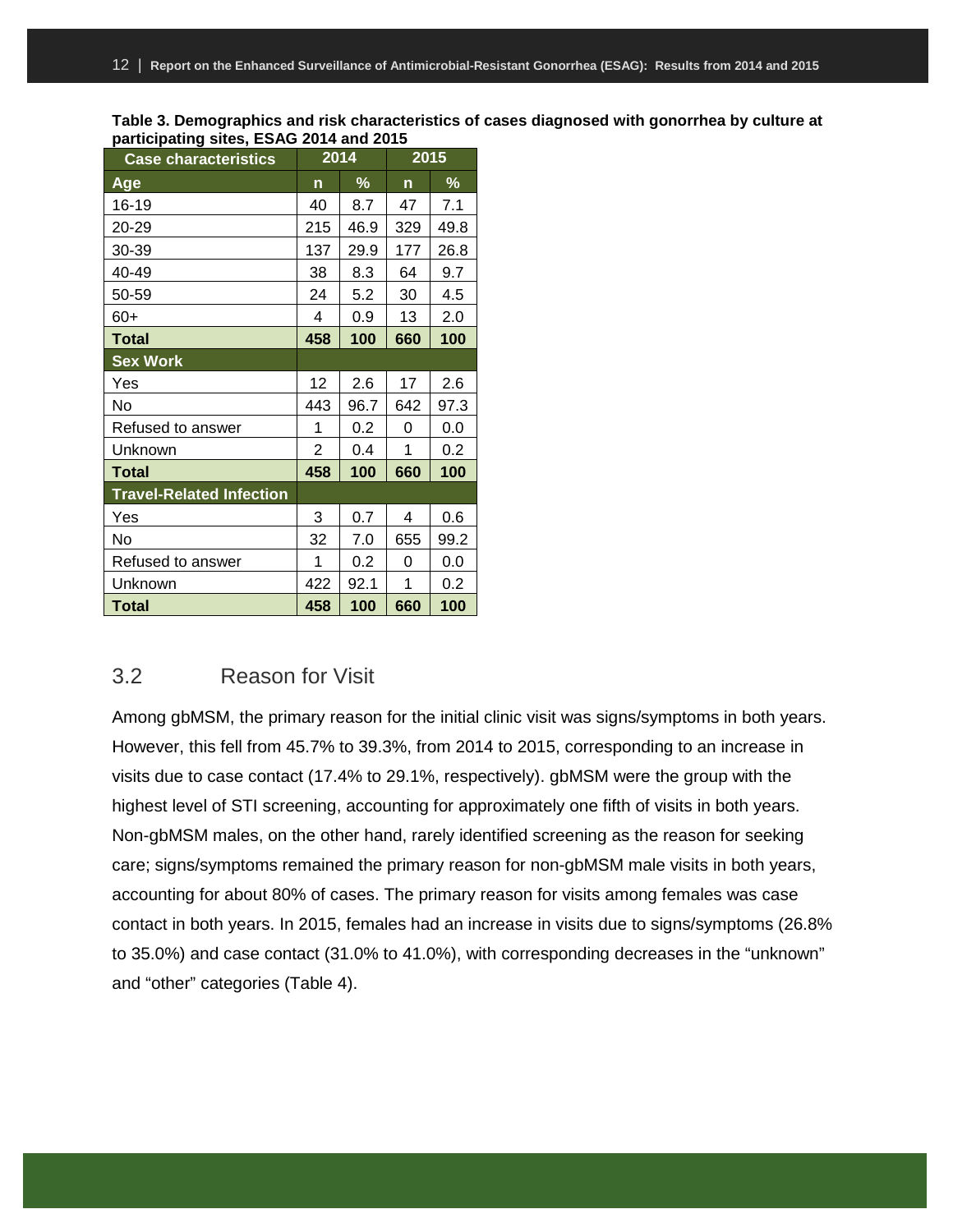| Table 4. Reasons for which reported cases sought care (initial visits) at participating sites, ESAG |  |
|-----------------------------------------------------------------------------------------------------|--|
| 2014 and 2015                                                                                       |  |

| <b>Reason for initial</b><br>visit |     | 2014          |                | 2015          |
|------------------------------------|-----|---------------|----------------|---------------|
| gbMSM Male                         | n   | $\%$          | $\mathsf{n}$   | $\%$          |
| Signs/Symptoms                     | 126 | 45.7          | 123            | 39.3          |
| <b>Case Contact</b>                | 48  | 17.4          | 91             | 29.1          |
| <b>STI Screening</b>               | 52  | 18.8          | 73             | 23.3          |
| Unknown                            | 19  | 6.9           | 13             | 4.2           |
| Other*                             | 31  | 11.2          | 13             | 4.2           |
| <b>Total</b>                       | 276 | 100           | 313            | 100           |
| <b>Non-gbMSM Male</b>              | n   | $\frac{9}{6}$ | $\mathsf{n}$   | $\frac{9}{6}$ |
| Signs/Symptoms                     | 82  | 78.8          | 173            | 78.3          |
| <b>Case Contact</b>                | 13  | 12.5          | 13             | 5.9           |
| <b>STI Screening</b>               | 0   | 0.0           | 5              | 2.3           |
| Unknown                            | 3   | 2.9           | 5              | 2.3           |
| Other*                             | 6   | 5.8           | 25             | 11.3          |
| <b>Total</b>                       | 104 | 100           | 221            | 100           |
| <b>Female</b>                      | n   | $\frac{9}{6}$ | $\mathsf{n}$   | $\%$          |
| Signs/Symptoms                     | 19  | 26.8          | 41             | 35.0          |
| <b>Case Contact</b>                | 22  | 31.0          | 48             | 41.0          |
| <b>STI Screening</b>               | 12  | 16.9          | 16             | 13.7          |
| Unknown                            | 8   | 11.3          | $\overline{2}$ | 1.7           |
| Other*                             | 10  | 14.1          | 10             | 8.5           |
| <b>Total</b>                       | 71  | 100           | 117            | 100           |
| Overall**                          | n   | $\%$          | $\mathsf{n}$   | $\frac{9}{6}$ |
| Signs/Symptoms                     | 229 | 50.0          | 338            | 51.7          |
| <b>Case Contact</b>                | 83  | 18.1          | 153            | 23.4          |
| <b>STI Screening</b>               | 64  | 14.0          | 94             | 14.4          |
| Unknown                            | 35  | 7.6           | 21             | 3.2           |
| Other*                             | 47  | 10.3          | 48             | 7.3           |
| Grand Total***                     |     |               |                |               |

*\*Other includes combinations of 'Signs/Symptoms', 'Case Contact', and 'STI Screening'.*

*\*\*Overall numbers also include data from cases where sex and sexual behaviour were not provided (2014=7; 2015=3).*

*\*\*\*Six follow-up cases have been excluded from the 2015 grand total.*

### <span id="page-15-0"></span>3.3 Sites of Infection

In 2015, there were 786 isolates from 660 cases of culture-confirmed gonorrhea. Anatomic sites sampled were based on provincial screening guidelines or exposure. Isolates from female cases were primarily genital (46.4%), although this decreased from 55.8% in 2014. The proportion of rectal and pharyngeal infections both increased in females. Infections from non-gbMSM males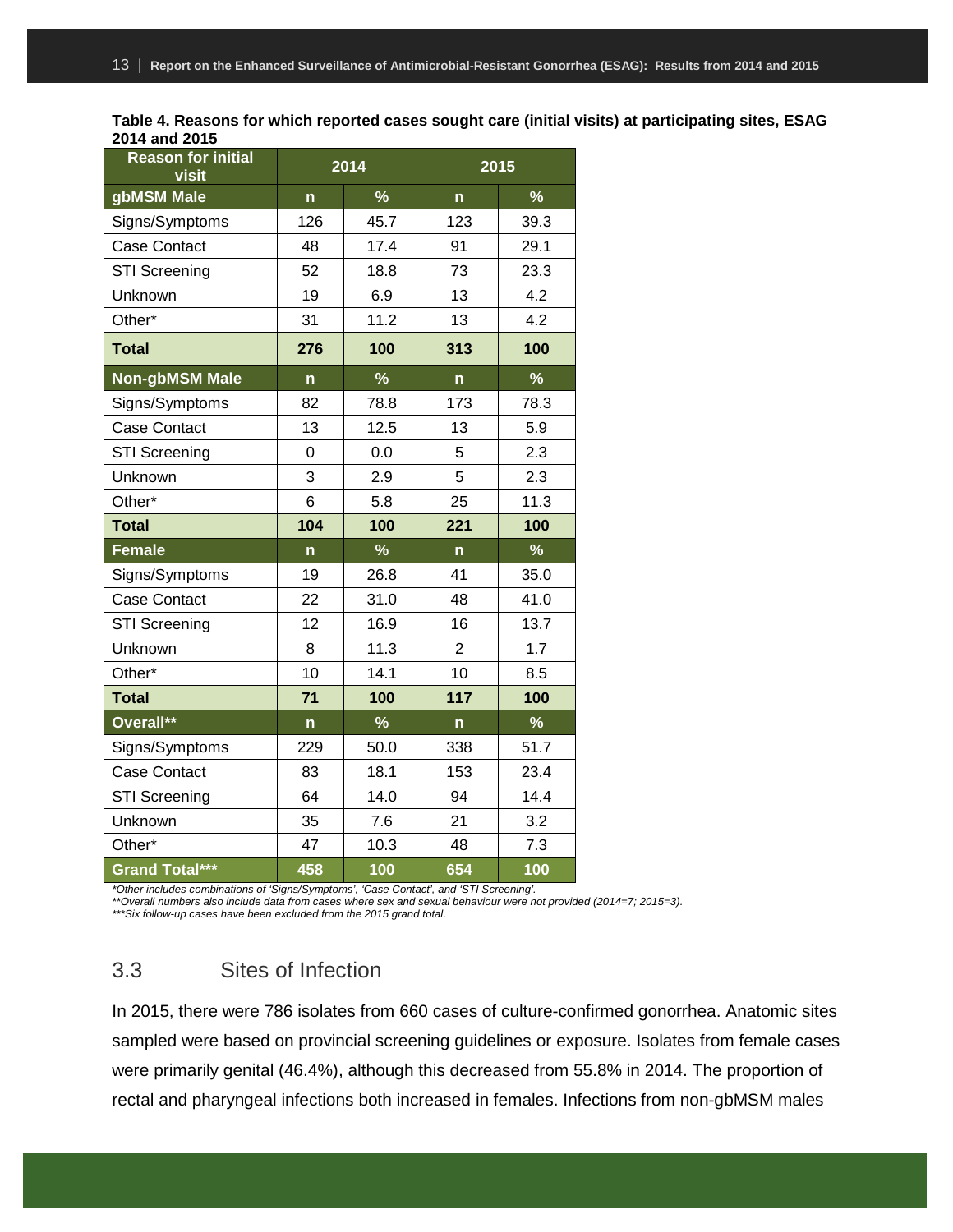were almost exclusively genital, while those from gbMSM males were fairly equally distributed among the rectum (37.0%), genitalia (32.7%), and pharynx (30.4%) (Table 5).

| <b>Sex and Sexual Behaviour</b> |              | 2014 | 2015         |                 |  |  |
|---------------------------------|--------------|------|--------------|-----------------|--|--|
| gbMSM Male                      | n            | %    | n            | %               |  |  |
| Rectum                          | 124          | 37.8 | 145          | 37.0            |  |  |
| Pharynx                         | 92           | 28.0 | 119          | 30.4            |  |  |
| Genital                         | 112          | 34.1 | 128          | 32.7            |  |  |
| <b>Total</b>                    | 328          | 100  | 392          | 100             |  |  |
| Non-gbMSM Male                  | $\mathsf{n}$ | %    | $\mathsf{n}$ | $\overline{\%}$ |  |  |
| Pharynx                         | 2            | 1.9  | 3            | 1.3             |  |  |
| Genital                         | 102          | 98.1 | 220          | 98.7            |  |  |
| <b>Total</b>                    | 104          | 100  | 223          | 100             |  |  |
| <b>Female</b>                   | $\mathsf{n}$ | %    | $\mathsf{n}$ | $\overline{\%}$ |  |  |
| Rectum                          | 18           | 18.9 | 38           | 22.6            |  |  |
| Pharynx                         | 24           | 25.3 | 52           | 31.0            |  |  |
| Genital                         | 53           | 55.8 | 78           | 46.4            |  |  |
| <b>Total</b>                    | 95           | 100  | 168          | 100             |  |  |
| Overall**                       | $\mathsf{n}$ | %    | $\mathsf{n}$ | %               |  |  |
| Rectum                          | 142          | 26.6 | 183          | 23.3            |  |  |
| Pharynx                         | 120          | 22.5 | 176          | 22.4            |  |  |
| Genital                         | 272          | 50.9 | 427          | 54.3            |  |  |
|                                 |              |      |              |                 |  |  |

#### **Table 5. Site of infection\* by sex or sexual behaviour from all cultures, ESAG 2014 and 2015**

*\*Sites of infection of duplicate isolates are included in this table.*

<span id="page-16-0"></span>*\*\*Overall numbers include data from cases where sex and sexual behaviour were not provided (2014=7; 2015=3).*

### 3.4 Antimicrobial Susceptibility

Overall, 44.8% (205/458) of the 2014 isolates and 40.0% (264/660) in 2015 isolates were susceptible to all antimicrobials. The proportion of 2014 and 2015 isolates that demonstrated decreased susceptibility or resistance to only one antimicrobial was 20.7% (95/458) and 24.4% (161/660) respectively. The proportion of 2014 and 2015 isolates that demonstrated decreased susceptibility or resistance to two or more antimicrobials was 34.5% (158/458) and 35.6% (235/660) respectively. In 2015, the proportion of isolates demonstrating decreased susceptibility or resistance to two or more antimicrobials varied from 35.1% to 60.0% across the participating jurisdictions (Table 6).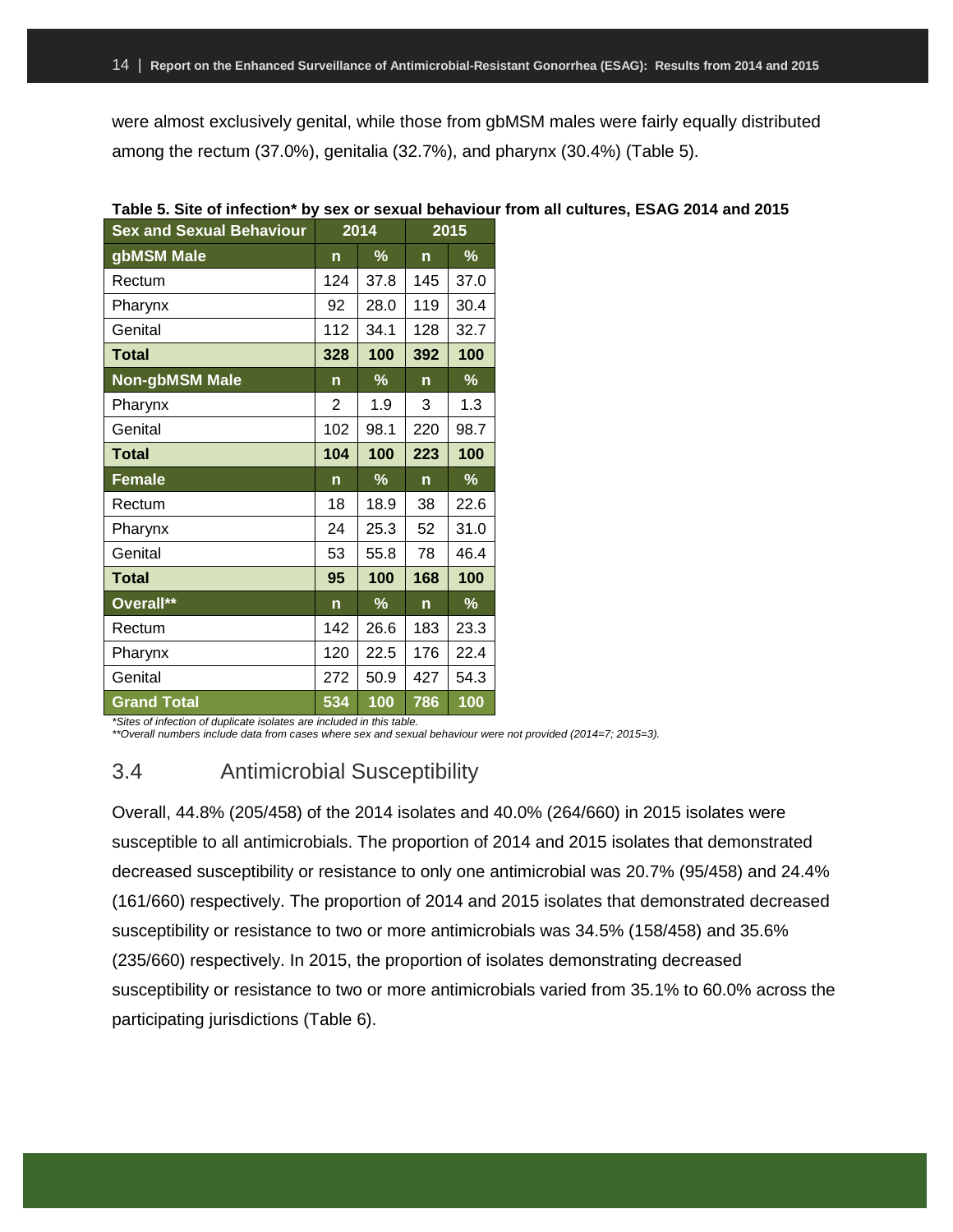|                       |               | <b>Alberta</b>  | <b>Manitoba</b> |                 |                 | <b>Nova Scotia</b> | <b>Overall</b>  |                 |  |
|-----------------------|---------------|-----------------|-----------------|-----------------|-----------------|--------------------|-----------------|-----------------|--|
| <b>Susceptibility</b> | 2014<br>n (%) | 2015<br>$n$ (%) | 2014<br>$n$ (%) | 2015<br>$n$ (%) | 2014<br>$n$ (%) | 2015<br>$n$ (%)    | 2014<br>$n$ (%) | 2015<br>$n$ (%) |  |
| Susceptible to all    | 192 (45.7)    | 258 (40.4)      | 8(32.0)         | 4(33.3)         | 3(23.1)         | 2(20.0)            | 205 (44.8)      | 264 (40.0)      |  |
| R/DS* to 1            | 89 (21.2)     | 156 (24.5)      | 3(12.0)         | 3(25.0)         | 3(23.1)         | 2(20.0)            | 95 (20.7)       | 161 (24.4)      |  |
| R/DS to 2 or more     | 139 (33.1)    | 224 (35.1)      | 14 (56.0)       | 5(41.7)         | 7 (53.8)        | 6(60.0)            | 158 (34.5)      | 235 (35.6)      |  |
| <b>Total</b>          | 420 (100)     | 638 (100)       | 25 (100)        | 12 (100)        | 13 (100)        | 10 (100)           | 458 (100)       | 660 (100)       |  |

**Table 6. Drug Resistance (R) and Decreased Susceptibility (DS) to selected antimicrobials by province, ESAG 2014 and 2015**

*\*R/DS: resistance or Decreased susceptibility.*

#### <span id="page-17-0"></span>**Cefixime[c](#page-17-1)**

 $\overline{a}$ 

Overall, 3.5% (16/458) of isolates had decreased susceptibility to cefixime (MIC≥0.25 mg/L) in 2014, declining to 0.8% (5/660) in 2015 (Appendix C). In 2014, 4.8% (5/104) of isolates from non-gbMSM males and 7.0% (5/71) of isolates from females had decreased susceptibility to cefixime which dropped to 0.5% (1/221) and 0% (0/121), respectively, in 2015 (Appendix C and Figures 1a and 1b). Decreased susceptibility in gbMSM males also dropped from 1.8% (5/276) in 2014 to 0.6% (2/315) in 2015, as shown in Table 7.



**Figure 1a. Distribution of decreased susceptibility to cefixime by sex or sexual behaviour, ESAG 2014 and 2015**

<span id="page-17-1"></span> $\textdegree$  Cefixime, ceftriaxone and azithromycin are part of preferred treatments for gonorrhea in Canada<sup>(3)</sup>.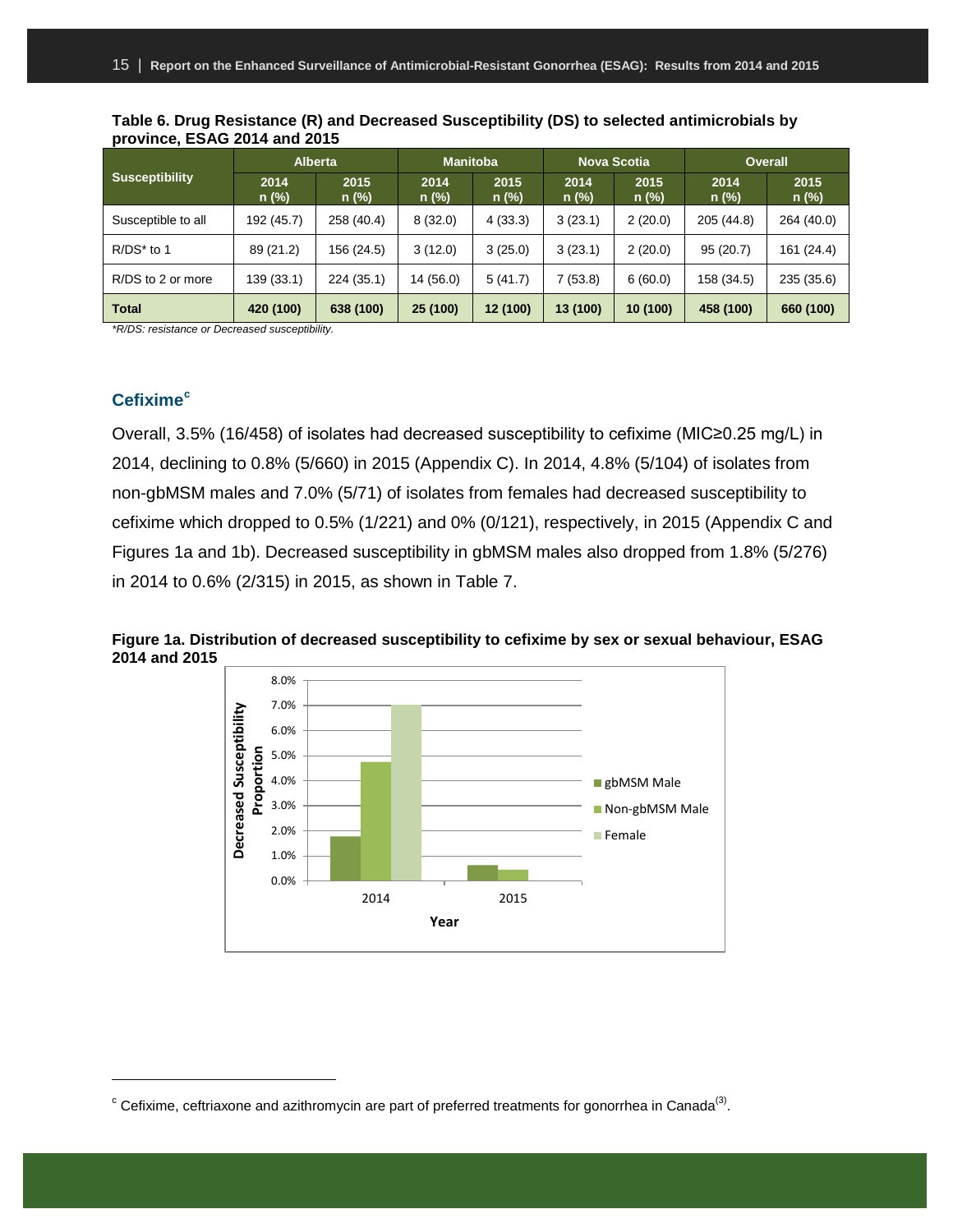



*a 2014 denominators: cervix=53; urethra=214; pharynx-female=24; pharynx-male=126; rectum-female=18; rectum-male=124 2015 denominators: cervix=78; urethra=348; pharynx-female=52; pharynx-male=148; rectum-female=38; rectum-male=145*

#### <span id="page-18-0"></span>**Ceftriaxone[d](#page-18-1)**

 $\overline{a}$ 

Overall, 1.5% (7/458) of ESAG isolates had decreased susceptibility to ceftriaxone in 2014; this proportion increased slightly to 1.8% (12/660) in. The occurrence of decreased susceptibility to ceftriaxone in isolates obtained from gbMSM males increased from 1.1% (3/276) in 2014 to 2.9% (9/315) in 2015, whereas it decreased in isolates from non-gbMSM males (1.9% to 0.5%) and females (1.4% to 0%) over the same time period (Appendix C and Figures 2a and 2b), as shown in Table 7.



**Figure 2a. Distribution of decreased susceptibility to ceftriaxone by sex or sexual behaviour, ESAG 2014 and 2015**

<span id="page-18-1"></span> $d$  Cefixime, ceftriaxone and azithromycin are part of preferred treatments for gonorrhea in Canada<sup>(3)</sup>.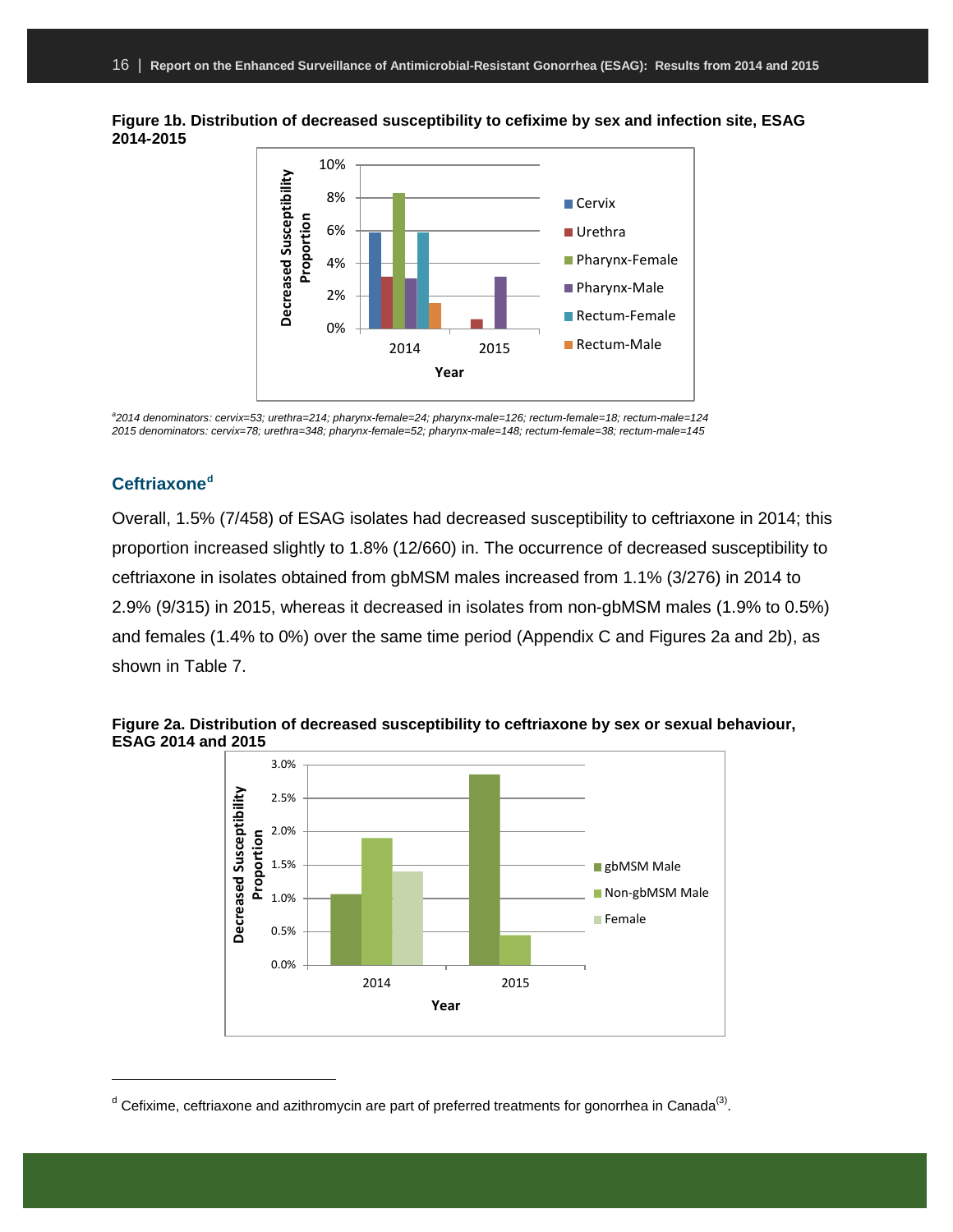



*a 2014 denominators: cervix=53; urethra=214; pharynx-female=24; pharynx-male=126; rectum-female=18; rectum-male=124 2015 denominators: cervix=78; urethra=348; pharynx-female=52; pharynx-male=148; rectum-female=38; rectum-male=145*

#### <span id="page-19-0"></span>**Azithromycin[e](#page-19-1)**

 $\overline{a}$ 

In 2014, 1.5% (7/458) of all isolates obtained from ESAG cases were resistant to azithromycin. This proportion decreased to 0.5% (3/660) in 2015 (Appendix C). All azithromycin resistant isolates identified were from Alberta. The proportion of azithromycin resistance in isolates from gbMSM males decreased from 2.2% (6/276) in 2014 to 0.3% (1/315) in 2015. In isolates from non-gbMSM males, the proportion increased slightly from 0% (0/104) in 2014 to 0.5% (1/221) in 2015, and the proportion of isolates from females decreased slightly from 1.4% (1/71) in 2014 to 0.8% (1/121) in 2015 (Appendix C and Figures 3a and 3b), as shown in Table 7.

<span id="page-19-1"></span> $e^e$  Cefixime, ceftriaxone and azithromycin are part of preferred treatments for gonorrhea in Canada<sup>(3)</sup>.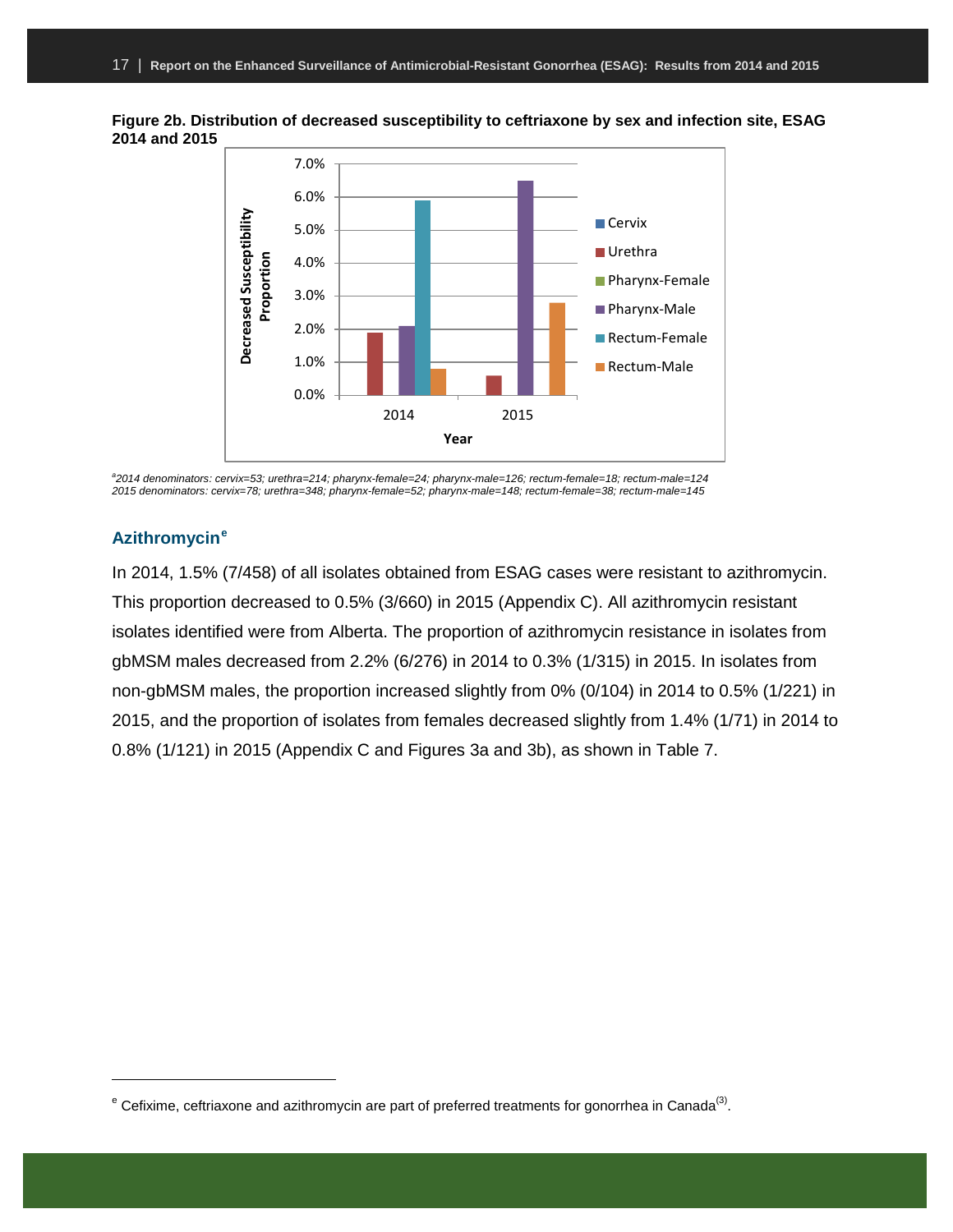

**Figure 3a. Distribution of azithromycin resistance by sex or sexual behaviour, ESAG 2014 and 2015**





*a 2014 denominators: cervix=53; urethra=214; pharynx-female=24; pharynx-male=126; rectum-female=18; rectum-male=124 2015 denominators: cervix=78; urethra=348; pharynx-female=52; pharynx-male=148; rectum-female=38; rectum-male=145*

#### <span id="page-20-0"></span>**Ciprofloxacin**

The prevalence of ciprofloxacin resistance was 27.1% (124/458) in 2014 increasing slightly to 30.0% in (198/660) in 2015. A large increase was seen in isolates obtained from gbMSM males (30.4% to 47.9%) (Appendix C).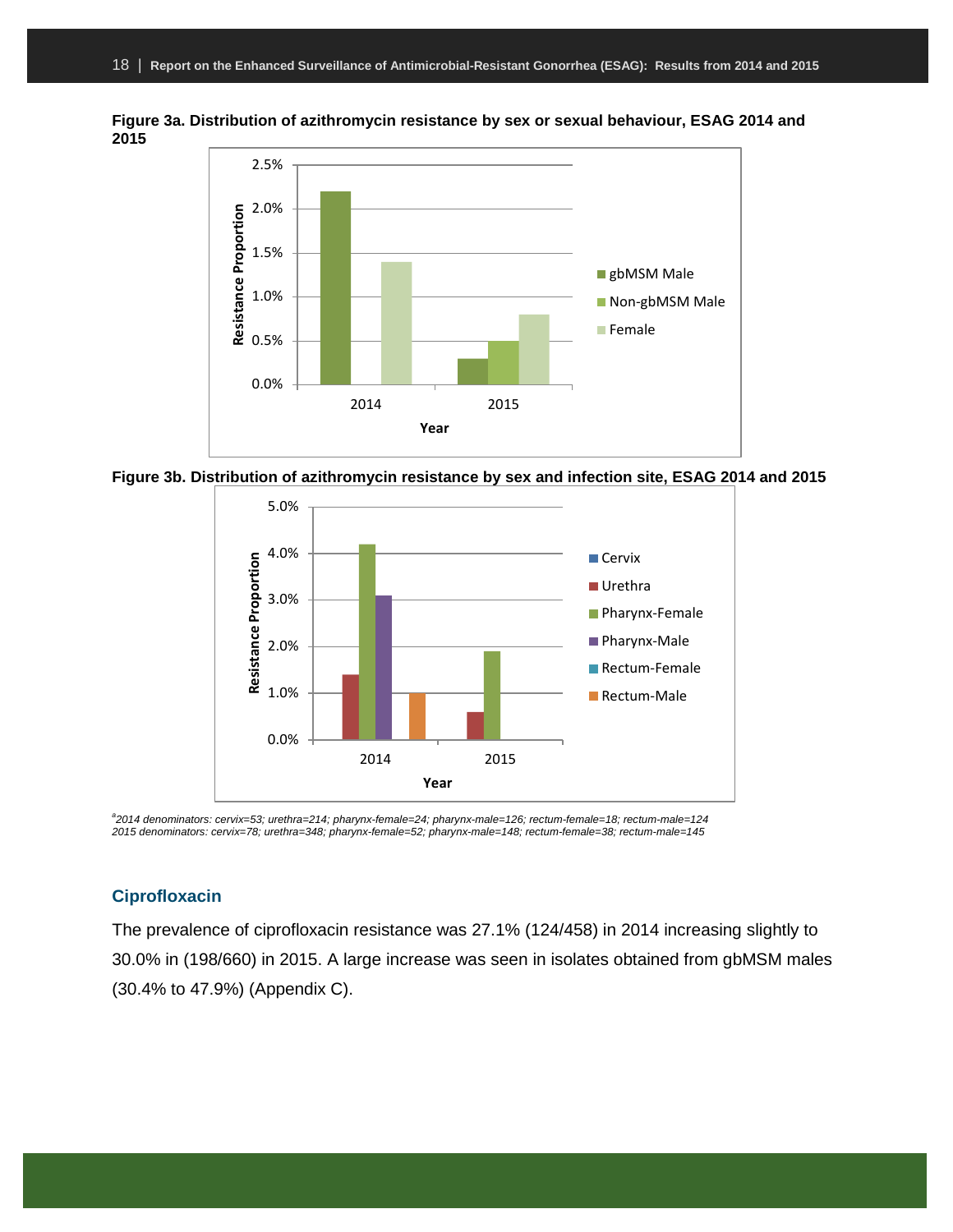#### <span id="page-21-0"></span>**Tetracycline**

About 49.8% (228/458) of isolates from ESAG cases were resistant to tetracycline in 2014 increasing to 56.2% (371/660) in 2015. A large increase was seen isolates from non-gbMSM males (27.9% to 45.2%) (Appendix C).

#### <span id="page-21-1"></span>**Penicillin**

About 17.2% (79/458) of isolates from ESAG cases were resistant to penicillin in 2014 which decreased to 14.8% (98/660) in 2015 (Appendix C).

#### <span id="page-21-2"></span>**Erythromycin**

Resistance to erythromycin remained fairly constant from 2014 to 2015 with 25.3% (116/458) of isolates exhibiting resistance in 2014 and 26.1% (172/660) in 2015. This increase mostly came from isolates from gbMSM cases, where an increase from 33.7% to 44.1% was seen (Appendix C).

#### <span id="page-21-3"></span>**Spectinomycin**

No resistance to spectinomycin was identified in any of the submitted isolates in 2014 and 2015.

#### <span id="page-21-4"></span>**Multidrug Resistance**

In both 2014 and 2015, isolates that had decreased susceptibility to cefixime and/or ceftriaxone were also resistant to one or more other antimicrobials; however, none of these isolates was resistant to azithromycin.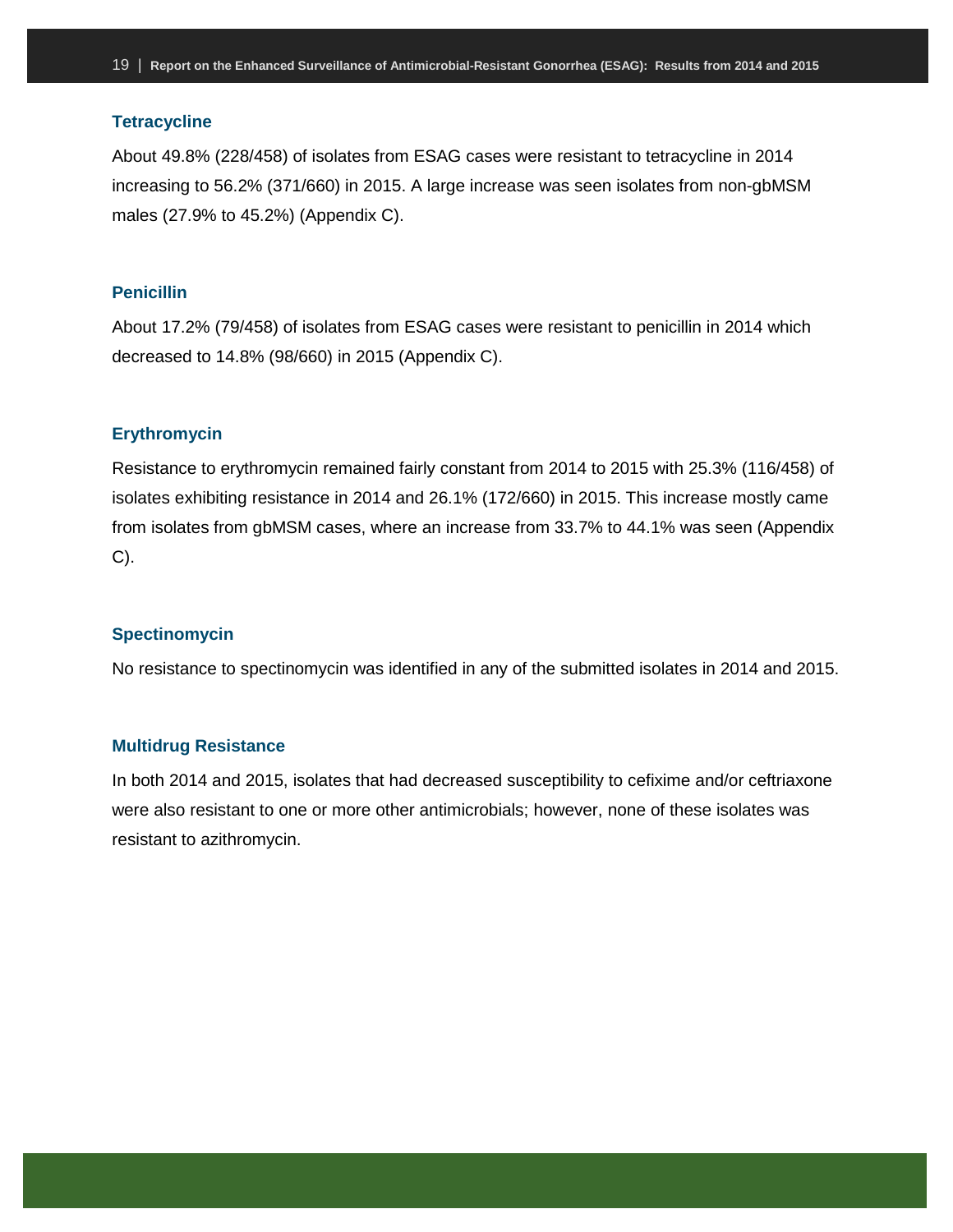**Table 7. Decreased susceptibility to cefixime and ceftriaxone and resistance to azithromycin by sex, sexual behaviour and province, ESAG 2014 and 2015\***

| <b>Sex and Sexual</b>     | <b>Alberta</b> |        |         | <b>Manitoba</b> |        | <b>Nova Scotia</b> | <b>Overall</b> |         |  |  |
|---------------------------|----------------|--------|---------|-----------------|--------|--------------------|----------------|---------|--|--|
| <b>Behaviour</b>          | $n$ (%)        |        | $n$ (%) |                 |        | $n$ (%)            |                | $n$ (%) |  |  |
| Cefixime <sup>DS</sup>    | 2014           | 2015   | 2014    | 2015            | 2014   | 2015               | 2014           | 2015    |  |  |
| gbMSM Male                | 5(2.0)         | 2(0.7) | 0(0.0)  | 0(0.0)          | 0(0.0) | 0(0.0)             | 5(1.8)         | 2(0.6)  |  |  |
| non-gbMSM Male            | 5(5.0)         | 1(0.5) | 0(0.0)  | 0(0.0)          | 0(0.0) | 0(0.0)             | 5(4.8)         | 1(0.5)  |  |  |
| Female/Transgender        | 5(7.9)         | 0(0.0) | 0(0.0)  | 0(0.0)          | 0(0.0) | 0(0.0)             | 5(7.0)         | 0(0.0)  |  |  |
| Male-unknown              | 0(0.0)         | 0(0.0) | 1(25.0) | 1(100)          | 0(0.0) | 1(100)             | 1(14.3)        | 2(66.7) |  |  |
| <b>Total</b>              | 15(3.6)        | 3(0.5) | 1(4.0)  | 1(8.3)          | 0(0.0) | 1(10.0)            |                | 5(0.8)  |  |  |
| Ceftriaxone <sup>DS</sup> | 2014           | 2015   | 2014    | 2015            | 2014   | 2015               | 2014           | 2015    |  |  |
| gbMSM Male                | 3(1.2)         | 9(3.0) | 0(0.0)  | 0(0.0)          | 0(0.0) | 0(0.0)             | 3(1.1)         | 9(2.9)  |  |  |
| non-gbMSM Male            | 2(2.0)         | 0(0.0) | 0(0.0)  | 1(20.0)         | 0(0.0) | 0(0.0)             | 2(1.9)         | 1(0.5)  |  |  |
| Female/Transgender        | 1(1.6)         | 0(0.0) | 0(0.0)  | 0(0.0)          | 0(0.0) | 0(0.0)             | 1(1.4)         | 0(0.0)  |  |  |
| Male-unknown              | 0(0.0)         | 0(0.0) | 1(25.0) | 1(100)          | 0(0.0) | 1(100)             | 1(14.3)        | 2(66.7) |  |  |
| <b>Total</b>              | 6(1.4)         | 9(1.4) | 1(4.0)  | 2(16.7)         | 0(0.0) | 1(10.0)            | 7(1.5)         | 12(1.8) |  |  |
| Azithromycin <sup>R</sup> | 2014           | 2015   | 2014    | 2015            | 2014   | 2015               | 2014           | 2015    |  |  |
| gbMSM Male                | 6(2.4)         | 1(0.3) | 0(0.0)  | 0(0.0)          | 0(0.0) | 0(0.0)             | 6(2.2)         | 1(0.3)  |  |  |
| non-gbMSM Male            | 0(0.0)         | 1(0.5) | 0(0.0)  | 0(0.0)          | 0(0.0) | 0(0.0)             | 0(0.0)         | 1(0.5)  |  |  |
| Female/Transgender        | 1(1.6)         | 1(0.9) | 0(0.0)  | 0(0.0)          | 0(0.0) | 0(0.0)             | 1(1.4)         | 1(0.8)  |  |  |
| Male-unknown              | 0(0.0)         | 0(0.0) | 0(0.0)  | 0(0.0)          | 0(0.0) | 0(0.0)             | 0(0.0)         | 0(0.0)  |  |  |
| <b>Total</b>              | 7 (1.7)        | 3(0.5) | 0(0.0)  | 0(0.0)          | 0(0.0) | 0(0.0)             | 7(1.5)         | 3(0.5)  |  |  |

*\*see Table 2 for denominators.*

### <span id="page-22-0"></span>3.5 Sequence Typing (ST)

NG-MAST sequence typing of 778 isolates identified 197 different sequence types (STs). The 20 most prevalent STs in 2014 and 2015 are represented in Figure 4. In 2014, ST5985 (12.6%, 42/334) was the most prevalent ST followed by ST10129 (6.0%, 20/334) and ST11299 (5.4%, 18/334). In 2015, ST7638 (20.9%, 93/444) was the most prevalent ST, followed by ST11299 (10.4%, 46/444) and ST9663 (6.3%, 28/444). The three most prevalent sequence types in 2014 and 2015 combined were ST7638 at 12.9% (100/778), ST5985 at 9.1% (71/778) and ST11299 at 8.2% (64/778). Figure 5 represents the genetic relationship between 36 of the most prevalent STs using the Maximum Likelihood method.

- ST7638 (n=100) was identified in seven isolates in 2014 and 93 isolates in 2015.
- ST12588 (n=4), which differs from ST7638 by only two base pairs, was only identified in 2015.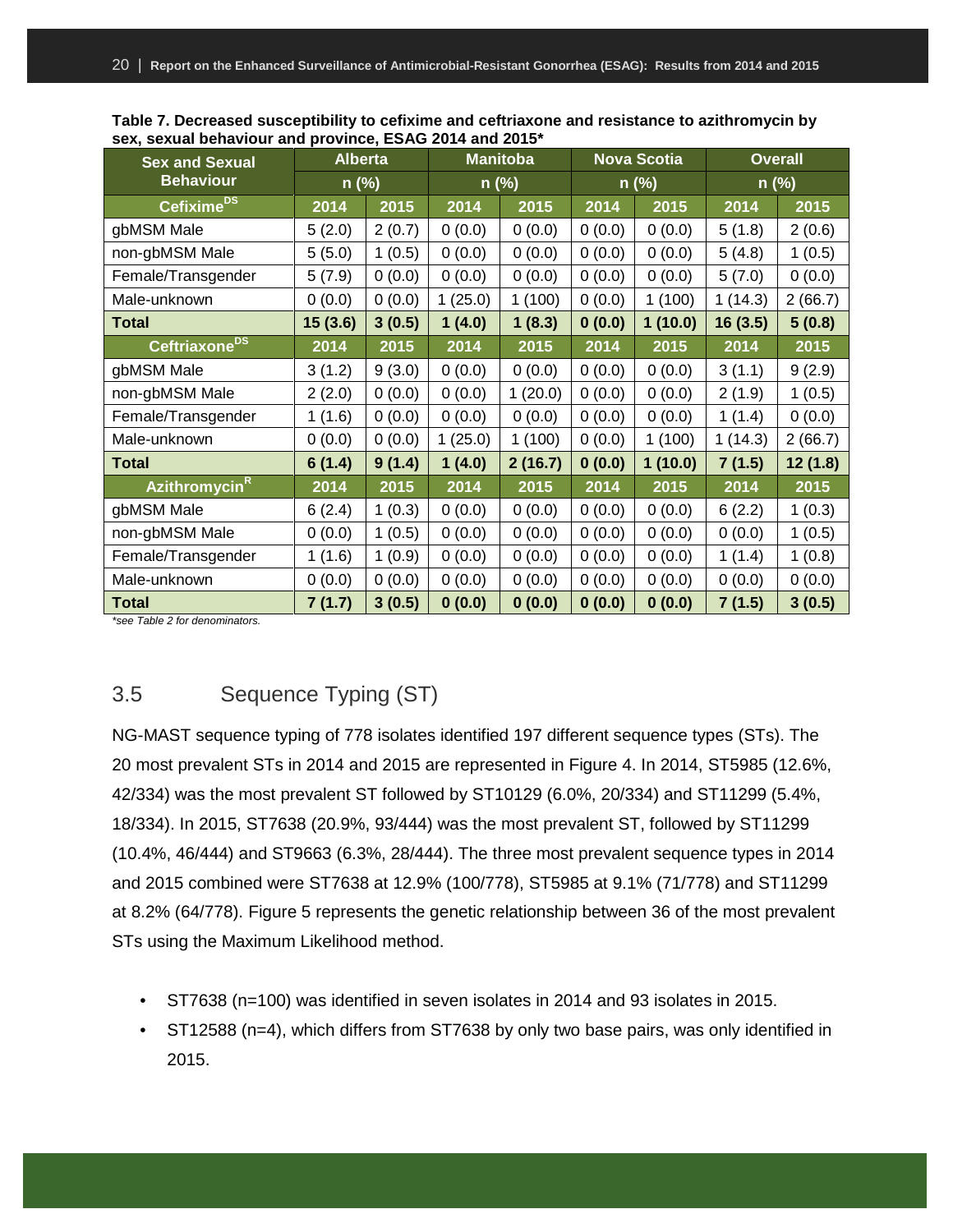- Isolates in this cluster were either tetracycline resistant or susceptible, and over 85% (91/104) were from non-gbMSM, including females (Figure 5).
- ST5985 (n=71) was identified in 42 isolates from 2014 and 29 isolates from 2015. All ST5985 isolates were high-level, plasmid mediated tetracycline resistant *N. gonorrhoeae* (TRNG), and over 80% (60/71) were from gbMSM males (Figure 5). All ESAG ST5985 were from Alberta except for one which was from Manitoba. ST5985 was the most prevalent ST identified across Canada in 2015, identified in Ontario, British Columbia, Alberta and Saskatchewan<sup>(20)</sup>.
- ST11299 (n=64) was identified in 18 isolates in 2014 and 46 isolates in 2015. ST11299 is prevalent across Canada and is multi-drug resistant (CMRNG/CipR – see Appendix B). Three of the ESAG ST11299 had decreased susceptibility to cephalosporins as well. Over 85% (56/64) of these isolates were from gbMSM males (Figure 5).
- ST2318 (n=17) differs from ST11299 by only six base pairs and is also multidrug resistant (CMRNG/CipR). Over 50% (7/13) of the 2015 isolates with this ST also had decreased susceptibility to cephalosporins. One of the isolates was from Nova Scotia; the remaining were from Alberta. All of the isolates with this ST were from gbMSM males (Figure 5).
- ST9663 (n=47) was identified in 25 isolates in 2014 and 32 isolates in 2015. The isolates were multi-drug resistant (CMRNG/CipR) and 78.7% (37/47) were from gbMSM males (Figure 5). While most of the ST9663 isolates were identified in Alberta, there were five from Manitoba with the same antimicrobial resistance.
- ST10129 (n=23) was identified in Alberta, 20 isolates in 2014 and only three isolates in 2015. These isolates were either susceptible or erythromycin resistant and were all from gbMSM males (Figure 5).
- ST2400 (n=20) was identified in eight isolates in 2014 and 12 isolates in 2015. One of the isolates was from Nova Scotia; the remaining were from Alberta. Isolates were multidrug resistant (CMRNG/CipR) and were all from gbMSM males. ST2400 was the second most prevalent ST identified across Canada in 2015 $^{(20)}$  according to routine NML data (Figure 5).
- ST10451 (n=8) was identified in one isolate from 2014 and seven from 2015. The isolates were multidrug resistant (CMRNG/CipR); two were also resistant to azithromycin and another had decreased susceptibility to cephalosporins. One of the seven ST10451 isolates identified in 2015 was from Manitoba and had decreased susceptibility to ceftriaxone; the remaining six isolates were from Alberta. ST10451 was the third most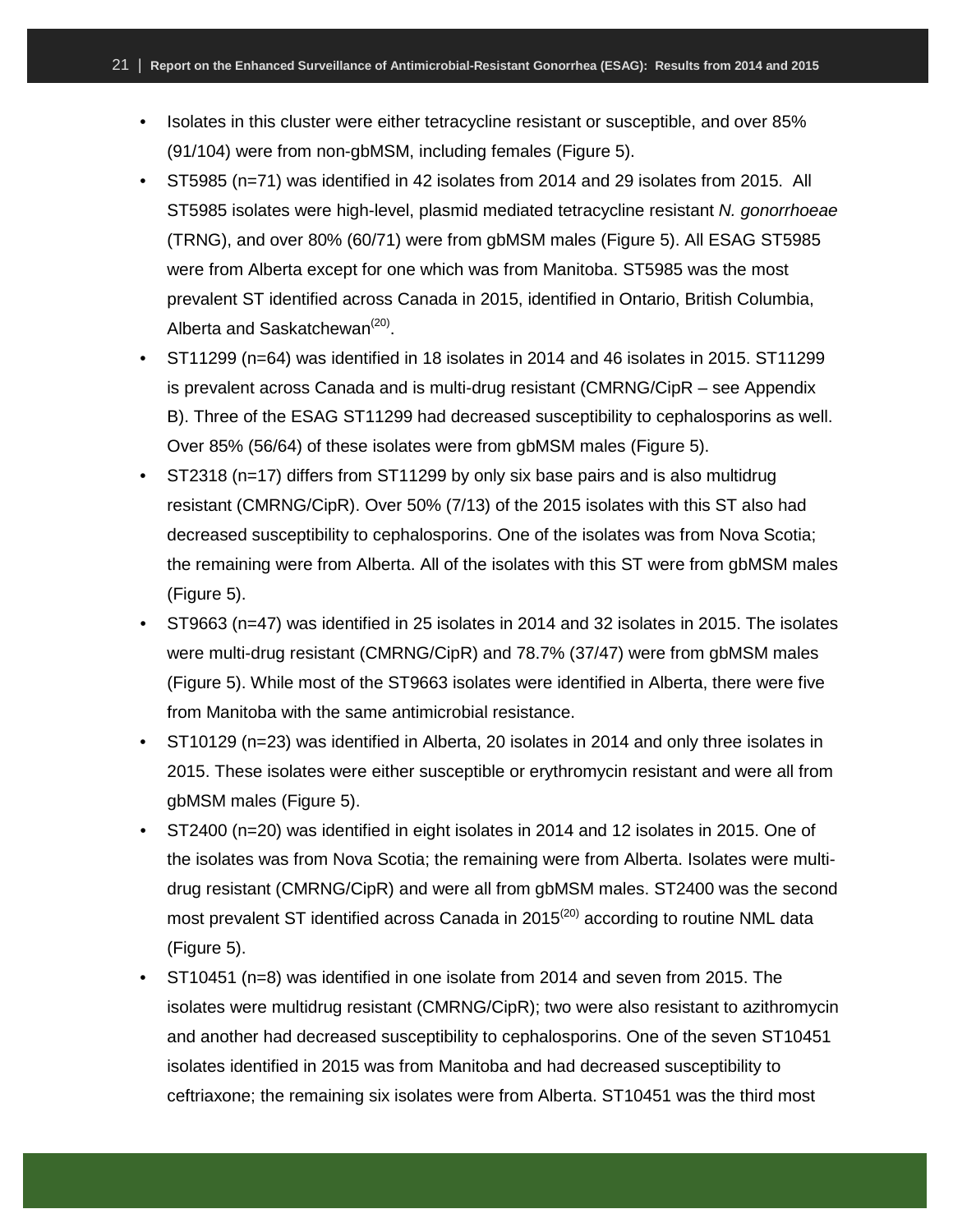prevalent ST identified across Canada in 2015 and is closely related to the internationally identified clone, ST1407 that has been described as a superbug with highlevel resistance to cephalosporins<sup> $(7,21-22)$ </sup> (Figure 5).

• The closely related STs that are clustered around ST21 are all within two base pairs of each other. The 36 isolates in this cluster are all resistant to penicillin, tetracycline and erythromycin (CMRNG) and over 90% (33/36) are from gbMSM males (Figure 5).



**Figure 4. Frequency of NG-MAST sequence types in** *N. gonorrhoeae* **isolates, ESAG 2014 and 2015**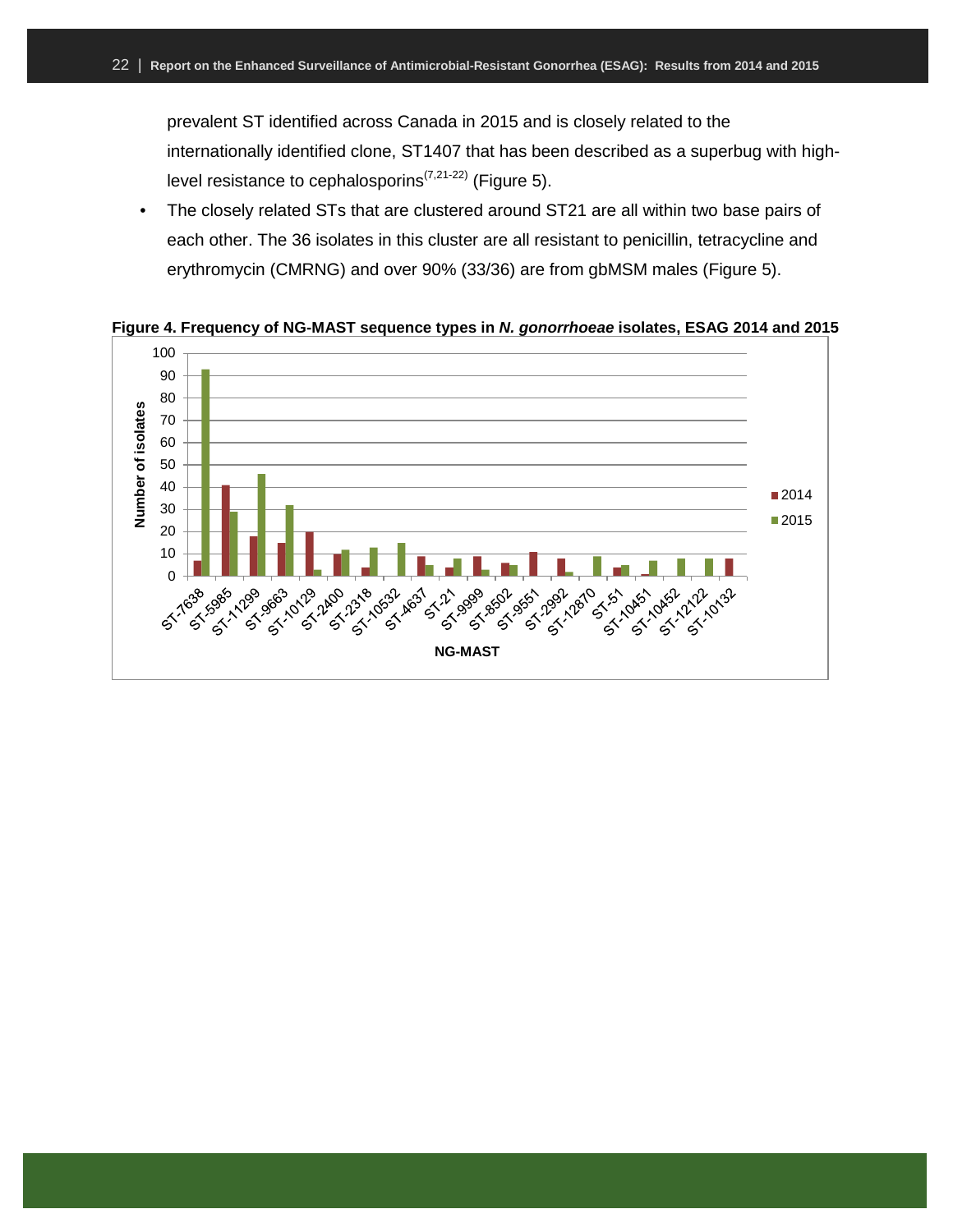| ں رہی ہیں <del>ہ</del> رہ۔ |                  |        |                |                |                |                |             |      |                      |                |      |      |              |             |      |
|----------------------------|------------------|--------|----------------|----------------|----------------|----------------|-------------|------|----------------------|----------------|------|------|--------------|-------------|------|
|                            | <b>NGMAST</b>    | Number | 2014           | 2015           | <b>MSM</b>     | non-MSM        | Susceptible | CipR | 8<br>$\mathsf{Ceph}$ | AziR           | TRNG | NGPP | $_{\rm Pen}$ | <b>TetR</b> | EryR |
| ST3556                     | ST3556           | 6      | 4              | 2              |                | $\overline{2}$ |             |      |                      |                |      |      |              |             |      |
| ST10838                    | ST10838          | 7      | 7              |                |                | $\overline{7}$ |             |      |                      |                |      |      |              |             |      |
| $-$ ST10588                | ST10588          | 4      | 4              |                |                | 4              |             |      |                      |                |      |      |              |             |      |
| ST10532                    | ST10532          | 15     |                | 15             | 15             |                |             |      |                      |                |      |      |              |             |      |
| ST5985                     | ST5985           | 71     | 42             | 29             | 60             | 11             |             |      |                      |                |      |      |              |             |      |
| ST12870                    | ST12870          | 9      |                | 9              | 9              |                |             |      |                      |                |      |      |              |             |      |
| $-ST6734$                  | ST6734           | 4      | 4              |                | $\overline{2}$ | $\overline{2}$ |             |      |                      |                |      |      |              |             |      |
| ST12122                    | ST12122          | 8      |                | 8              | 5              | 3              |             |      |                      |                |      |      |              |             |      |
| ST8502                     | ST8502           | 11     | 6              | 5              | 11             |                |             |      |                      |                |      |      |              |             |      |
| ST <sub>21</sub>           | ST <sub>21</sub> | 12     | 4              | 8              | 12             |                |             |      |                      |                |      |      |              |             |      |
| ST11337                    | ST11337          | 5      | 3              | $\overline{2}$ | 5              |                |             |      |                      |                |      |      |              |             |      |
| ST2997                     | ST2997           | 4      |                | 4              | 4              |                |             |      |                      |                |      |      |              |             |      |
| $L$ ST2400                 | ST2400           | 20     | 8              | 12             | 20             |                |             |      |                      |                |      |      |              |             |      |
| $-ST3654$                  | ST3654           | 5      | $\overline{2}$ | 3              |                | 5              |             |      |                      |                |      |      |              |             |      |
| 5T10132                    | ST10132          | 8      | 8              |                | 8              |                |             |      |                      | $\mathbf{1}$   |      |      |              |             |      |
| - ST10451                  | ST10451          | 8      | $\mathbf{1}$   | 7              |                | 8              |             |      | $\mathbf{1}$         | $\overline{2}$ |      |      |              |             |      |
| $-$ ST5441                 | ST5441           | 5      | 2              | 3              | 4              | $\mathbf{1}$   |             |      |                      |                |      |      |              |             |      |
| $-ST11087$                 | ST11087          | 5      | 5              |                | 5              |                |             |      |                      |                |      |      |              |             |      |
| ST9663                     | ST9663           | 47     | 15             | 32             | 37             | 10             |             |      |                      |                |      |      |              |             |      |
| LST10452                   | ST10452          | 8      |                | 8              | 4              | $\overline{4}$ |             |      |                      |                |      |      |              |             |      |
| ST11086                    | ST11086          | 6      | 1              | 5              | 6              |                |             |      |                      |                |      |      |              |             |      |
| ST12062                    | ST12062          | 5      |                | 5              | 5              |                |             |      |                      |                |      |      |              |             |      |
| ST2992                     | ST2992           | 10     | 7              | 2              | 10             |                |             |      |                      |                |      |      |              |             |      |
| <b>ST4684</b>              | ST4684           | 6      | 4              | $\overline{2}$ | 6              |                |             |      |                      |                |      |      |              |             |      |
| ST9551                     | ST9551           | 11     | 11             |                | $\overline{2}$ | 9              |             |      | 11                   |                |      |      |              |             |      |
| $-$ ST9999                 | ST9999           | 12     | 9              | 3              |                | 12             |             |      |                      |                |      |      |              |             |      |
| <b>ST25</b>                | ST <sub>25</sub> | 5      | 3              | 2              |                | 5              |             |      |                      |                |      |      |              |             |      |
| ST51                       | <b>ST51</b>      | 9      | 4              | 5              |                | 9              |             |      |                      |                |      |      |              |             |      |
| ST4637                     | ST4637           | 14     | 9              | 5              | $\overline{2}$ | 12             |             |      |                      |                |      |      |              |             |      |
| $-$ ST2318                 | <b>ST2318</b>    | 17     | 4              | 13             | 17             |                |             |      | $7*$                 |                |      |      |              |             |      |
| LST11299                   | ST11299          | 64     | 18             | 46             | 56             | 8              |             |      | 3                    |                |      |      |              |             |      |
| ST9465                     | ST9465           | 4      | 4              |                | 4              |                |             |      |                      |                |      |      |              |             |      |
| ST10129                    | ST10129          | 23     | 20             | 3              | 23             |                |             |      |                      |                |      |      |              |             |      |
| ST7638                     | ST7638           | 100    | 7              | 93             | 12             | 88             |             |      |                      |                |      |      |              |             |      |
| ST12588                    | ST12588          | 4      |                | 4              | 1              | 3              |             |      |                      |                |      |      |              |             |      |
| $-ST3671$                  | ST3671           | 5      | 5              |                |                | 5              |             |      |                      |                |      |      |              |             |      |

**Figure 5. Genetic relationship of prevalent NG-MAST sequence types of** *N. gonorrhoeae***, ESAG 2014 and 2015\*\***

*\*2015 only*

*\*\*Dendrogram represents 36 of the most prevalent sequence types identified in 2014 and 2015 (197 STs in total) and includes data from 557 of the 1118 isolates (2014 - 221/458; 2015 - 335/660)*

*†non-gbMSM includes females in this figure*

 $0.05$ 

### <span id="page-25-0"></span>3.6 Treatment

Treatment information was available for 97.6% (n=447) and 99.1% (n=654) of the gonorrhoea positive patients in 2014 and 2015, respectively. Adherence to the treatment recommended in the *Canadian Guidelines on Sexually Transmitted Infections<sup>(3)</sup> (Table 8) was above 80% for all*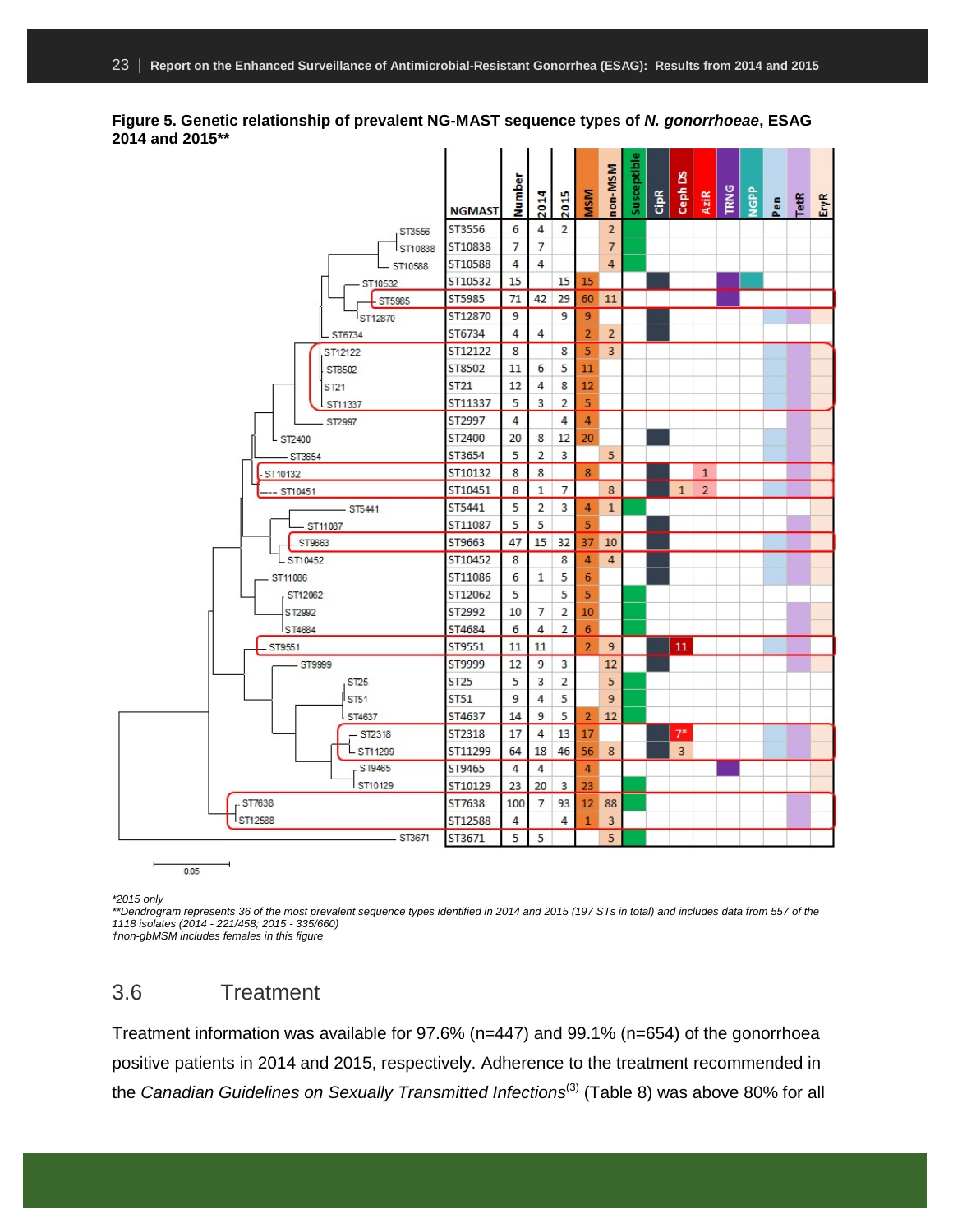treatment groups, except for other adults with pharyngeal infections. In this category, 76% of cases received a preferred treatment in 2014; this proportion fell to 20% in 2015 (Figure 6).

| <b>Infection Type</b> | <b>Treatment</b>              | rapio o. Odnagian Trodunom Odigomico for Acioocha gonomicodo<br>gbMSM                                               | <b>Other Adults</b>                                                |  |  |
|-----------------------|-------------------------------|---------------------------------------------------------------------------------------------------------------------|--------------------------------------------------------------------|--|--|
|                       | <b>Preferred</b><br>therapy   | Ceftriaxone 250mg + azithromycin 1g                                                                                 | Ceftriaxone 250mg + azithromycin 1g                                |  |  |
| Anogenital            | <b>Preferred</b><br>therapy   | n/a                                                                                                                 | Cefixime 800mg + azithromycin 1g                                   |  |  |
| <b>Infections</b>     | <b>Alternative</b><br>therapy | Cefixime 800mg + azithromycin 1g<br><b>OR</b><br>Azithromycin 2g<br><b>OR</b><br>Spectinomycin 2q + azithromycin 1q | Spectinomycin 2q + azithromycin 1q<br><b>OR</b><br>Azithromycin 2g |  |  |
| Pharyngeal            | <b>Preferred</b><br>therapy   | Ceftriaxone 250mg + azithromycin 1g                                                                                 | Ceftriaxone 250mg + azithromycin 1g                                |  |  |
| <b>Infections</b>     | <b>Alternative</b><br>therapy | Cefixime 800mg + azithromycin 1g                                                                                    | Cefixime 800mg + azithromycin 1g<br><b>OR</b><br>Azithromycin 2g   |  |  |

|  |  |  |  |  | Table 8. Canadian Treatment Guidelines for <i>Neisseria gonorrhoeae<sup>f</sup></i> |
|--|--|--|--|--|-------------------------------------------------------------------------------------|
|--|--|--|--|--|-------------------------------------------------------------------------------------|

The majority of anogenital infections among other adults were treated with preferred therapy in both 2014 (86.7%) and 2015 (90.9%). The two preferred combination therapies were equally prescribed (44.0% for the ceftriaxone and azithromycin treatment, 42.7% for the cefixime and azithromycin treatment) for anogenital infections among other adults in 2014 (Table 9). In 2015, this trend changed and the treatment of cefixime and azithromycin accounted for 81.9% of treatments for anogenital infections among other adults, while the ceftriaxone combination was used in only 9.1% of cases. The same trend was seen in other adults with pharyngeal infections. In 2014, the proportion of cases with the ceftriaxone combination and cefixime combination was 76.0% and 16.0%, respectively. In 2015, it shifted to 20.0% and 50.9%.

 $\overline{a}$ 

<span id="page-26-0"></span><sup>&</sup>lt;sup>f</sup> Canadian Guidelines on Sexually Transmitted Infections – Gonococcal Infections Chapter, Revised July 2013<sup>(3)</sup>.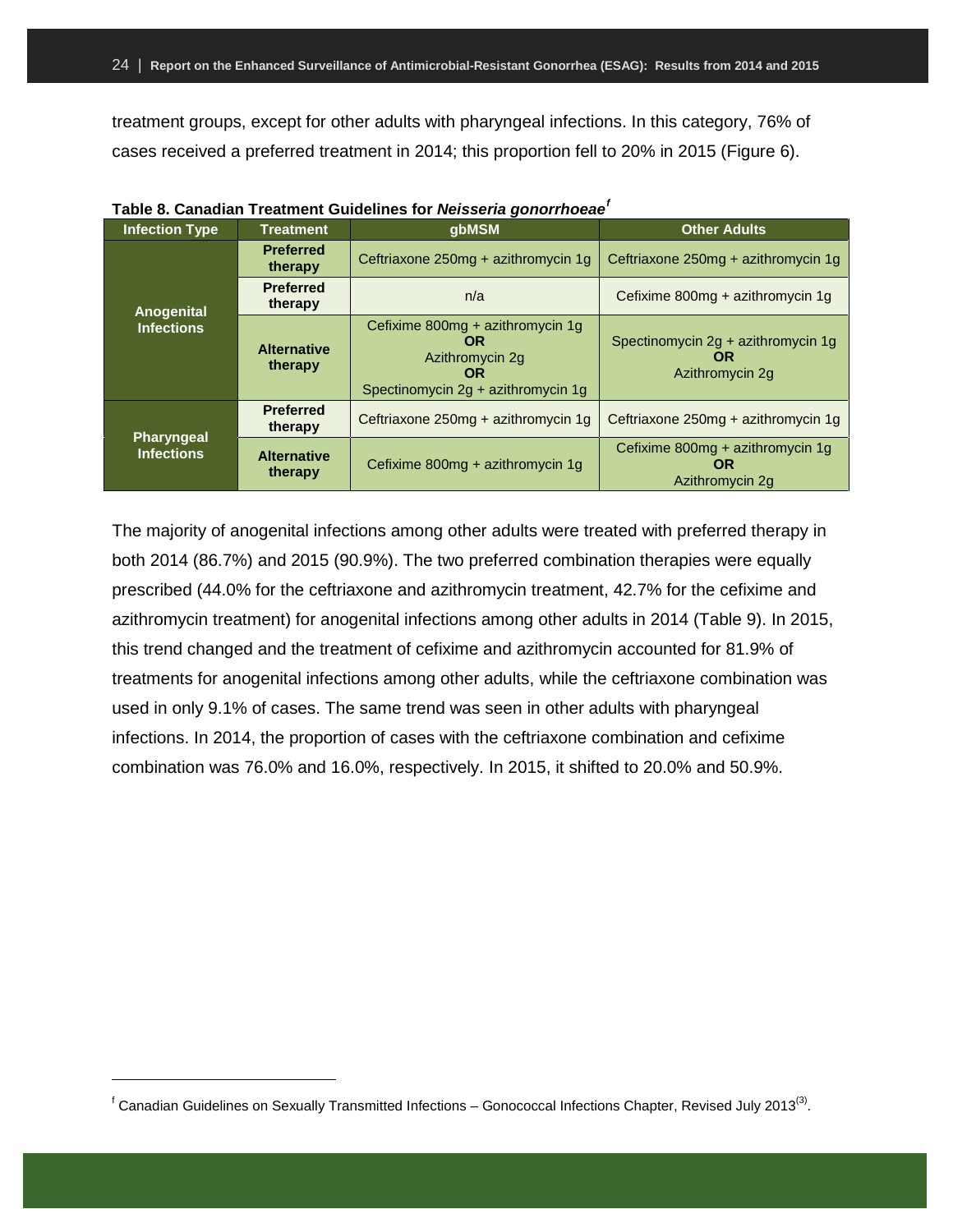

**Figure 6. Adherence to Canadian Treatment Guidelines for gbMSM and Other Adults\*, ESAG 2014 and 2015**

*\* Other Adults (OA) includes non-gbMSM males and females. It does not include males with unknown sexual behaviour.*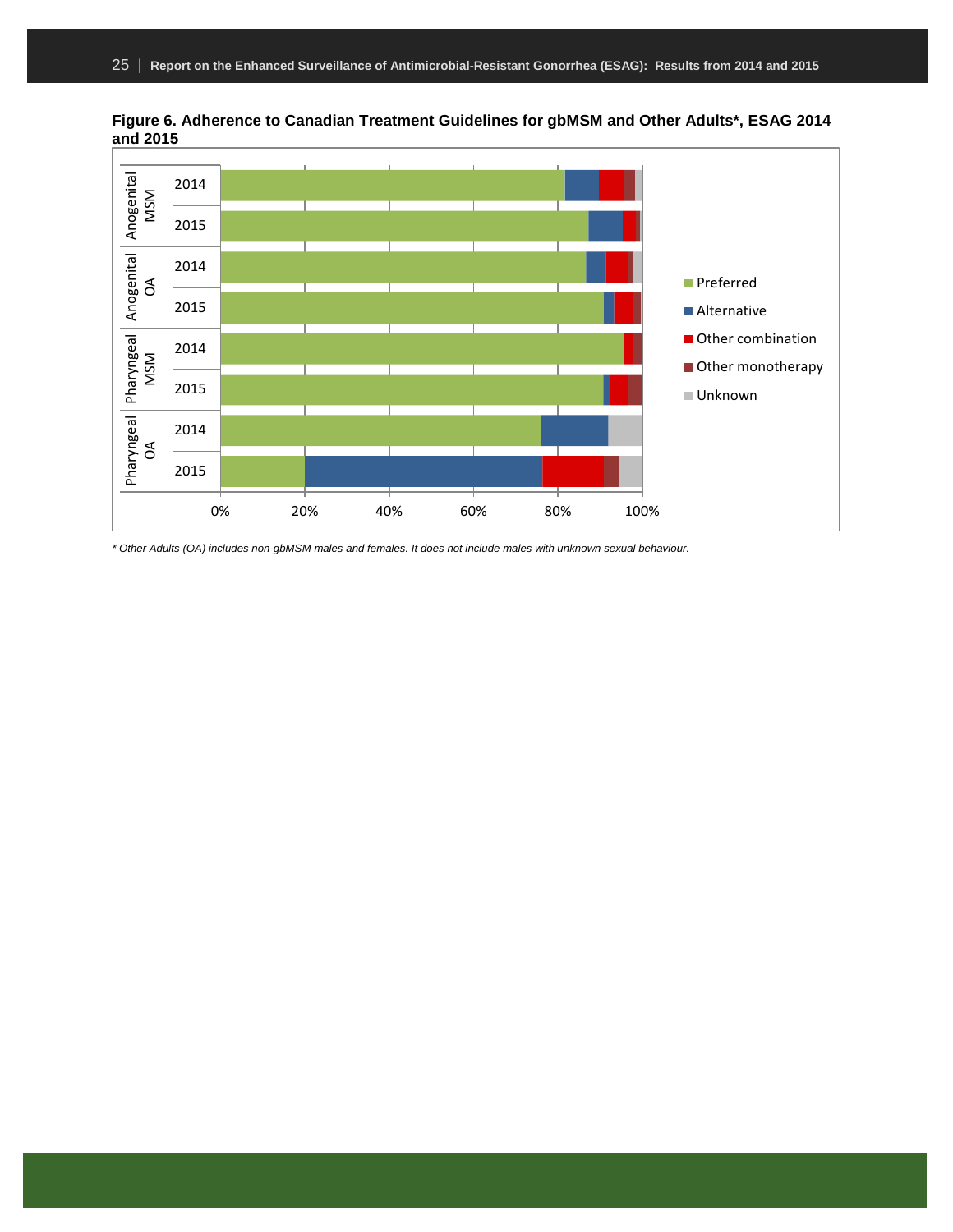| <b>Infection</b><br><b>Type and</b><br><b>Sexual</b><br><b>Behaviour</b> |                     |                                                              |              | $2014*$ | 2015**         |      |  |
|--------------------------------------------------------------------------|---------------------|--------------------------------------------------------------|--------------|---------|----------------|------|--|
|                                                                          |                     | <b>Treatment</b>                                             | $\mathsf{n}$ | %       | $\mathsf{n}$   | %    |  |
|                                                                          |                     | (P) Ceftriaxone 250 mg, Azithromycin 1 g                     | 151          | 81.6    | 171            | 87.2 |  |
|                                                                          |                     | (A) Cefixime 800 mg, Azithromycin 1 g                        | 6            | 3.2     | 10             | 5.1  |  |
|                                                                          | gbMSM               | (A) Azithromycin 2 g                                         | 8            | 4.3     | 6              | 3.1  |  |
|                                                                          |                     | (N) Ceftriaxone 250 mg, Azithromycin 1 g, Doxycycline 100 mg | 2            | 1.1     | $\mathbf 0$    | 0.0  |  |
|                                                                          |                     | Other                                                        | 18           | 9.7     | 9              | 4.6  |  |
| Anogenital <sup>†</sup>                                                  |                     | <b>Total</b>                                                 | 185          | 100     | 196            | 100  |  |
|                                                                          |                     | (P) Ceftriaxone 250 mg, Azithromycin 1 g                     | 66           | 44.0    | 26             | 9.1  |  |
|                                                                          |                     | (P) Cefixime 800 mg, Azithromycin 1 g                        | 64           | 42.7    | 235            | 81.9 |  |
|                                                                          |                     | (A) Azithromycin 2 g                                         | 6            | 4.0     | $\overline{7}$ | 2.4  |  |
|                                                                          | <b>Other Adults</b> | (N) Cefixime 800 mg, Ceftriaxone 250 mg, Azithromycin 1 g    | 3            | 2.0     | 6              | 2.1  |  |
|                                                                          |                     | Other                                                        | 11           | 7.3     | 13             | 4.5  |  |
|                                                                          |                     | <b>Total</b>                                                 | 150          | 100     | 287            | 100  |  |
|                                                                          |                     | (P) Ceftriaxone 250 mg, Azithromycin 1 g                     | 87           | 95.6    | 108            | 90.8 |  |
|                                                                          |                     | (A) Cefixime 800 mg, Azithromycin 1 g                        | $\Omega$     | 0.0     | 2              | 1.7  |  |
|                                                                          |                     | (N) Azithromycin 2 g                                         | $\mathbf{1}$ | 1.1     | 3              | 2.5  |  |
|                                                                          | <b>NSMdg</b>        | (N) Ceftriaxone 250 mg, Doxycycline 100 mg                   | $\mathbf{1}$ | 1.1     | 1              | 0.8  |  |
|                                                                          |                     | Other                                                        | 2            | 2.2     | 5              | 4.2  |  |
| Pharyngeal                                                               |                     | <b>Total</b>                                                 | 91           | 100     | 119            | 100  |  |
|                                                                          |                     | (P) Ceftriaxone 250 mg, Azithromycin 1 g                     | 19           | 76.0    | 11             | 20.0 |  |
|                                                                          |                     | (A) Cefixime 800 mg, Azithromycin 1 g                        | 4            | 16.0    | 28             | 50.9 |  |
|                                                                          | <b>Other Adults</b> | (A) Azithromycin 2 g                                         | $\mathbf 0$  | 0.0     | 3              | 5.5  |  |
|                                                                          |                     | (N) Cefixime 800 mg, Ceftriaxone 250 mg, Azithromycin 1 g    | $\mathbf 0$  | 0.0     | $\overline{4}$ | 7.3  |  |
|                                                                          |                     | Other                                                        | 2            | 8.0     | 9              | 16.4 |  |
|                                                                          |                     | <b>Total</b>                                                 | 25           | 100     | 55             | 100  |  |

| Table 9. Most prescribed treatments by treatment category, ESAG 2014 and 2015 |  |  |
|-------------------------------------------------------------------------------|--|--|
|-------------------------------------------------------------------------------|--|--|

*(P) - Preferred treatment in the Canadian Guidelines on Sexually Transmitted Infections – Gonococcal Infections Chapter, Revised July 2013 (treatment guidelines)*(3)

*(A) - Alternative treatment in treatment guidelines*

*(N) - Not recommended in treatment guidelines*

*\* In 2014, there were seven males with unknown sexual behaviour, who are excluded from this table*

*\*\* In 2015, there were three males with unknown sexual behaviour, who are excluded from this table † Anogenital infections include genital and rectal infections.*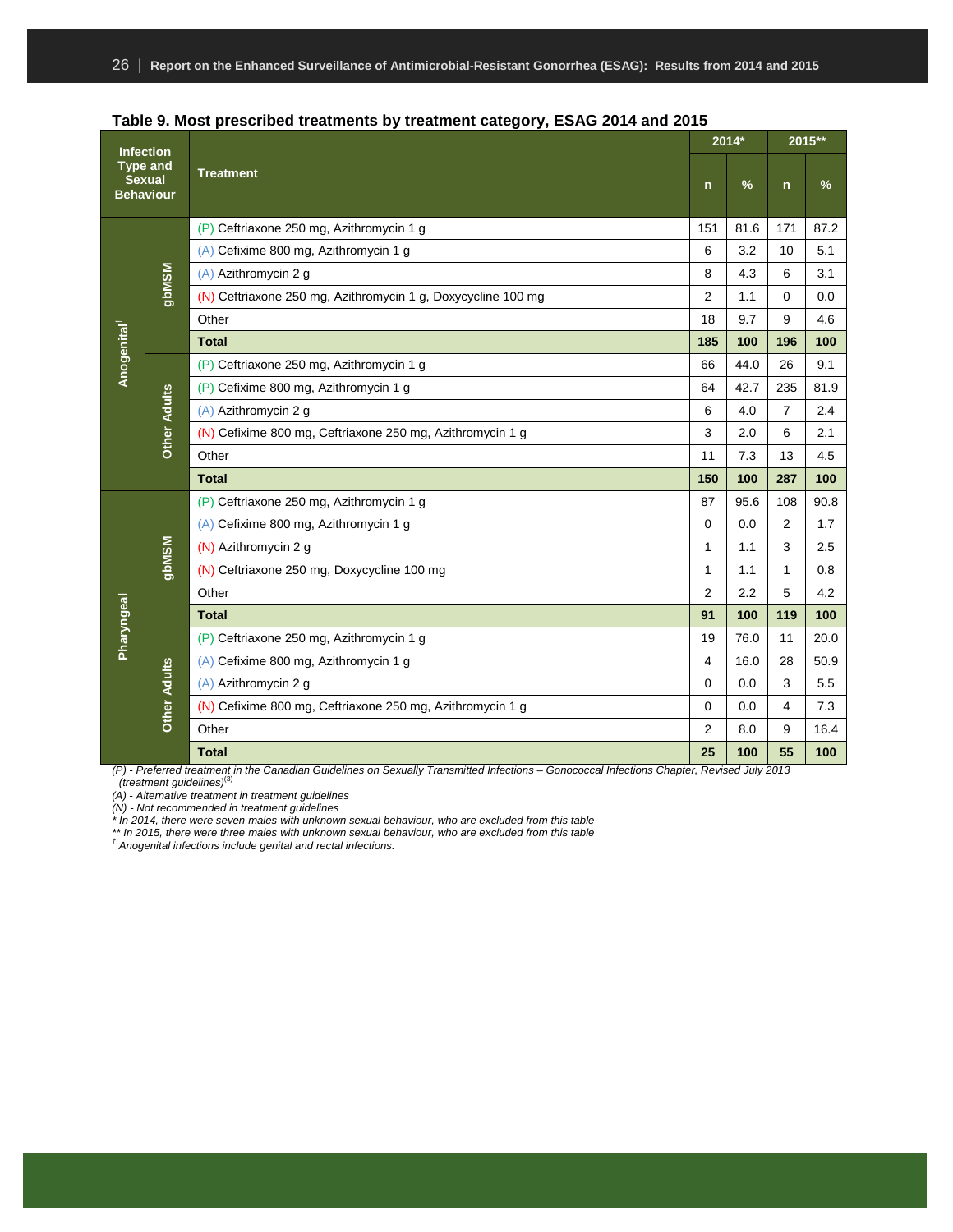### <span id="page-29-0"></span>4.0 DISCUSSION

This is the second ESAG report that summarizes gonococcal susceptibility data and describes the public health implications of emerging resistance to cephalosporins and azithromycin.

As a result of the ESAG initiative, partner laboratories submitted increased numbers of gonorrhea isolates to enable improved analysis and information. In 2013, there were 124 cultures from the two sites that were a part of ESAG. In 2014, these same two sites submitted 534 cultures and two new sites began participation; 786 cultures were captured from four jurisdictions in 2015. The likelihood that these cultures could have been captured by routine laboratory surveillance by the NML cannot be ruled out; however, ESAG allows for the capture of additional epidemiological information to better understand treatments, populations, and risk factors involved with gonorrheal infections.

Over 80% of cases captured in ESAG were male. This is consistent with historical data, which show that in 2013, 60% of reported gonorrhea cases in Canada were among males<sup>(1)</sup>. This could also suggest that males, especially gay, bisexual and other men who have sex with men (gbMSM), were overrepresented in ESAG because gbMSM males are more likely to be asked for a specimen for culture in accordance with the *Canadian Guidelines on Sexually Transmitted Infections*.

On average, female ESAG cases were younger than their male counterparts across all four jurisdictions. National rates of reported cases of gonorrhea in 2014 and 2015 were higher among females than males who were less than 20 years of age; in contrast, among adults age 20 years and older, males exhibited higher rates<sup> $(1)$ </sup>. Although ESAG data seemed to follow these trends, the sample size did not allow for analyses by both age group and sex.

Approximately half of the ESAG cases who provided specimens for culture sought health care due to symptoms, which would be consistent with the *Canadian Guidelines on Sexually Transmitted Infections'* recommendation for obtaining cultures from symptomatic gbMSM and non-gbMSM. However, among gbMSM, approximately one third reported STI screening or being a case contact as the reason for their visit. The two most common reasons for females seeking treatment were the presence of symptoms and being a case contact; however, this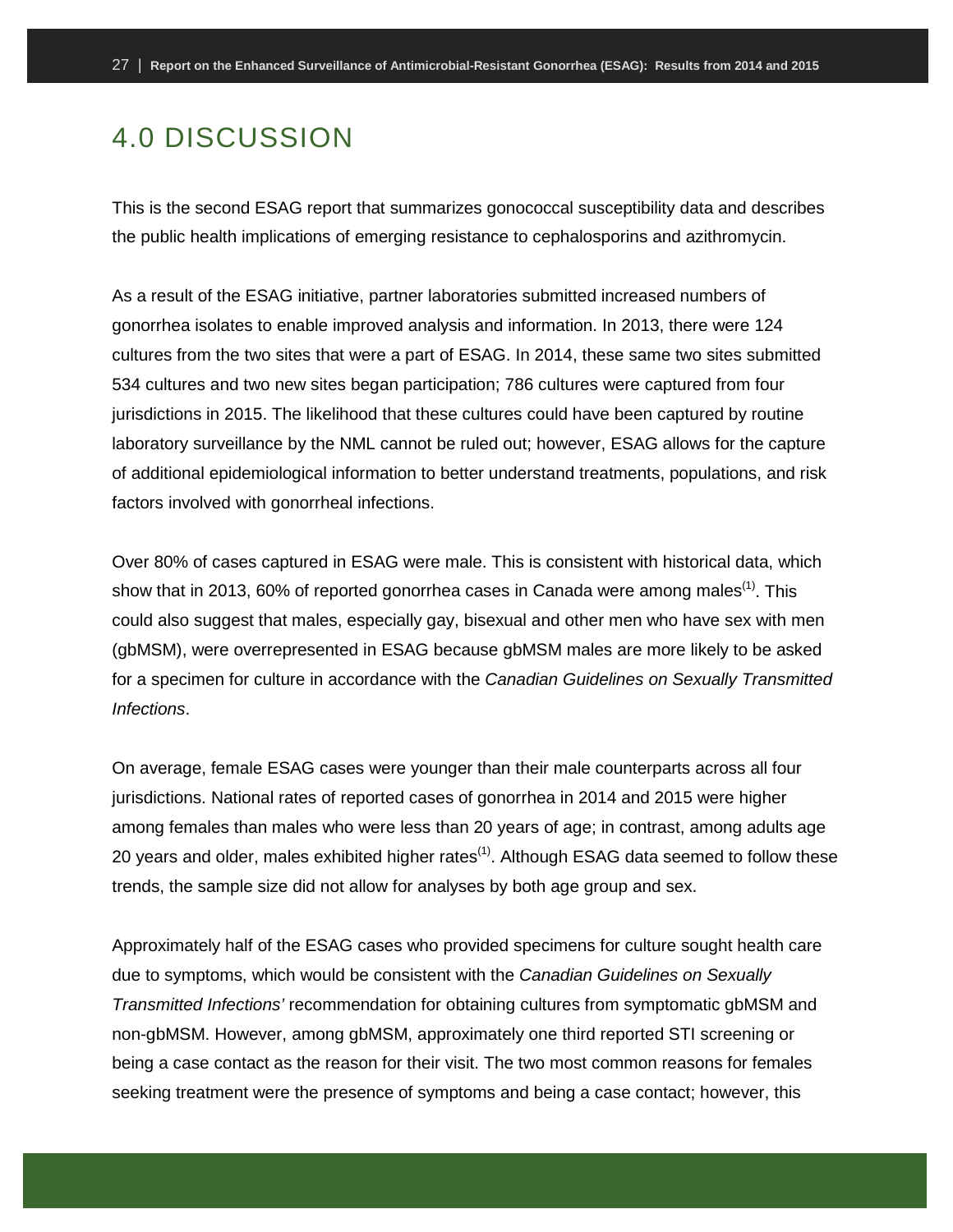varied across sentinel sites, and because the number of female cases in ESAG was low, it was difficult to detect a consistent pattern.

Between 2014 and 2015, the proportion of azithromycin resistance in all isolates from ESAG cases decreased from 1.5% to 0.5%, influenced by the decrease in resistance observed in isolates obtained from gbMSM and females. There was a minimal increase in this proportion in isolates obtained from non-gbMSM from 0% in 2014 to 0.5% in 2015.

The proportion of isolates with decreased susceptibility to cefixime in all ESAG jurisdictions combined, decreased from 3.5% in 2014 to 0.8% in 2015. This decrease is larger in isolates obtained from non-gbMSM males (4.8% in 2014 to 0.5% in 2015) and females (7.0% in 2014 to 0% in 2015) than in gbMSM (1.8% in 2014 to 0.6% in 2015). In line with World Health Organization recommendations for when the proportion of resistant strains is at a level of 5% or more, or when any unexpected increase below 5% is seen in key populations (i.e., gbMSM or sex workers), Canada reviews and modifies their national guidelines for treatment and management $(4)$ .

Treatment data for ESAG isolates indicate that the use of cefixime (800 mg) and azithromycin (1 g) for non-gbMSM (including females) increased from 42.7% in 2014 to 81.9% in 2015 for anogenital infections, and from 16.0% in 2014 to 56.4% in 2015 for pharyngeal infections. The low use of cefixime in 2014 was likely caused by a shortage that occurred during that time period. The participating clinics in Alberta subsequently switched to ceftriaxone in June 2014. This was reversed in January 2015, and subsequently an increase in cefixime treatments in ESAG was observed. Therapy using cefixime (800 mg) and azithromycin (1 g) among gbMSM remained low for both anogenital and pharyngeal infections. The cefixime shortage did not appear to affect the other two jurisdictions in the same way.

While the overall proportion of decreased susceptibility to ceftriaxone in all ESAG jurisdictions increased slightly (1.5% to 1.8%), the proportion among isolates from non-gbMSM males and females decreased between 2014 and 2015. The proportion of isolates from gbMSM males with decreased susceptibility to ceftriaxone increased from 1.1% in 2014 to 2.9% in 2015.

The single preferred treatment for treating both anogenital and pharyngeal infections in gbMSM (ceftriaxone (250 mg) and azithromycin (1 g) therapy) has remained the most prevalent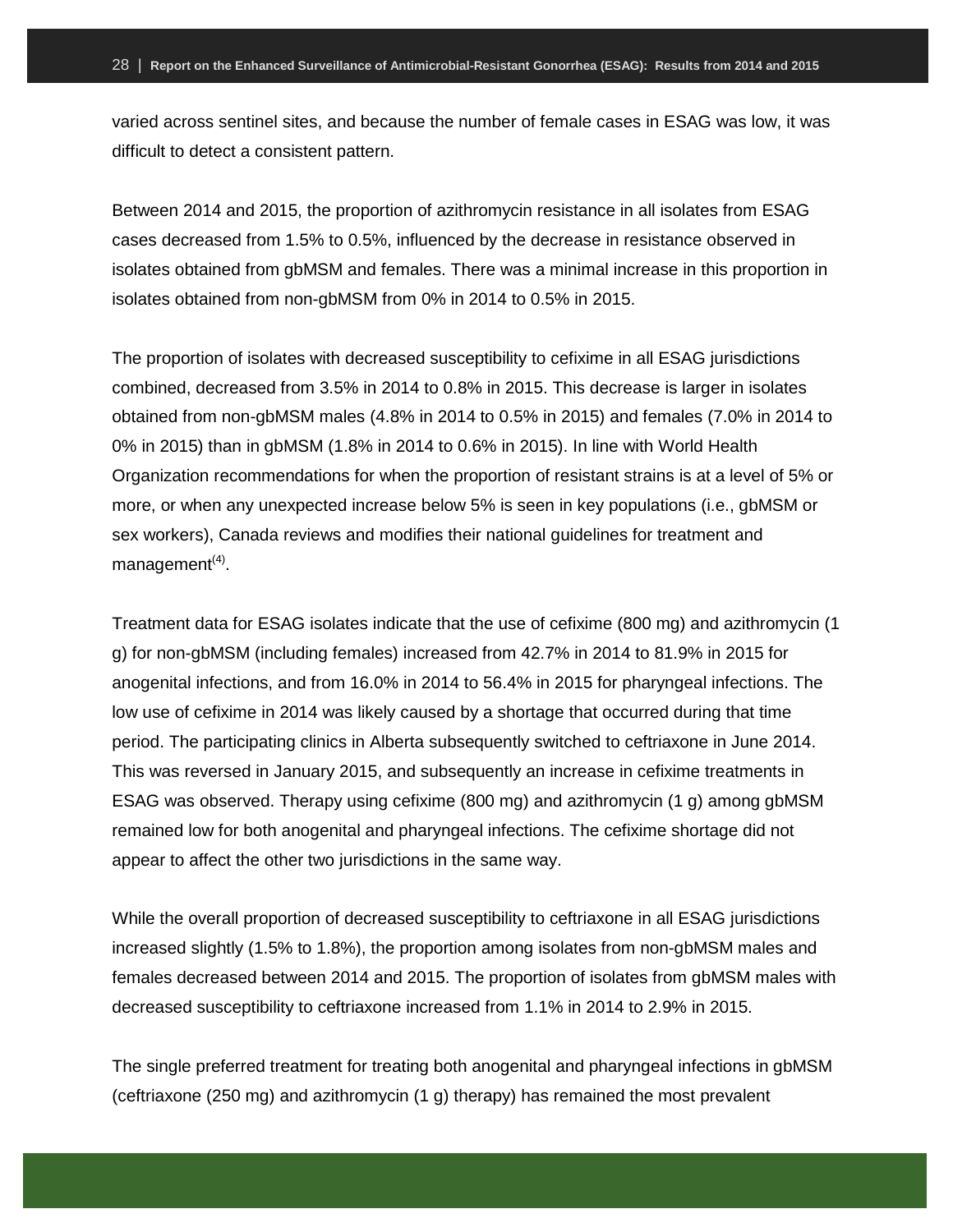treatment for these cases. However, this combination therapy has decreased in use for treating non-gbMSM (including females) from 44.0% in 2014 to 9.1% in 2015 for anogenital infections, and from 76.0% in 2014 to 20.0% in 2015 for pharyngeal infections. For anogenital infections in non-gbMSM this isn't a problem as the 2nd preferred therapy of cefixime (800 mg) and azithromycin (1 g) has increased from 42.7% in 2014 to 81.9% in 2015. There may be cause for concern, however, that pharyngeal infections in non-gbMSM (including females) were treated with the alternate therapy (cefixime 800mg and azithromycin 1g) in half the cases (50.9%), with other therapies being used more than the preferred (29.2% compared to 20.0%, respectively) in 2015. This may be a result of pharyngeal infections often being asymptomatic; with the clinician only finding a positive result after the treatment was prescribed for the anogenital infection.

In 2015, the proportions of decreased susceptibility to cefixime and ceftriaxone and resistance to azithromycin determined in combined ESAG jurisdictions differed from rates identified in the national passive laboratory surveillance system. Nationally, decreased susceptibility to cefixime was 1.9% compared to the ESAG rate of 0.8%. Decreased susceptibility to ceftriaxone was 3.5% nationally and was only 1.8% in ESAG jurisdictions. Similarly, azithromycin resistance was much higher nationally at 4.7% than the 0.5% found in ESAG jurisdictions, due to higher azithromycin resistance in Quebec and Ontario isolates<sup>(20)</sup>.

Gonococcal isolates with decreased susceptibility to cephalosporins were identified in high-risk and frequently transmitting populations such as gbMSM. As ceftriaxone and cefixime, in combination with azithromycin, are the recommended options for preferred therapy of gonorrhea, the emergence of gonococci resistant to these antimicrobials might initiate an era of gonorrhea that would be untreatable using any of these antimicrobials as combined therapy. It is critical to intensify AMR surveillance and expand ESAG geographical coverage for identification and monitoring across Canada of further spread of gonococci resistant to these antimicrobials.

Sequence typing (ST) of gonorrhea is a highly discriminatory typing method that helps monitor the spread of antimicrobial resistant clones and identify transmission patterns within sexual networks. ST11299 and ST9663 were both associated with multi-drug resistance and ST5985 was associated with tetracycline resistance; they were all identified predominantly in the gbMSM population. Overall, ST7638 was the most prevalent ST identified in 2014 and 2015 combined at 12.9%. It was by far the most prevalent ST identified in 2015 at 20.9%; ten times more frequent than in 2014 at 2.1%. ST7638 is the fourth most prevalent ST nationally (5.69%). ST7638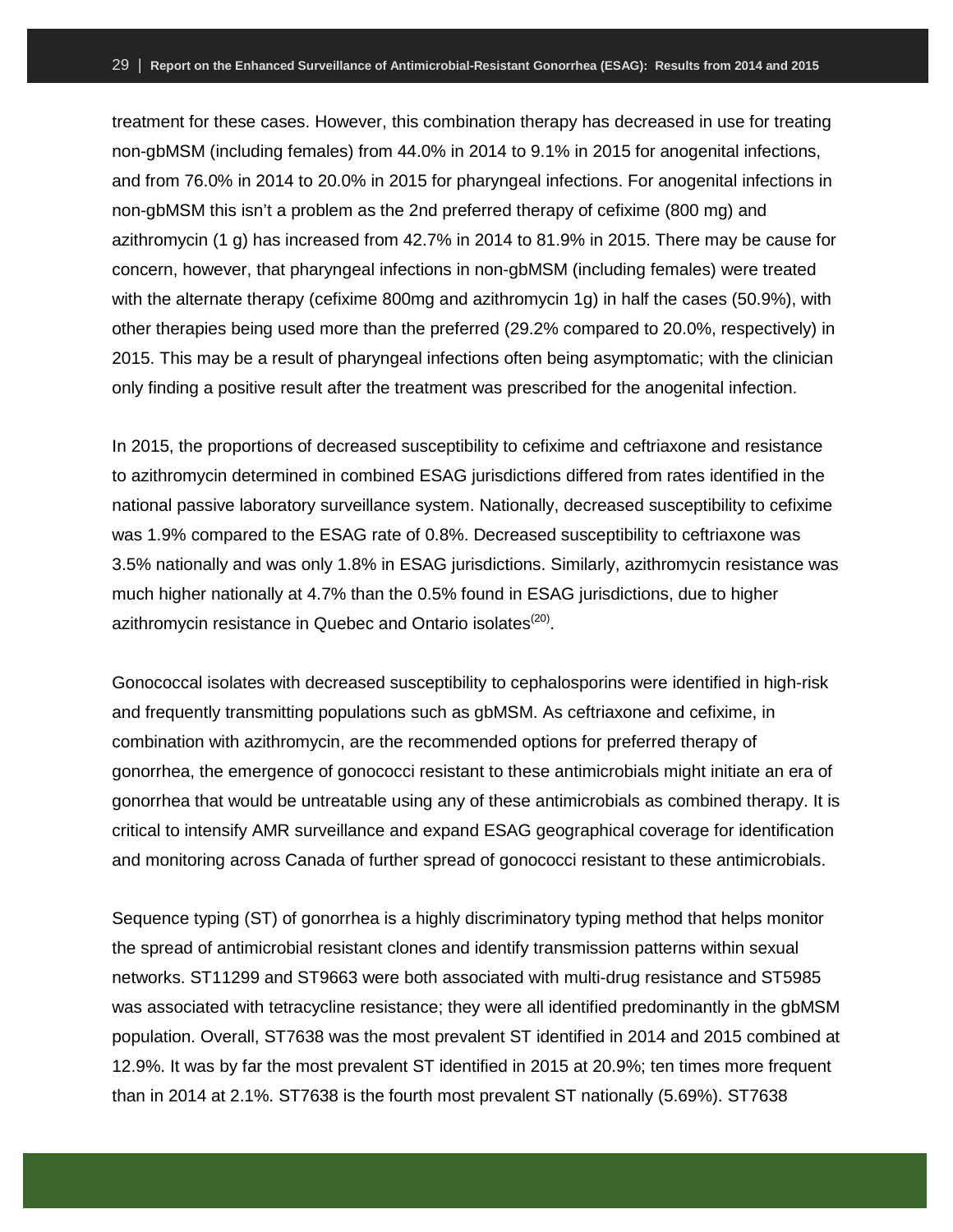isolates are predominately tetracycline resistant (low level) with approximately 10% being susceptible.

The majority of cases at the four participating sites were prescribed either preferred or alternative therapies as currently proposed by the *Canadian Guidelines on Sexually Transmitted Infections*(3). This high degree of consistency is likely due to the familiarity of the clinicians at STI clinics with the *Canadian Guidelines on Sexually Transmitted Infections* and may not necessarily be indicative of general practitioners' prescribing behaviours. According to a recent study on the antibiotic management of gonorrhea in Ontario, Canada, adherence to first-line treatment recommendations decreased to below 30% following the release of the 2011 recommendations<sup>(23)</sup>. After the latest Ontario guidelines were released in 2013, approximately 40% of patients did not receive first-line treatment, putting them at risk of treatment failure and potentially promoting further drug resistance<sup>(23)</sup>. Public health organizations should consider ways to enhance the uptake of new guidelines, as and when the gonorrhea treatment recommendations change due to antimicrobial resistance patterns. Therefore, it becomes increasingly desirable to develop active guidelines dissemination and implementation strategies to accelerate clinicians' uptake of new recommendations for gonorrhea treatment.

Frontline clinicians may also not have access to intramuscularly injected ceftriaxone and may defer to the use of oral cefixime even in pharyngeal cases. As well, pharyngeal infections are often asymptomatic; with the clinician only finding a positive result after the treatment was prescribed for the anogenital infection. Another possibility is that a patient presents with genitourinary symptoms and is treated empirically using cefixime and azithromycin with the pharynx being asymptomatic and the clinician only getting confirmation of a positive after the visit and, as a result, opts for a test of cure rather than retreatment given the low levels of decreased susceptibility to cefixime. Because dosage information was not available for some cases, it is possible that adherence to recommended therapies may have been even higher than presented at the ESAG sentinel sites. A large number of other combination therapies were comprised of cases where a preferred therapy appeared to be provided without dosage information, or in combination with another drug.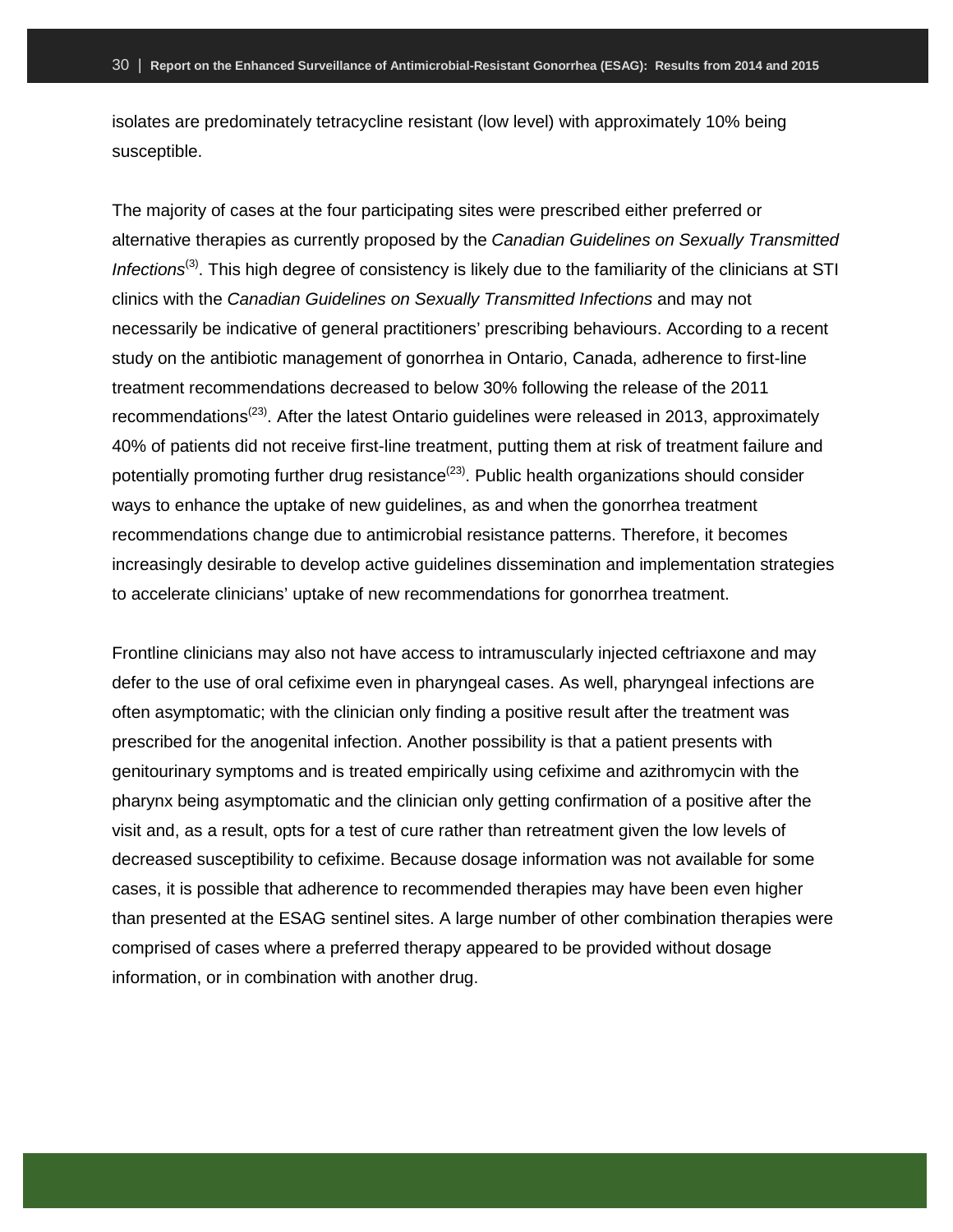### <span id="page-33-0"></span>4.1 Limitations

Results from ESAG are not representative of all gonorrhea cases or culture-confirmed gonorrhea cases in Canada. Similarly, sentinel sites may not be representative of their jurisdiction. In addition to limited geographic representation, ESAG cases may have been overrepresented by gbMSM. Because the majority of cases in ESAG were from Alberta, any aggregated results should be interpreted with caution. Moreover, the small number of ESAG cases in Winnipeg and Halifax made some data difficult to interpret.

The relative representativeness of gbMSM, non-gbMSM and females may vary across these sub-populations. This variation may be associated with proportion of participation per subpopulation and profile of those who visited the ESAG sites. For example, the participating gbMSM could represent all gbMSM cases from those jurisdictions in terms of risk behaviours, while the participating females and non-gbMSM could be more at risk compared to their source sub-populations.

The proportion of infection sites of the different sexes and risk behaviour groups may be biased according to the screening guidelines of each sentinel site or provincial jurisdiction. The low numbers of isolates with decreased susceptibility to cephalosporins and resistance to azithromycin made it difficult to determine significant increases and decreases between 2014 and 2015 or significant differences between isolates from different infection sites, sexes and sexual behaviours.

The collection of preferred and alternate treatment data from sentinel sites reflected the prescribing practices in the participating STI clinics and was not expected to reflect gonorrhea treatment practices in non-participating STI clinics in all three provincial jurisdictions where the majority of gonorrhea cases were diagnosed in 2014 and 2015. Also, provincial treatment guidelines and availability of preferred antimicrobials may have influenced chosen therapies; a client may have had other empiric therapies based on risks or presentations during an initial visit, prior to being diagnosed with gonorrhea.

The completion rate of some variables was low and/or limited to certain sentinel sites and this is another reason these results would not likely reflect the overall Canadian context. In addition, some of the variables rely on self-reported data, which may not be accurate and could result in under- or over-reporting.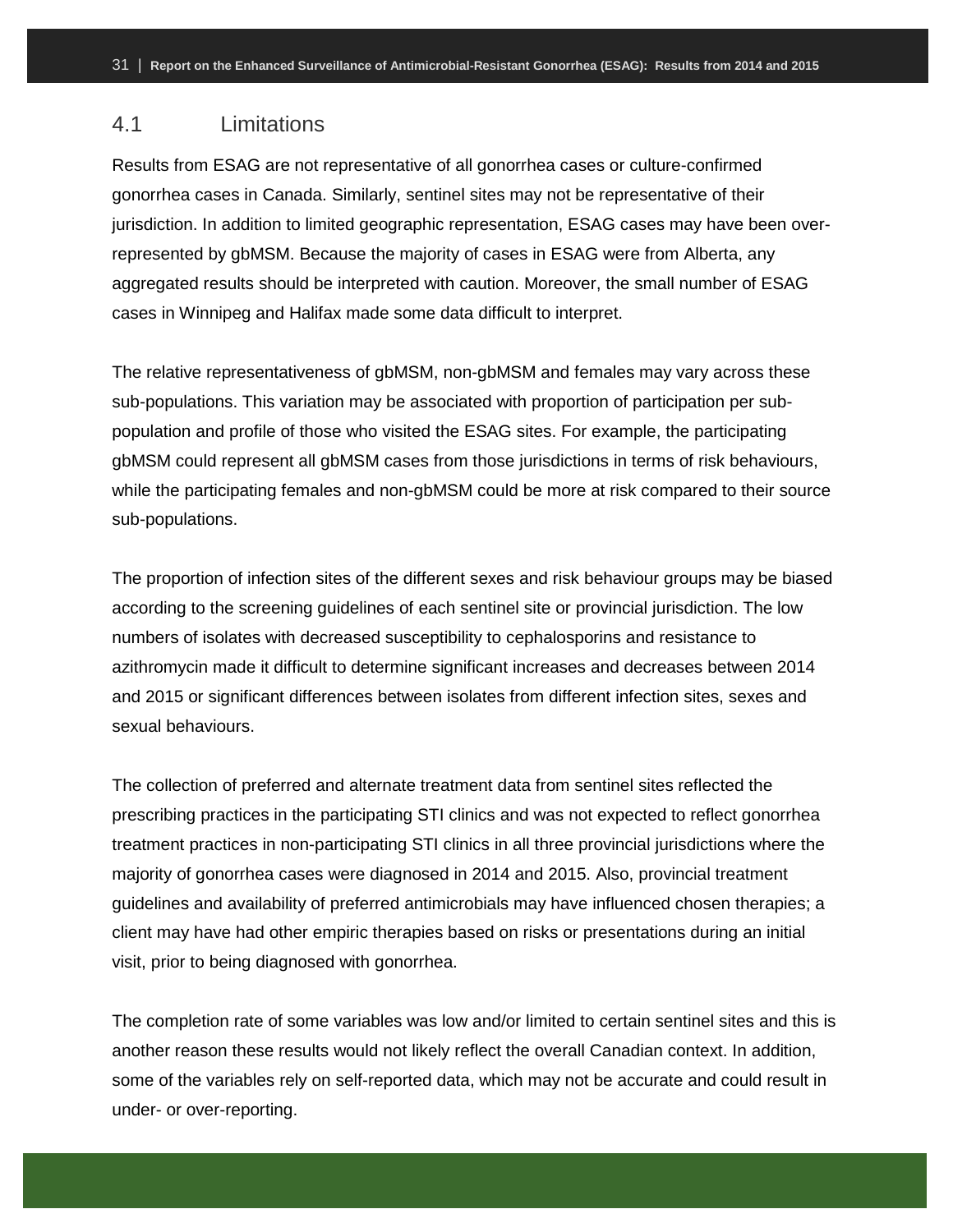All of the isolates from ESAG cases were from swabs taken during initial visits or call-backs after a positive nucleic acid amplification test (NAAT) from the initial visit. No known treatment failures were reported in any of the four participating jurisdictions for the study period. However, people may not have returned for a test of cure or may not have returned to a participating clinic/physician for follow-up. Because detailed clinical information, such as allergies, other infections or contraindications, was not collected for ESAG, it was not possible to definitively determine why the preferred or alternative treatment was not prescribed. Tests of cure and treatment failures can be difficult to measure using surveillance data because they rely on the ability to detect negative results.

#### <span id="page-34-0"></span>4.2 Conclusion

The Enhanced Surveillance of Antimicrobial-Resistant Gonorrhea (ESAG) initiative monitored *N. gonorrhoeae* antimicrobial susceptibility in 2014 and 2015 in participating jurisdictions and provided additional information to supplement the laboratory-based passive surveillance of antimicrobial resistant gonorrhea. The ESAG data for 2014 and 2015 demonstrated decreased susceptibility to antimicrobials recommended for preferred therapy such as ceftriaxone, cefixime, and resistance to azithromycin. This suggests that decreased susceptibility or resistance to these antimicrobials could complicate gonorrhea treatment substantially in the future.

The ESAG initiative provides useful integrated epidemiological and laboratory data describing the risk behaviours, clinical information, and antimicrobial susceptibility rates of gonococcal disease that would have otherwise not been available nationally. This project determined that it is possible to conduct surveillance of gonorrhea resistance at sentinel sites across Canada by integrating existing local/ provincial/ territorial surveillance. However, the number of sites able to collect such data remains limited and the expansion of ESAG's scope nationally remains a priority.

As Canada deals with increasing cases of gonorrhea and the continued evolution, emergence and spread of antimicrobial resistance, efforts are ongoing to recruit additional ESAG sites to allow the collection of more representative data which in turn would be more useful for informing treatment guidelines, clinical practice, and public health interventions. The ESAG program has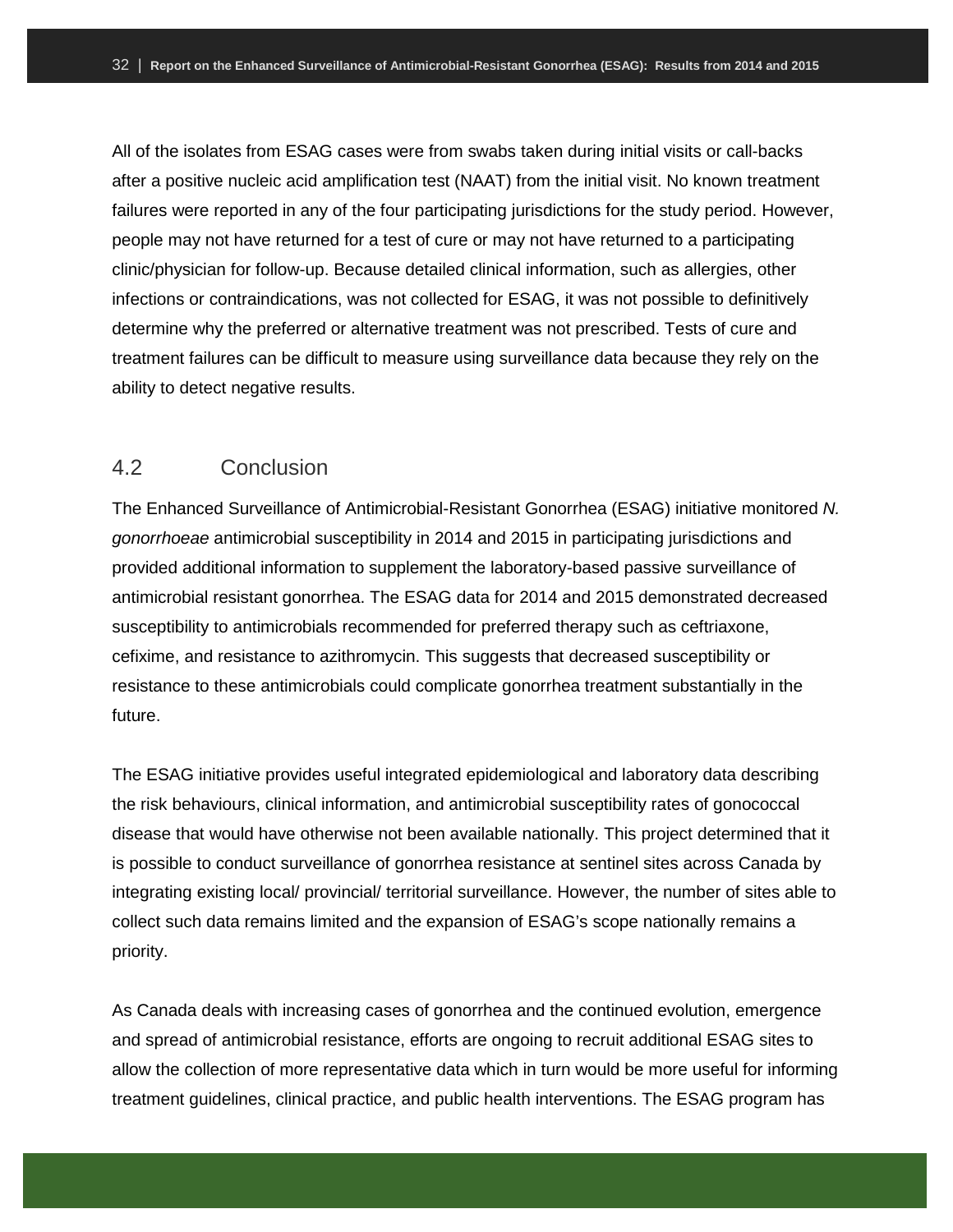allowed the monitoring of gonococcal antimicrobial susceptibility despite the decreasing use of culture in clinical practice for gonorrhea diagnosis and antimicrobial susceptibility testing. The recent report of a *N. gonorrhoeae* strain resistant to ceftriaxone in Quebec, Canada, poses a potential threat to the combination therapy currently being used to treat gonorrhea in Canada<sup>(24)</sup>. The continuous monitoring of antimicrobial resistance patterns via surveillance is of paramount importance to ensure the effectiveness of the recommended antimicrobials to treat gonococcal infection. The ESAG program can play an important role in assessing and monitoring the effectiveness of gonococcal treatment options and for the success of Canadian initiatives to combat AMR.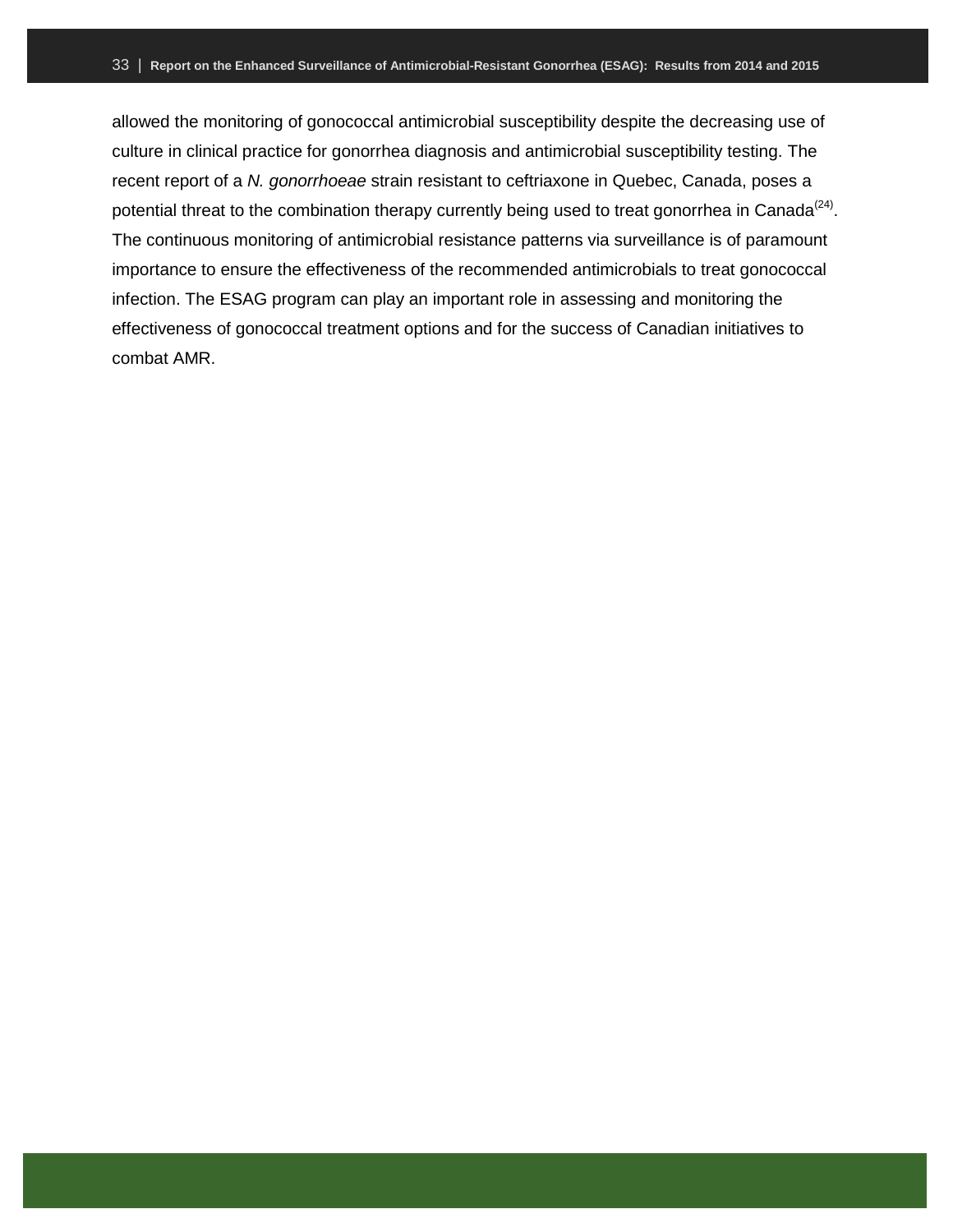# <span id="page-36-0"></span>REFERENCES

- **1.** Public Health Agency of Canada. Notifiable Diseases On-Line. Centre for Communicable Diseases and Infection Control, Infectious Disease Prevention and Control Branch, Public Health Agency of Canada, 2017.
- **2.** Barry PM, Klausner JD. The use of cephalosporins for gonorrhea: The impending problem of resistance. Expert Opin Pharmacother 2009;10:555-577.
- **3.** Public Health Agency of Canada. Canadian Guidelines on Sexually Transmitted Infections, Gonococcal Infections: Revised July 2013. [cited 22 July 2014]. [https://www.canada.ca/en/public-health/services/infectious-diseases/sexual-health](https://www.canada.ca/en/public-health/services/infectious-diseases/sexual-health-sexually-transmitted-infections/canadian-guidelines/sexually-transmitted-infections/canadian-guidelines-sexually-transmitted-infections-34.html)[sexually-transmitted-infections/canadian-guidelines/sexually-transmitted](https://www.canada.ca/en/public-health/services/infectious-diseases/sexual-health-sexually-transmitted-infections/canadian-guidelines/sexually-transmitted-infections/canadian-guidelines-sexually-transmitted-infections-34.html)[infections/canadian-guidelines-sexually-transmitted-infections-34.html.](https://www.canada.ca/en/public-health/services/infectious-diseases/sexual-health-sexually-transmitted-infections/canadian-guidelines/sexually-transmitted-infections/canadian-guidelines-sexually-transmitted-infections-34.html)
- **4.** World Health Organization. Global action plan to control the spread and impact of antimicrobial resistance in *Neisseria gonorrhoeae*. [cited 12 June 2012]. [http://www.who.int/reproductivehealth/publications/rtis/9789241503501/en/.](http://www.who.int/reproductivehealth/publications/rtis/9789241503501/en/)
- **5.** Unemo M, Shafer WM. Antimicrobial resistance in *Neisseria gonorrhoeae* in the 21st Century: Past, evolution, and future. Clin Microbiol Rev 2014; 27(3): 587-613.
- **6.** Centers for Disease Control and Prevention. Antibiotic resistance threats in the United States, 2013.
- **7.** Allen VG, Mitterni L, Seah C, Rebbapragada A, Martin IE, Lee C, Siebert H, Towns L, Melano RG, Lowe DE. *Neisseria gonorrhoeae* treatment failure and susceptibility to cefixime in Toronto, Canada. JAMA 2013; 309: 163-170.
- **8.** Public Health Agency of Canada. 2017-18 Departmental Plan 2017. [https://www.canada.ca/content/dam/phac](https://www.canada.ca/content/dam/phac-aspc/documents/corporate/transparency/corporate-management-reporting/reports-plans-priorities/2017-2018-report-plans-priorities-eng.pdf)[aspc/documents/corporate/transparency/corporate-management-reporting/reports-plans](https://www.canada.ca/content/dam/phac-aspc/documents/corporate/transparency/corporate-management-reporting/reports-plans-priorities/2017-2018-report-plans-priorities-eng.pdf)[priorities/2017-2018-report-plans-priorities-eng.pdf.](https://www.canada.ca/content/dam/phac-aspc/documents/corporate/transparency/corporate-management-reporting/reports-plans-priorities/2017-2018-report-plans-priorities-eng.pdf)
- **9.** House of Commons, Standing Committee on Health (HESA). A Study on the Status of Antimicrobial Resistance in Canada and Related Recommendations 2018. [https://www.ourcommons.ca/Content/Committee/421/HESA/Reports/RP9815159/hesarp](https://www.ourcommons.ca/Content/Committee/421/HESA/Reports/RP9815159/hesarp16/hesarp16-e.pdf) [16/hesarp16-e.pdf.](https://www.ourcommons.ca/Content/Committee/421/HESA/Reports/RP9815159/hesarp16/hesarp16-e.pdf)
- **10.** Public Health Agency of Canada. Canadian Antimicrobial Resistance Surveillance System 2017 Report 2017. [https://www.canada.ca/content/dam/phac](https://www.canada.ca/content/dam/phac-aspc/documents/services/publications/drugs-health-products/canadian-antimicrobial-resistance-surveillance-system-2017-report-executive-summary/CARSS-Report-2017-En.pdf)[aspc/documents/services/publications/drugs-health-products/canadian-antimicrobial](https://www.canada.ca/content/dam/phac-aspc/documents/services/publications/drugs-health-products/canadian-antimicrobial-resistance-surveillance-system-2017-report-executive-summary/CARSS-Report-2017-En.pdf)[resistance-surveillance-system-2017-report-executive-summary/CARSS-Report-2017-](https://www.canada.ca/content/dam/phac-aspc/documents/services/publications/drugs-health-products/canadian-antimicrobial-resistance-surveillance-system-2017-report-executive-summary/CARSS-Report-2017-En.pdf) [En.pdf.](https://www.canada.ca/content/dam/phac-aspc/documents/services/publications/drugs-health-products/canadian-antimicrobial-resistance-surveillance-system-2017-report-executive-summary/CARSS-Report-2017-En.pdf)
- **11.** Public Health Agency of Canada. A Pan-Canadian Framework for Action: Reducing the Health Impact of Sexually Transmitted and Blood-borne Infections in Canada by 2030. 2018. [https://www.canada.ca/content/dam/phac-aspc/documents/services/infectious-](https://www.canada.ca/content/dam/phac-aspc/documents/services/infectious-diseases/sexual-health-sexually-transmitted-infections/reports-publications/sexually-transmitted-blood-borne-infections-action-framework/sexually-transmitted-blood-borne-infections-action-framework.pdf)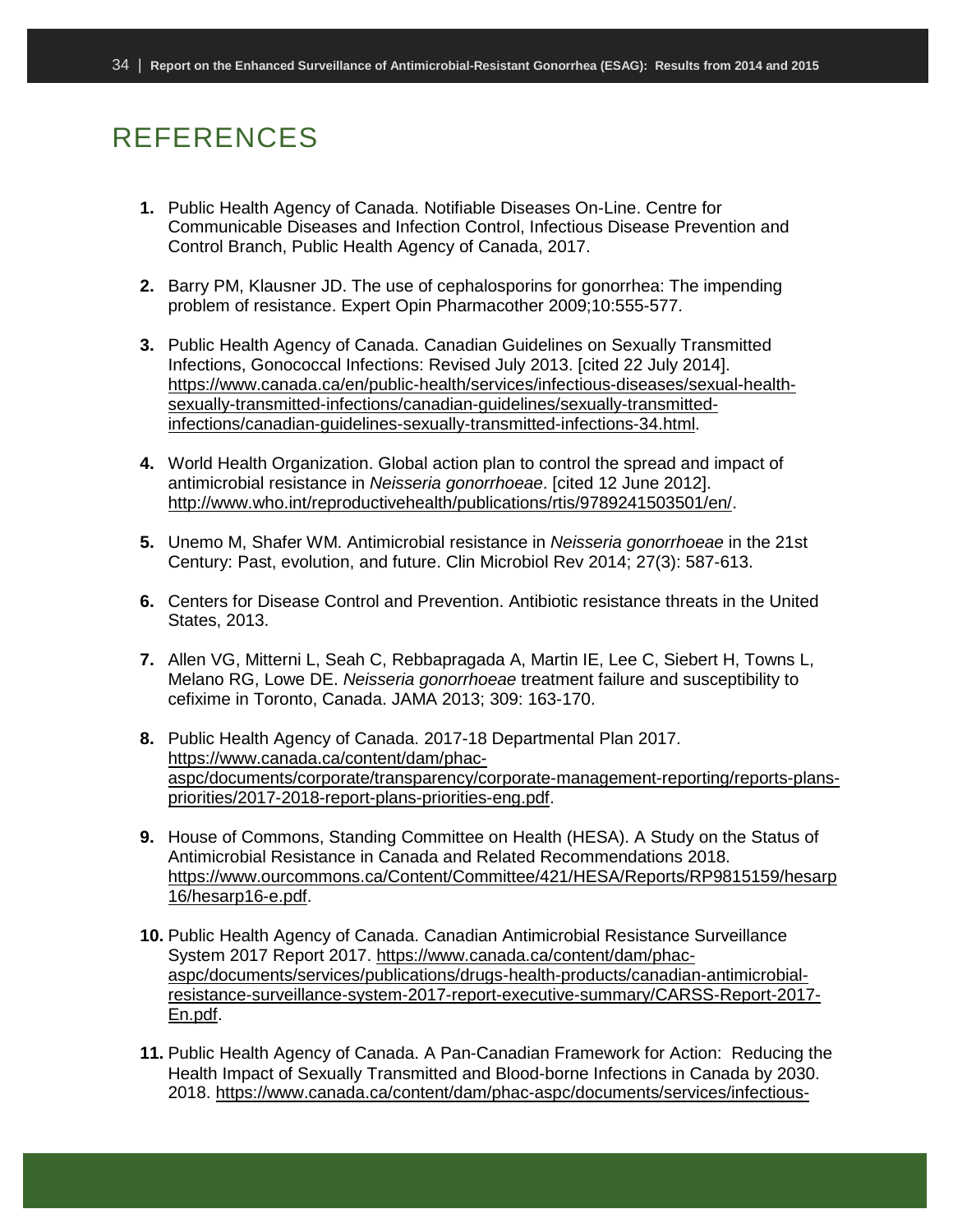[diseases/sexual-health-sexually-transmitted-infections/reports-publications/sexually](https://www.canada.ca/content/dam/phac-aspc/documents/services/infectious-diseases/sexual-health-sexually-transmitted-infections/reports-publications/sexually-transmitted-blood-borne-infections-action-framework/sexually-transmitted-blood-borne-infections-action-framework.pdf)[transmitted-blood-borne-infections-action-framework/sexually-transmitted-blood-borne](https://www.canada.ca/content/dam/phac-aspc/documents/services/infectious-diseases/sexual-health-sexually-transmitted-infections/reports-publications/sexually-transmitted-blood-borne-infections-action-framework/sexually-transmitted-blood-borne-infections-action-framework.pdf)[infections-action-framework.pdf.](https://www.canada.ca/content/dam/phac-aspc/documents/services/infectious-diseases/sexual-health-sexually-transmitted-infections/reports-publications/sexually-transmitted-blood-borne-infections-action-framework/sexually-transmitted-blood-borne-infections-action-framework.pdf)

- **12.** Martin I, Sawatzky P, Liu G, and Mulvey MR. Antimicrobial resistance to *Neisseria gonorrhoeae* in Canada: 2009-2013. Canada Communicable Disease Report February 5, 2015; 41-02: 35-41.
- **13.** Public Health Agency of Canada. Case definitions for communicable diseases under national surveillance. Canada Communicable Disease Report 2009;3552: June 6, 2016.
- **14.** Clinical and Laboratory Standards Institute. Performance standards for antimicrobial susceptibility testing. Twenty-fifth international supplement. CLSI document, approved Standard M100-S25. Wayne, PA: Clinical and Laboratory Standards Institute; 2015.
- **15.** Centers for Disease Control and Prevention. Sexually Transmitted Disease Surveillance 2007 Supplement, Gonococcal Isolate Surveillance Project (GISP) Annual Report 2007. Atlanta, GA. [cited 30 November 2010]. [http://www.cdc.gov/std/gisp2007/gispsurvsupp2007short.pdf.](http://www.cdc.gov/std/gisp2007/gispsurvsupp2007short.pdf)
- **16.** Ehret JM, Nims LJ, Judson FN. A clinical isolate of *Neisseria gonorrhoeae* with in vitro resistance to erythromycin and decreased susceptibility to azithromycin. Sex Transm Dis 1996; 23(4): 270-272.
- **17.** Martin IMC, Ison CA, Aanensen DM, et al. Rapid sequence-based identification of gonococcal transmission clusters in a large metropolitan area. J Infect Dis 2004; 189: 1497-1505.
- **18.** Larkin MA, Blackshields G, Brown NP, Chenna R, McGettigam PA, McWilliam H, Valentin F, Wallace IM, Wilm A, Lopez R, Thompson JD, Gibson TJ, Higgins DG. Clustal W and Clustal X version 2.0. Bioinformatics 2007; 23(21): 2947-2948.
- **19.** Tamura K, Nei M. Estimation of the number of nucleotide substitutions in the control region of mitochondrial DNA in humans and chimpanzees. Mol Biol Evol 1993;10:512- 526.
- **20.** Public Health Agency of Canada. National Surveillance of Antimicrobial Susceptibilities of *Neisseria gonorrhoeae* Annual Summary 2015.
- **21.** Unemo M, Golparian D, Syversen G, Vestrheim DF, Mol H. Two cases of verified clinical failures using internationally recommended first-line cefixime for gonorrhoea treatment, Norway, 2010. Eurosurveillance 2010; 15(47) : pii=19721.
- **22.** Unemo M, Golparian D, Potočnik M, Jeverica S. Treatment failure of pharyngeal gonorrhoea with internationally recommended first-line ceftriaxone verified in Slovenia, September 2011. Eurosurveillance 2012; 17(25): pii=20200.
- **23.** Dickson C, Taljaard M, Friedman DS, Metz G, Wong T, Grimshaw JM. The antibiotic management of gonorrhoea in Ontario, Canada following multiple changes in guidelines: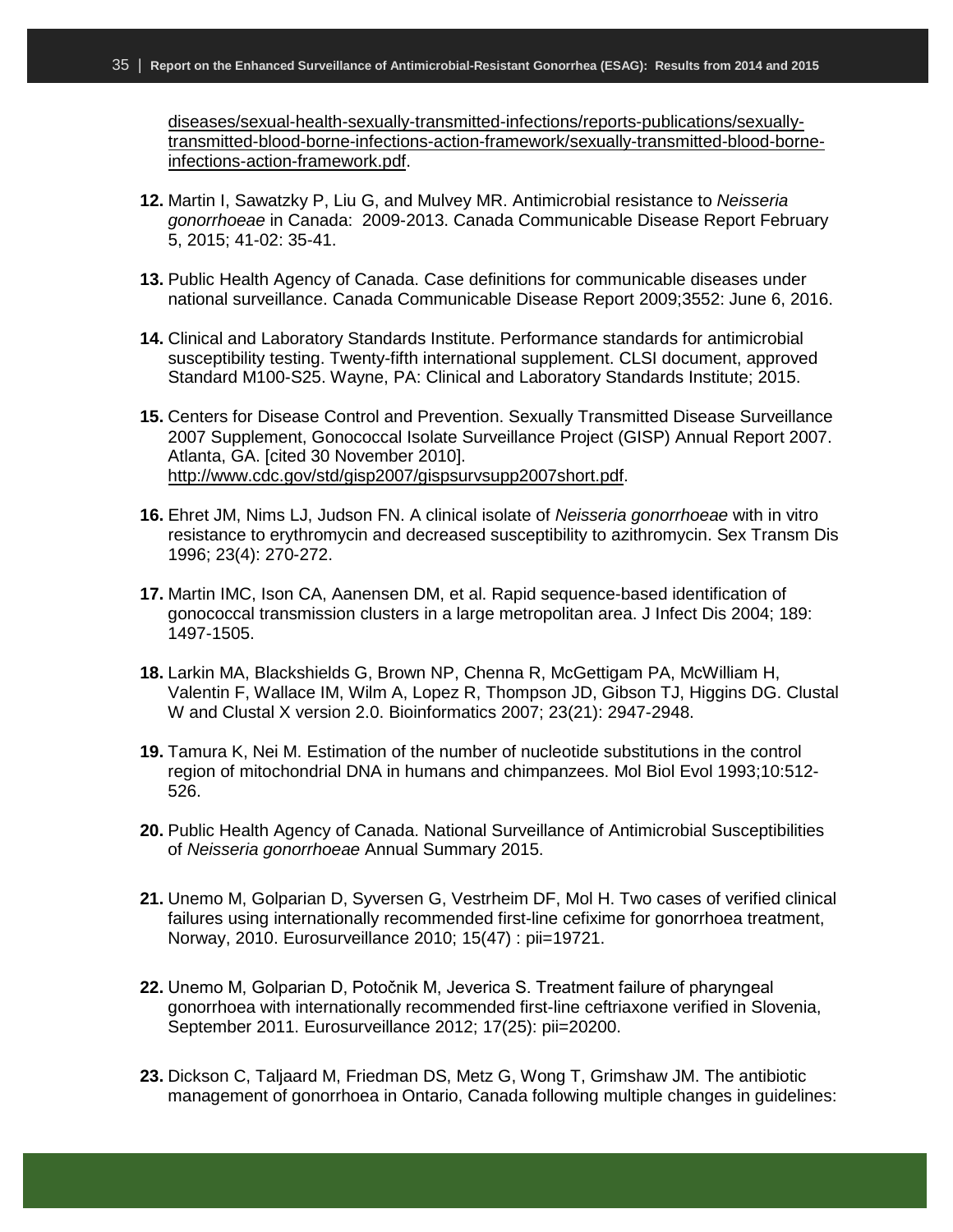An interrupted time-series analysis. Sex Transm Infect Published Online First: 26-08- 2017. doi:10.1136/sextrans-2017-053224, pp 1-6.

**24.** Lefebvre B, Martin I, Demczuk W, Deshaies L, Michaud S, Labbé A-C, Beaudoin M-C, Longtin J. Ceftriaxone-resistant Neisseria gonorrhoeae, Canada, 2017. Emerging Infectious Diseases 2018; 24(2): 381-383.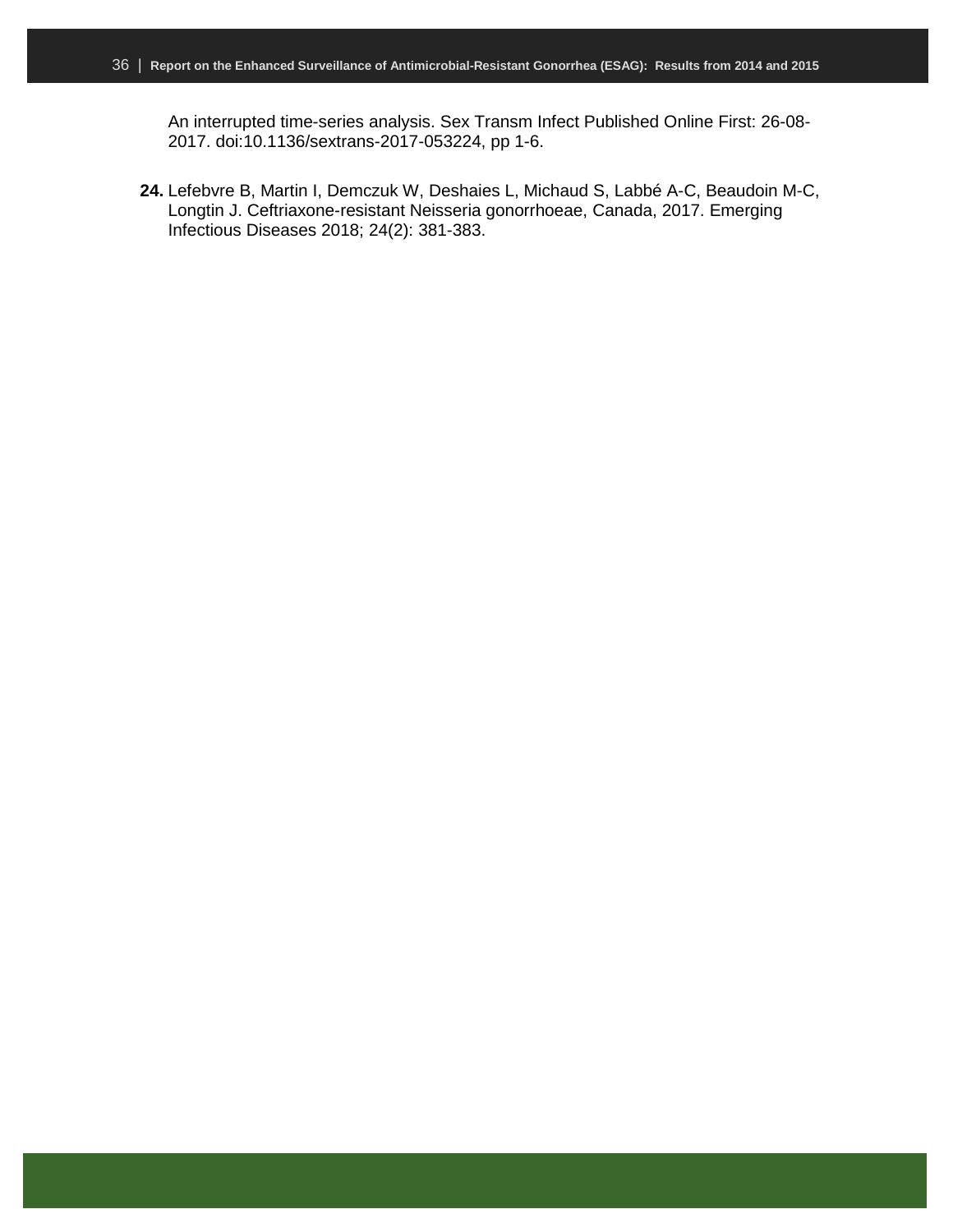# <span id="page-39-0"></span>APPENDIX A

|                     | <b>Recommended Testing</b>                                                                                                                                                   | MIC Interpretive Standard (mg/L) <sup>a</sup> | <b>Sources of</b>                    |                |              |                             |  |
|---------------------|------------------------------------------------------------------------------------------------------------------------------------------------------------------------------|-----------------------------------------------|--------------------------------------|----------------|--------------|-----------------------------|--|
| <b>Antibiotic</b>   | <b>Concentration Ranges</b><br>(mg/L)                                                                                                                                        | $S^b$                                         | DS <sup>c</sup>                      | I <sub>d</sub> | $R^e$        | <b>Antibiotics</b>          |  |
| <b>Penicillin</b>   | $0.032 - 128.0$                                                                                                                                                              | ≤ 0.06                                        | n/a                                  | $0.12 - 1.0$   | $\geq 2.0$   | Sigma                       |  |
| <b>Tetracycline</b> | $0.064 - 64.0$                                                                                                                                                               | $\leq 0.25$                                   | n/a                                  | $0.5 - 1.0$    | $\geq 2.0$   | Sigma                       |  |
| Erythromycin        | $0.032 - 32.0$                                                                                                                                                               | ≤ 1.0                                         | n/a                                  | n/a            | $\geq 2.0$   | Sigma                       |  |
| Spectinomycin       | $4.0 - 256.0$                                                                                                                                                                | $\leq$ 32.0                                   | 64<br>n/a                            |                | $\geq 128.0$ | Sigma                       |  |
| Ciprofloxacin       | $0.001 - 64.0$                                                                                                                                                               | $\leq 0.06$                                   | n/a                                  | $0.12 - 0.5$   | $\geq 1.0$   | <b>Bayer Health</b><br>Care |  |
| <b>Ceftriaxone</b>  | $0.001 - 2.0$                                                                                                                                                                | n/a                                           | $\ge 0.125$                          | n/a            | n/a          | Sigma                       |  |
| <b>Cefixime</b>     | $0.002 - 2.0$                                                                                                                                                                | n/a                                           | $\ge 0.25$                           | n/a            | n/a          | Sigma                       |  |
| <b>Azithromycin</b> | $0.016 - 32.0$                                                                                                                                                               | $\leq 1.0$                                    | n/a                                  | n/a            | $\geq 2.0$   | Pfizer                      |  |
| <b>Ertapenem</b>    | $0.002 - 2.0$                                                                                                                                                                |                                               | Interpretive Standards Not Available |                |              |                             |  |
| <b>Gentamicin</b>   | $0.5 - 128.0$<br><sup>a</sup> MIC Interpretative standards as recommended by the Clinical and Laboratory Standards Institute (CLSL 2015) except for enthromycin (Ebrot 1006) | Interpretive Standards Not Available          | <b>MP</b> Biomedicals                |                |              |                             |  |

### <span id="page-39-1"></span>*Neisseria gonorrhoeae* Antimicrobial Resistant Criteria<sup>a</sup>

<sup>a</sup> MIC Interpretative standards as recommended by the Clinical and Laboratory Standards Institute (CLSI, 2015) except for erythromycin (Ehret, 1996) and azithromycin (Centers for Disease Control and Prevention, 2007) and ceftriaxone and cefixime (World Health Organization, 2012).<br><sup>b</sup> S = Susceptible

<sup>c</sup> DS = Decreased Susceptibility

<sup>d</sup> I = Intermediate<br><sup>e</sup> R = Resistant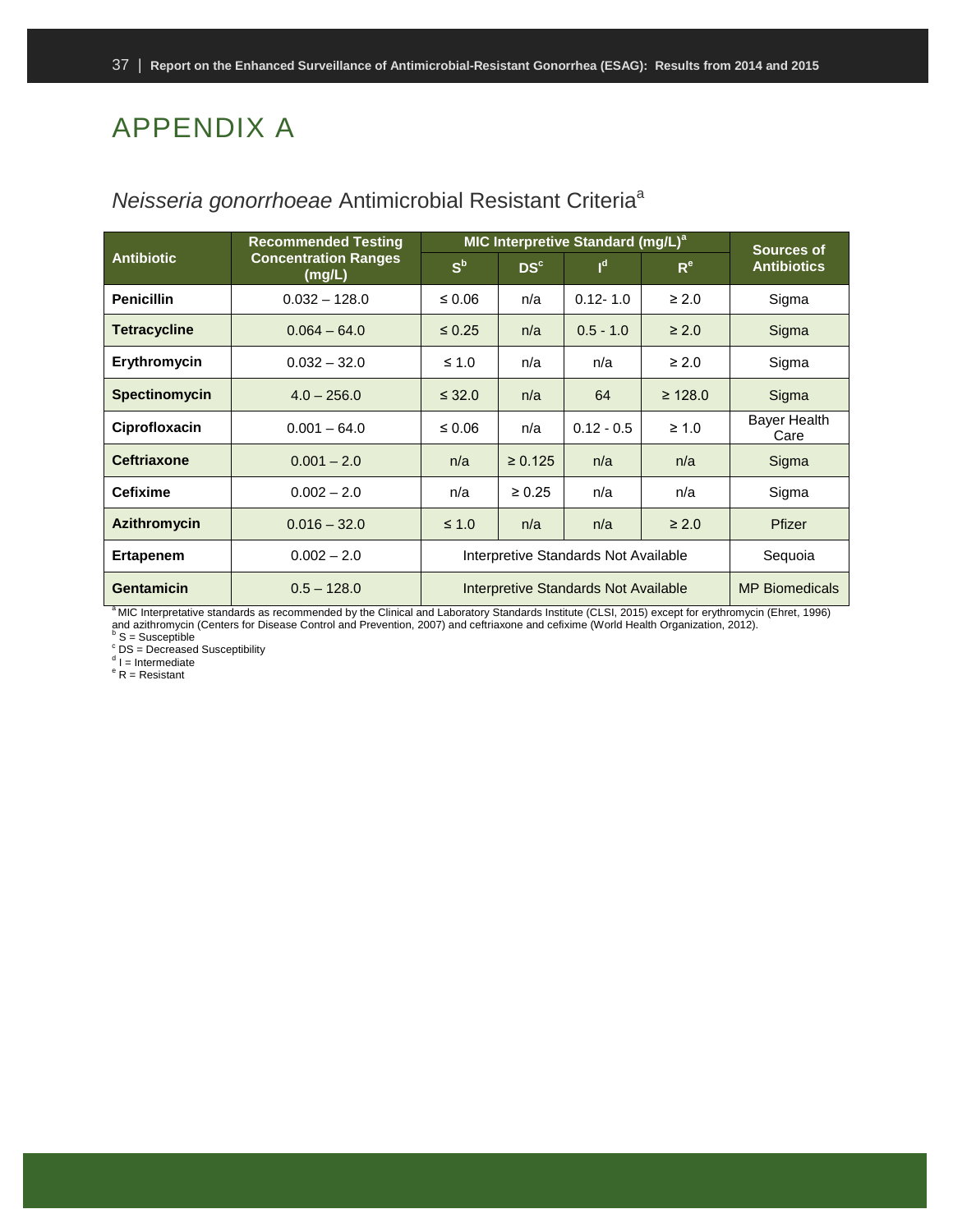# <span id="page-40-0"></span>APPENDIX B

### <span id="page-40-1"></span>*Neisseria gonorrhoeae* Antimicrobial Resistance Characterization **Definitions**

| <b>Characterization</b>   | <b>Description</b>                                                    | <b>Definition</b>                                                                                      |
|---------------------------|-----------------------------------------------------------------------|--------------------------------------------------------------------------------------------------------|
| <b>PPNG</b>               | Penicillinase Producing Neisseria<br>gonorrhoeae                      | Pen MIC $\geq$ 2.0 mg/L, β-lactamase positive, β-<br>lactamase plasmid (3.05, 3.2 or 4.5 Mdal plasmid) |
| <b>TRNG</b>               | Tetracycline Resistant Neisseria<br>gonorrhoeae                       | Tet MIC ≥ 16.0 mg/L, 25.2 Mdal plasmid, TetM PCR<br>positive                                           |
| <b>CMRNG</b>              | <b>Chromosomal Mediated Resistant</b><br>Neisseria gonorrhoeae        | Pen MIC $\geq$ 2.0 mg/L, Tet MIC $\geq$ 2.0 mg/L but $\leq$ 8.0<br>mg/L, and Ery MIC $\geq$ 2.0 mg/L   |
| <b>Probable CMRNG</b>     | Probable Chromosomal Mediated<br>Resistant Neisseria gonorrhoeae      | One of the MIC values of Pen, Tet, Ery = 1 mg/L, the<br>other two $\geq 2.0$ mg/L                      |
| Pen <sup>R</sup>          | Penicillin Resistant Neisseria<br>gonorrhoeae                         | Pen MIC $\geq$ 2.0 mg/L, $\beta$ -lactamase negative                                                   |
| $\text{Tet}^R$            | Tetracycline Resistant Neisseria<br>gonorrhoeae                       | Tet MIC ≥ 2.0 mg/L but $\leq$ 8.0 mg/L                                                                 |
| Ery <sup>R</sup>          | <b>Erythromycin Resistant Neisseria</b><br>gonorrhoeae                | Ery MIC $\geq$ 2.0 mg/L                                                                                |
| $\mathsf{Cip}^\mathsf{R}$ | Ciprofloxacin Resistant Neisseria<br>gonorrhoeae                      | Cip MIC $\geq$ 1.0 mg/L                                                                                |
| $Az^R$                    | Azithromycin Resistant Neisseria<br>gonorrhoeae                       | Az MIC $\geq$ 2.0 mg/L                                                                                 |
| $Spec^R$                  | Spectinomycin Resistant Neisseria<br>gonorrhoeae                      | Spec $R \ge 128$ mg/L                                                                                  |
| $Cx^{DS}$                 | Neisseria gonorrhoeae with decreased<br>susceptibility to Ceftriaxone | Cx MIC $\geq$ 0.125 mg/L                                                                               |
| $Ce^{DS}$                 | Neisseria gonorrhoeae with decreased<br>susceptibility to Cefixime    | Ce MIC $\geq$ 0.25 mg/L                                                                                |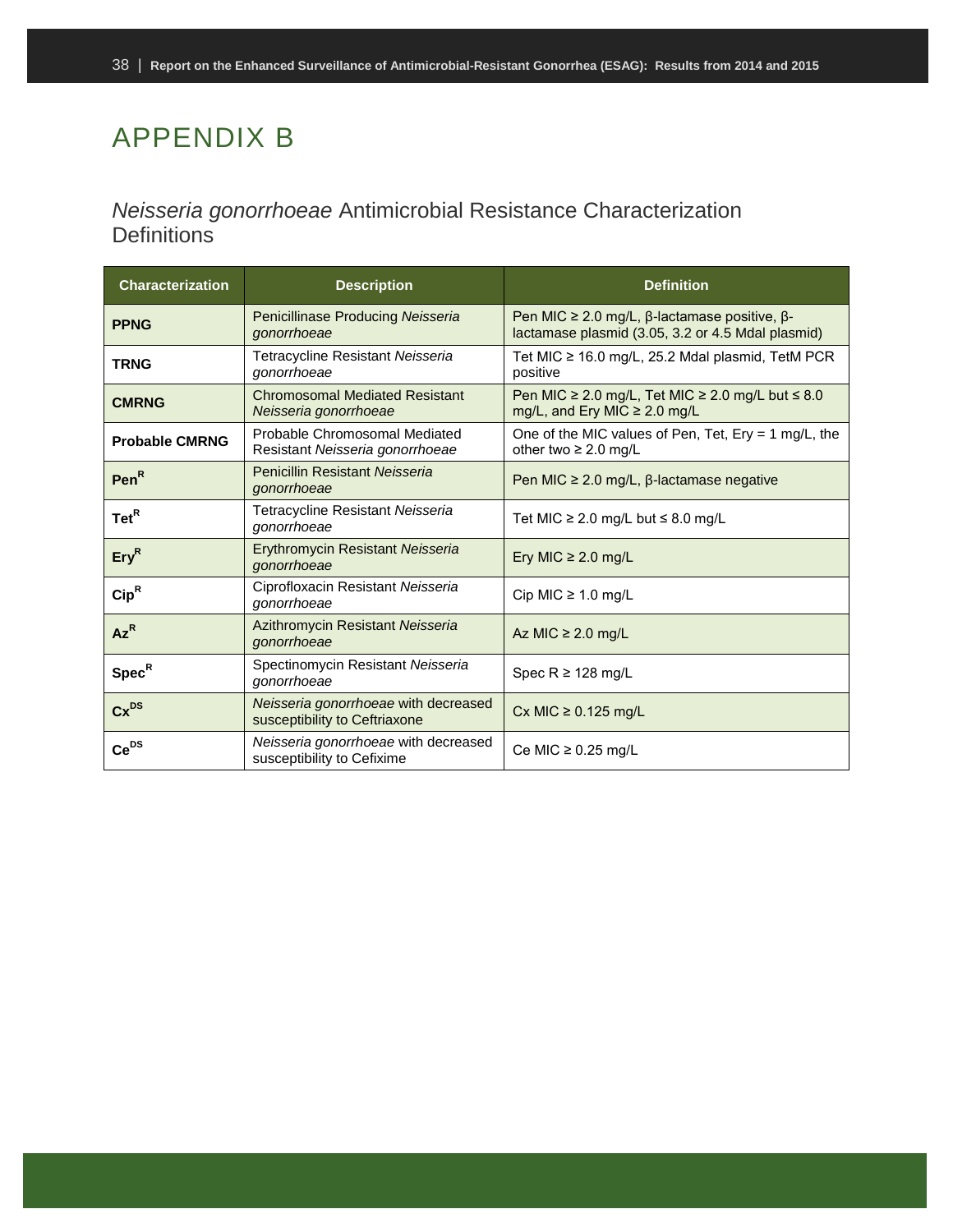# <span id="page-41-0"></span>APPENDIX C

<span id="page-41-1"></span>*Distribution* of antimicrobial resistance by sex or sexual behaviour, ESAG 2014 and 2015

| <b>Antimicrobial Resistance*</b>      |                         | 2014 | 2015           |      |  |
|---------------------------------------|-------------------------|------|----------------|------|--|
| gbMSM Male                            | $\mathsf{n}$            | $\%$ | $\mathsf{n}$   | $\%$ |  |
| Cefixime <sup>DS</sup>                | 5                       | 1.8  | $\overline{c}$ | 0.6  |  |
| Ceftriaxone <sup>DS</sup>             | 3                       | 1.1  | 9              | 2.9  |  |
| Azithromycin <sup>R</sup>             | 6                       | 2.2  | $\mathbf 1$    | 0.3  |  |
| Ciprofloxacin <sup>R</sup>            | 84                      | 30.4 | 151            | 47.9 |  |
| Tetracycline <sup>R</sup>             | 170                     | 61.6 | 222            | 70.5 |  |
| Penicillin <sup>R</sup>               | 57                      | 20.7 | 68             | 21.6 |  |
| Erythromycin <sup>R</sup>             | 93                      | 33.7 | 139            | 44.1 |  |
| Susceptible to all antibiotics tested | 94                      | 34.1 | 75             | 23.8 |  |
| <b>Total MSM</b>                      | 276                     | 100  | 315            | 100  |  |
| <b>Non-gbMSM Male</b>                 | $\mathsf{n}$            | $\%$ | $\mathsf{n}$   | %    |  |
| Cefixime <sup>DS</sup>                | 5                       | 4.8  | $\mathbf 1$    | 0.5  |  |
| Ceftriaxone <sup>DS</sup>             | $\overline{2}$          | 1.9  | 1              | 0.5  |  |
| Azithromycin <sup>R</sup>             | $\mathsf 0$             | 0.0  | $\overline{1}$ | 0.5  |  |
| Ciprofloxacin <sup>R</sup>            | 20                      | 19.2 | 30             | 13.6 |  |
| <u>Tetracycli</u> ne <sup>R</sup>     | 29                      | 27.9 | 100            | 45.2 |  |
| Penicillin <sup>R</sup>               | 10                      | 9.6  | 21             | 9.5  |  |
| Erythromycin <sup>R</sup>             | 10                      | 9.6  | 24             | 10.9 |  |
| Susceptible to all antibiotics tested | 66                      | 63.5 | 117            | 52.9 |  |
| <b>Total Non-MSM</b>                  | 104                     | 100  | 221            | 100  |  |
| <b>Female</b>                         | $\overline{\mathsf{n}}$ | $\%$ | $\mathsf{n}$   | %    |  |
| Cefixime <sup>DS</sup>                | 5                       | 7.0  | $\mathsf 0$    | 0.0  |  |
| Ceftriaxone <sup>DS</sup>             | $\mathbf{1}$            | 1.4  | $\mathbf 0$    | 0.0  |  |
| Azithromycin <sup>R</sup>             | 1                       | 1.4  | $\mathbf{1}$   | 0.8  |  |
| Ciprofloxacin <sup>R</sup>            | 17                      | 23.9 | 15             | 12.4 |  |
| Tetracycline <sup>R</sup>             | 23                      | 32.4 | 46             | 38.0 |  |
| Penicillin <sup>R</sup>               | $\overline{7}$          | 9.9  | $\overline{7}$ | 5.8  |  |
| Erythromycin <sup>R</sup>             | 9                       | 12.7 | $\overline{7}$ | 5.8  |  |
| Susceptible to all antibiotics tested | 44                      | 62.0 | 72             | 59.5 |  |
| <b>Total Females</b>                  | 71                      | 100  | 121            | 100  |  |
| Overall**                             | $\mathsf{n}$            | $\%$ | $\mathsf{n}$   | $\%$ |  |
| Cefixime <sup>DS</sup>                | 16                      | 3.5  | 5              | 0.8  |  |
| Ceftriaxone <sup>DS</sup>             | $\overline{7}$          | 1.5  | 12             | 1.8  |  |
| Azithromycin <sup>R</sup>             | $\overline{7}$          | 1.5  | 3              | 0.5  |  |
| Ciprofloxacin <sup>R</sup>            | 124                     | 27.1 | 198            | 30.0 |  |
| Tetracycline <sup>R</sup>             | 228                     | 49.8 | 371            | 56.2 |  |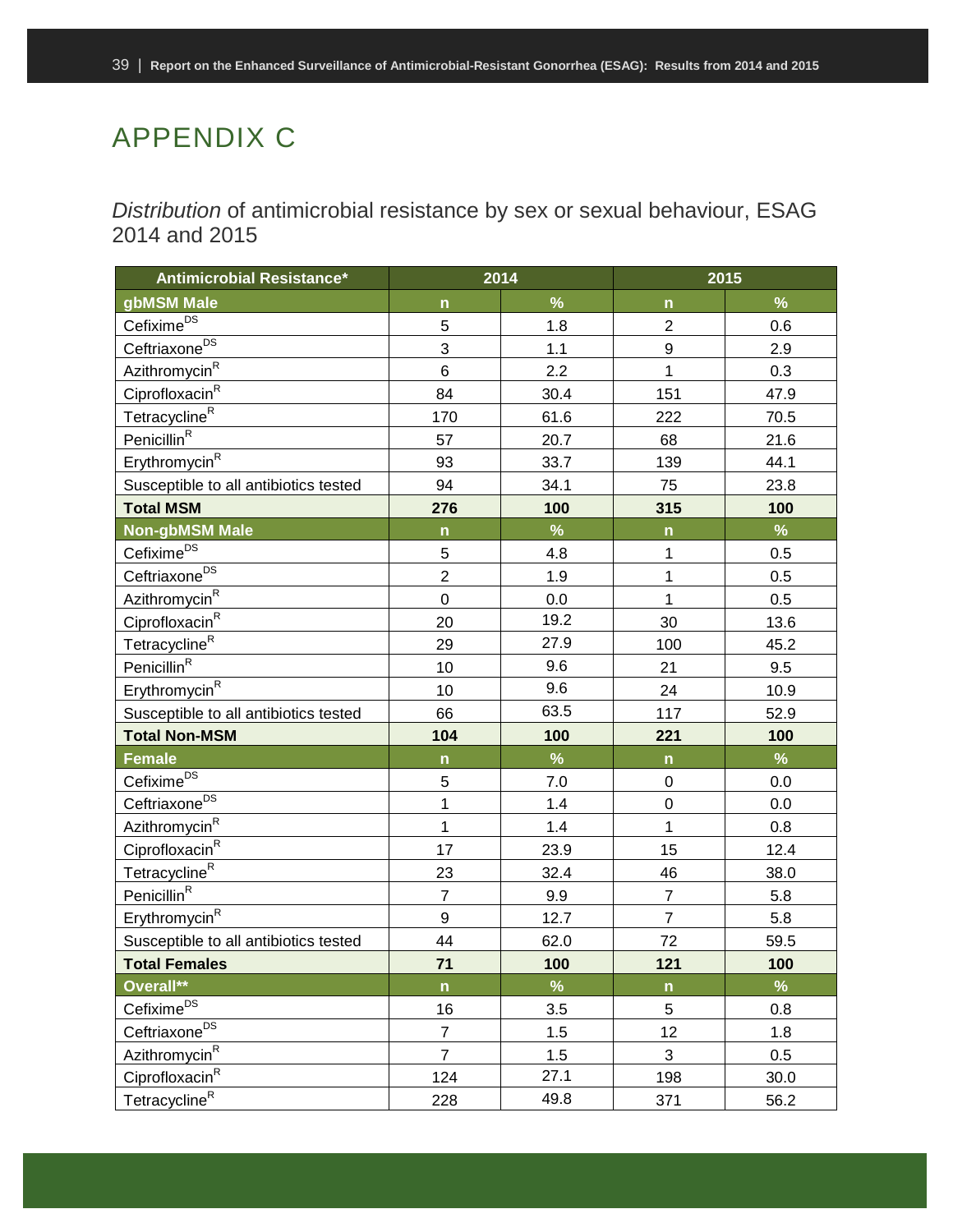| Penicillin <sup>R</sup>               | 79  | 17.2 | 98  | 14.8 |
|---------------------------------------|-----|------|-----|------|
| Erythromycin <sup>R</sup>             | 116 | 25.3 | 172 | 26.1 |
| Susceptible to all antibiotics tested | 205 | 44.8 | 264 | 40.0 |
| <b>Grand Total</b>                    | 458 |      | 660 |      |

 $*$ DS = Decreased sensitivity;  $R$  = Resistance

\*\*Overall numbers include data from cases where sex and sexual behaviour were not provided (2014=7; 2015=3).

### <span id="page-42-0"></span>Distribution of antimicrobial resistance by sex and infection site

| 2014 Totals** |     | Cefixime <sup>DS</sup> |               | Ceftriaxone <sup>DS</sup> |     | Azithromycin <sup>R1</sup> |     | Penicillin <sup>R</sup> |               | Tetracycline <sup>R1</sup> |      | Erythromycin <sup>R</sup> |      | Ciprofloxacin <sup>R</sup> |               |
|---------------|-----|------------------------|---------------|---------------------------|-----|----------------------------|-----|-------------------------|---------------|----------------------------|------|---------------------------|------|----------------------------|---------------|
|               |     | n                      | $\frac{9}{6}$ | $\mathsf{n}$              | %   | $\mathsf{n}$               | %   | $\mathsf{n}$            | $\frac{9}{6}$ | $\mathsf{n}$               | $\%$ | $\mathsf{n}$              | $\%$ | $\mathbf n$                | $\frac{9}{6}$ |
| <b>Female</b> | 93  | 6                      | 6.5           | 1                         | 1.1 |                            | 1.1 | 11                      | 11.8          | 30                         | 32.3 | 13                        | 14.0 | 23                         | 24.7          |
| Cervix        | 51  | 3                      | 5.9           | $\Omega$                  | 0.0 | $\Omega$                   | 0.0 | 6                       | 11.8          | 14                         | 27.5 | 7                         | 13.7 | 12                         | 23.5          |
| Pharynx       | 24  | 2                      | 8.3           | 0                         | 0.0 |                            | 4.2 | 3                       | 12.5          | 9                          | 37.5 | 4                         | 16.7 | 7                          | 29.2          |
| Rectum        | 17  |                        | 5.9           | $\overline{A}$            | 5.9 | 0                          | 0.0 | 2                       | 11.8          | 7                          | 41.2 | 2                         | 11.8 | 4                          | 23.5          |
| <b>Male</b>   | 439 | 12                     | 2.7           | 7                         | 1.6 | 7                          | 1.6 | 79                      | 18.0          | 238                        | 54.2 | 119                       | 27.1 | 119                        | 27.1          |
| Pharynx       | 96  | 3                      | 3.1           | 2                         | 2.1 | 3                          | 3.1 | 22                      | 22.9          | 68                         | 70.8 | 32                        | 33.3 | 34                         | 35.4          |
| Rectum        | 124 | 2                      | 1.6           | 4                         | 0.8 | 1                          | 0.8 | 24                      | 19.4          | 81                         | 65.3 | 39                        | 31.5 | 33                         | 26.6          |
| Urethra       | 216 | ⇁                      | 3.2           | 4                         | 1.9 | 3                          | 1.4 | 33                      | 15.3          | 89                         | 41.2 | 48                        | 22.2 | 52                         | 24.1          |

\*DS = Decreased sensitivity; R = Resistance

\*\* includes duplicates

| 2015 Totals**    |     | Cefixime <sup>DS</sup> |               | Ceftriaxone <sup>Ds</sup> |               | Azithromycin <sup>R</sup> |     | Penicillin <sup>R</sup> |               | TetracyclineR |      | Erythromycin <sup>R1</sup> |      | Ciprofloxacin <sup>R</sup> |               |
|------------------|-----|------------------------|---------------|---------------------------|---------------|---------------------------|-----|-------------------------|---------------|---------------|------|----------------------------|------|----------------------------|---------------|
|                  |     | $\mathsf{n}$           | $\frac{9}{6}$ | $\mathsf{n}$              | $\frac{1}{2}$ | n                         | %   | n                       | $\frac{9}{6}$ | n             | $\%$ | $\mathsf{n}$               | $\%$ | n                          | $\frac{9}{6}$ |
| <b>Female</b>    | 168 | $\bf{0}$               | 0.0           | $\bf{0}$                  | 0.0           | 1                         | 0.6 | 8                       | 4.8           | 70            | 41.7 | 13                         | 7.7  | 22                         | 13.1          |
| Cervix           | 77  | $\Omega$               | 0.0           | 0                         | 0.0           | 0                         | 0.0 | 4                       | 5.2           | 29            | 37.7 | 5                          | 6.5  | 8                          | 10.4          |
| Pharynx          | 52  | $\Omega$               | 0.0           | $\Omega$                  | 0.0           |                           | 1.9 | 3                       | 5.8           | 28            | 53.8 | 6                          | 11.5 | 10                         | 19.2          |
| Rectum           | 38  | $\Omega$               | 0.0           | $\Omega$                  | 0.0           | 0                         | 0.0 |                         | 2.6           | 13            | 34.2 | 2                          | 5.3  | 4                          | 10.5          |
| <b>Male</b>      | 618 | 6                      | 1.0           | 14                        | 2.3           | $\overline{2}$            | 0.3 | 107                     | 17.3          | 383           | 62.0 | 192                        | 31.1 | 218                        | 35.3          |
| Pharynx          | 124 | 4                      | 3.2           | 8                         | 6.5           | 0                         | 0.0 | 24                      | 19.4          | 84            | 67.7 | 54                         | 43.5 | 59                         | 47.6          |
| Rectum           | 145 | $\Omega$               | 0.0           | 4                         | 2.8           | 0                         | 0.0 | 37                      | 25.5          | 106           | 73.1 | 66                         | 45.5 | 70                         | 48.3          |
| Urethra<br>$  -$ | 349 | 2                      | 0.6           | 2                         | 0.6           | 2                         | 0.6 | 46                      | 13.2          | 193           | 55.3 | 72                         | 20.6 | 89                         | 25.5          |

\*DS = Decreased sensitivity; R = Resistance

\*\* includes duplicates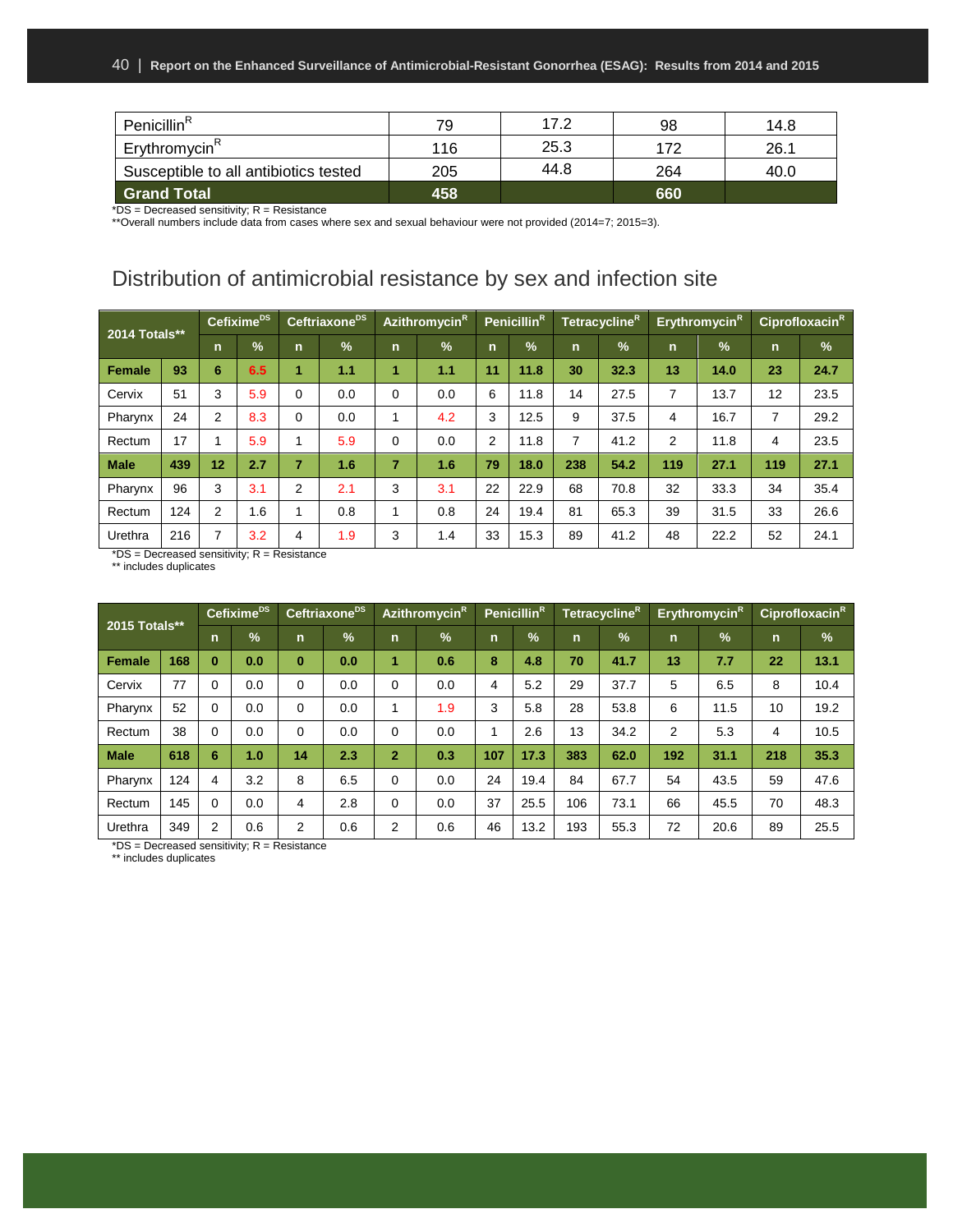# <span id="page-43-0"></span>APPENDIX D

<span id="page-43-1"></span>Full list of treatments used by treatment category, ESAG 2014 and 2015

| <b>Anogenital gbMSM</b>                                                   | 2014           | 2015           |
|---------------------------------------------------------------------------|----------------|----------------|
| Ceftriaxone 250 mg, Azithromycin 1g<br>(P)                                | 151            | 171            |
| Cefixime 800 mg, Azithromycin 1g                                          | 6              | 10             |
| (A) Azithromycin 2 g                                                      | 8              | 6              |
| (N) Ceftriaxone 250 mg, Azithromycin 1g, Doxycycline 100mg                | $\overline{2}$ | 0              |
| (N) Cefixime/Azithromycin*                                                | 3              | 0              |
| (N) Cefixime 800 mg, Ceftriaxone 250 mg, Azithromycin 1g                  | 1              | 1              |
| (N) Azithromycin 1g                                                       | 1              | 1              |
| (N) Cefixime 800 mg, Azithromycin 1g, Bicillin 2.4 million units          | $\mathbf 1$    | 0              |
| (N) Ceftriaxone 250 mg, Azithromycin 1g, Ciprofloxacin 500 mg             | 0              | 1              |
| (N) Spectinomycin 2g (through SAP)                                        | 1              | 0              |
| (N) Ciprofloxacin 500 mg                                                  | $\mathbf 0$    | 1              |
| (N) Ceftriaxone 250 mg, Doxycycline 100mg                                 | 1              | 0              |
| (N) Ceftriaxone 250 mg, Azithromycin 2 g, BICILLIN                        | 0              | 1              |
| Spectinomycin 2g (through SAP), Azithromycin 1g<br>(A)                    | $\mathbf 1$    | 0              |
| (N) Ceftriaxone 250 mg, Azithromycin 1g, Doxycycline 100 mg bid x 14d     | 1              | 0              |
| (N) Ceftriaxone 250 mg, Azithromycin 1g, Benzathine penicillin            | $\mathbf 1$    | 0              |
| (N) Cefixime 800 mg                                                       | 1              | 0              |
| (N) Ceftriaxone 250 mg, Azithromycin 1g, BICILLIN                         | $\mathbf 0$    | 1              |
| (N) Ceftriaxone 250 mg                                                    | 1              | 0              |
| (N) Azithromycin 1g, Ceftriaxone 500 mg                                   | $\mathbf 1$    | 0              |
| (N) Ceftriaxone                                                           | 1              | 0              |
| (N) Cefixime 400 mg, Azithromycin 1g                                      | 0              | 1              |
| (N) Ceftriaxone 125 mg, Azithromycin 1g                                   | 0              | 1              |
| Unknown                                                                   | 3              | 1              |
| <b>Anogenital Other Adults</b>                                            | 2014           | 2015           |
| Cefixime 800 mg, Azithromycin 1g<br>(P)                                   | 64             | 235            |
| Ceftriaxone 250 mg, Azithromycin 1g                                       | 66             | 26             |
| (A) Azithromycin 2 g                                                      | 6              | $\overline{7}$ |
| (N) Cefixime 800 mg, Ceftriaxone 250 mg, Azithromycin 1g                  | 3              | 6              |
| (N) Azithromycin 1g                                                       | 1              | 2              |
| (N) Cefixime 800 mg                                                       | 0              | 2              |
| (N) Cefixime 800 mg, Azithromycin 1g, Azithromycin 2 g                    | $\mathbf 1$    | 1              |
| (N) Ceftriaxone 250 mg, Doxycycline 100mg                                 | $\overline{2}$ | 0              |
| (N) Cefixime 400 mg, Cefixime 800 mg, Ceftriaxone 250 mg, Azithromycin 1g | $\mathbf 0$    | 1              |
| (N) Cefixime 400 mg, Cefixime 800 mg, Azithromycin 1g                     | 1              | 0              |